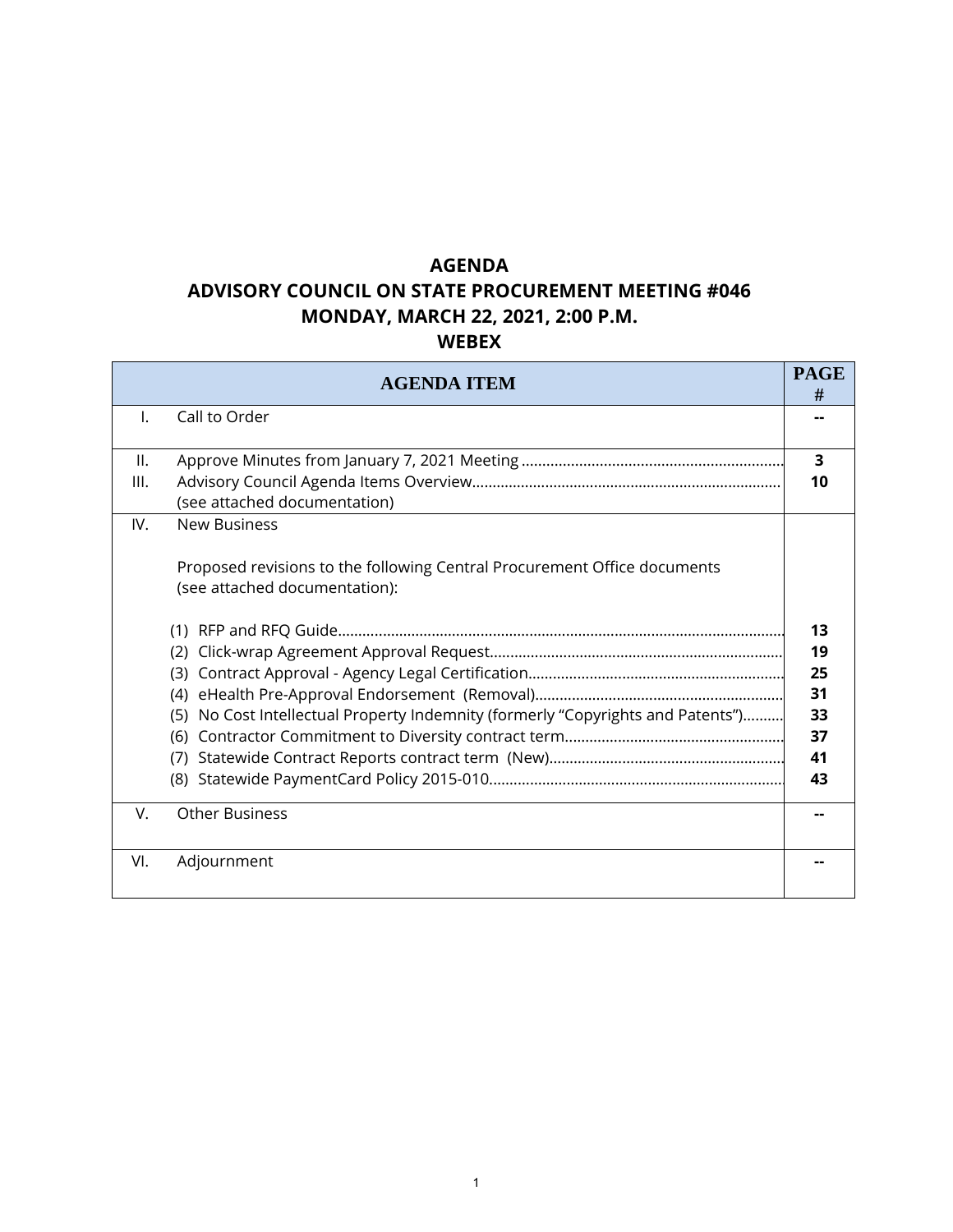## **MINUTES OF JANUARY 7, 2021 MEETING**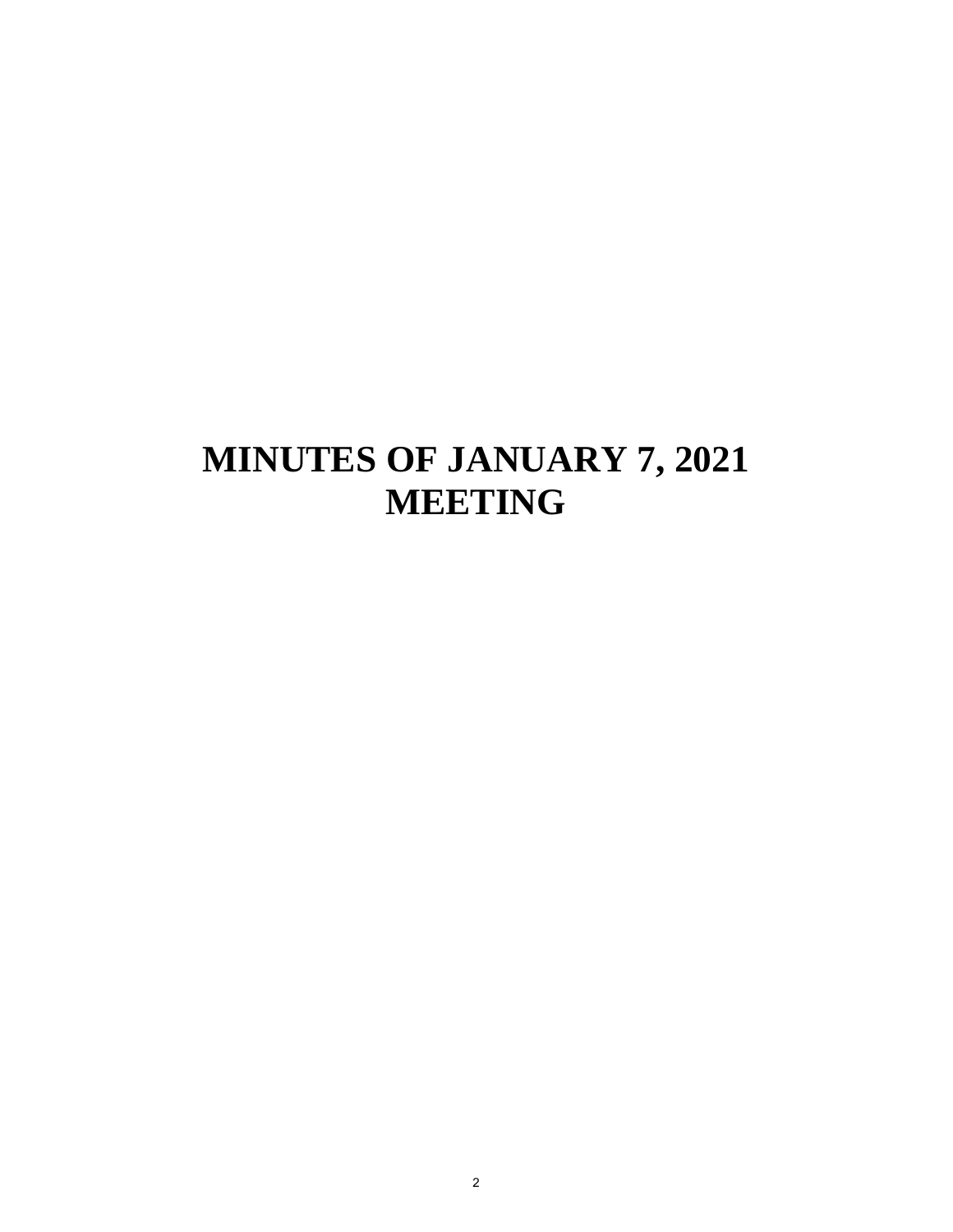#### **MINUTES ADVISORY COUNCIL ON STATE PROCUREMENT MEETING #045 THURSDAY, JANUARY 7, 2021, 2:00 P.M. WEBEX**

#### **Members in Attendance:**

Mike Perry, Jason Mumpower, Summer Carr Johnson, Ted Hayden, Brad Eskind, Sean Newman, Buddy Lea, Brian Wilcox, Jay Malpass

#### **Others in Attendance:**

Paul Krivacka, Jenny Young, Randy Dean, Debi Moss, Davis Nwankwo, Robin Upchurch, Kevin Wieck, Darren Foster, James Grady, Bryan Chriske, Kelly Johns, Kim Henry, Leonard Chadwick, Lorraine Lassourreille, Mark Naftel, Mary Anne Queen, Megan Buell, Reggie Parkerson, Shannon Mohundro, Terry Mason, Trey Norris, William Kemmer

**I. Call to Order:** Mr. Mike Perry, Chief Procurement Officer, called the meeting to order and recognized that a quorum of voting members was present. Mr. Perry stated that this would be our first virtual meeting of the Advisory Council. He explained the meeting process, asking everyone to announce themselves before speaking, and the voting will be by roll call.

**II. Introduction of New Advisory Council Member:** Mr. Perry announced Brian Wilcox and Jay Malpass as new non-voting members to the Advisory Council ("Council"). Brian Wilcox has been the Purchasing Manager for the City of Franklin since 2004. He is a Certified Public Procurement Officer (CPPO), certified through the National Institute of Governmental Purchasing. Mr. Wilcox is a very active member of that organization, both nationally and within the Middle Tennessee Public Purchasing Association's local chapter. He is an active member of the States Central Procurement Office (CPO) by using many state contracts and attending seminars and training workshops. Mr. Perry stated that Mr. Wilcox is well qualified to serve. Jay Malpass is a Strategics Project Manager for Motorola Solutions, where he is very active with the State of Tennessee. He also works with several other states and Public Utilities. Jay is well versed in State procurement and State procurement processes.

**III. Minutes from the February 10, 2020 Meeting:** Mr. Perry asked if there were any corrections or additions to the minutes from the February 10, 2020 meeting. Hearing none, a motion was made by Mr. Jason Mumpower, Deputy Comptroller, Comptroller's Office, to accept the minutes as presented. The motion was seconded by Mr. Buddy Lea, Assistant Commissioner, Department of Finance and Administration. All members voted in favor – none opposed.

#### **IV. New Business:**

Mr. Perry asked Paul Krivacka, Lead Attorney/Director of Category Management, Central Procurement Office, to present the following New Business agenda items:

Mr. Krivacka proceeded to present agenda item (1):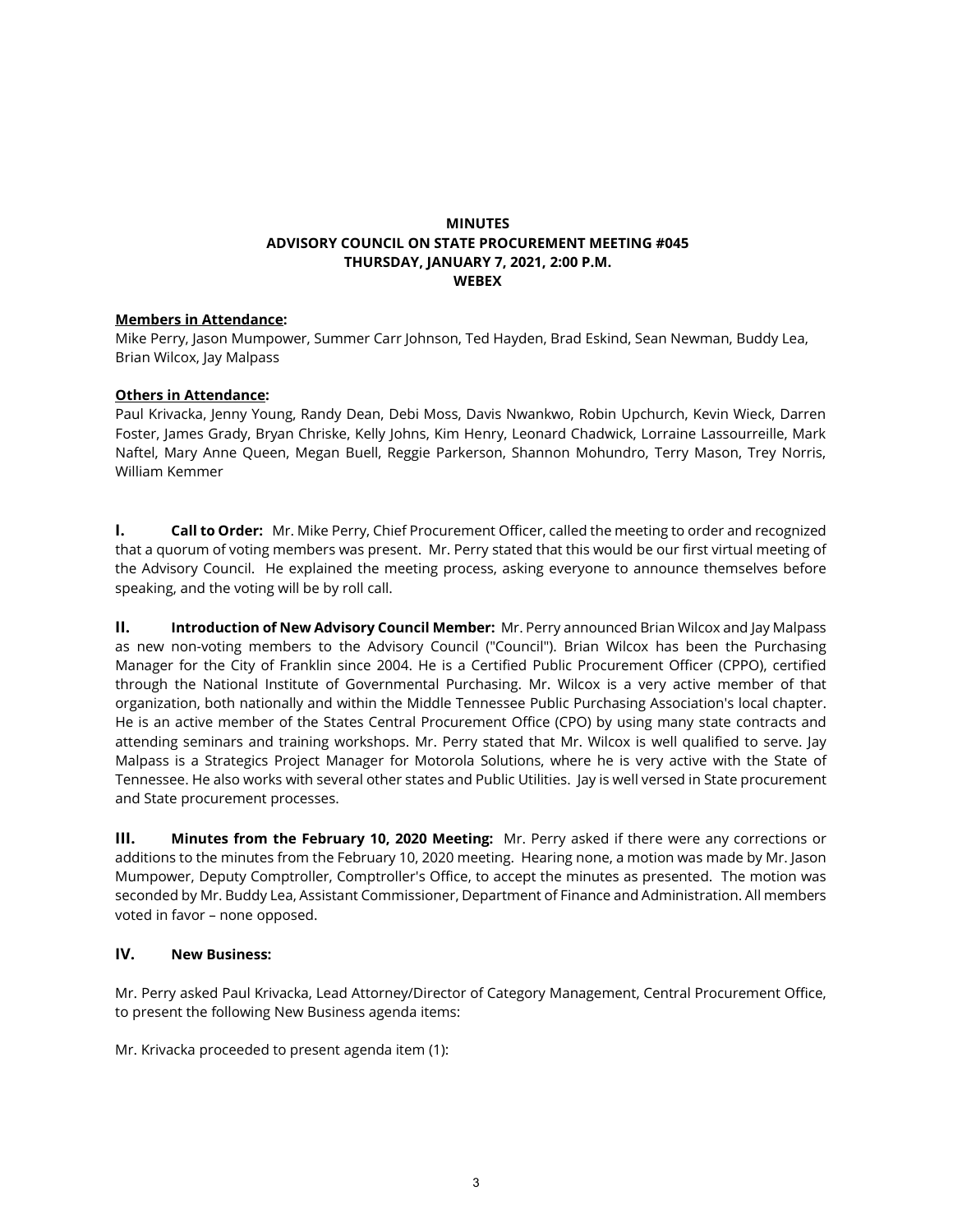#### (1) RFP Instructions

Mr. Krivacka summarized the following points about the RFP Instructions proposal:

• This proposal removes reference to the CPO's AGSPRS email address, which is being phased out due to automation projects.

Hearing no discussion on agenda item (1), Mr. Lea made a motion to recommend the RFP Instructions proposal as presented to the Procurement Commission for approval. The motion was seconded by Mr. Mumpower. All members voted in favor – none opposed.

Mr. Krivacka then proceeded to present agenda item (2):

#### (2) RFP Option, Field Test

Mr. Krivacka presented the following points regarding the RFP Option, Field Test proposal:

- This proposal adds the option to include an "Oral Presentation" or "Field Test" instead of just an "Oral Presentation." Adding this option will allow procurement professionals to describe more accurately what may be requested of respondents during the solicitation.
- For certain solicitations, State Agencies may need to have more of a technical demonstration and opportunity to field test a product that is being proposed, and in other situations, an Oral Presentation may be more appropriate.

Hearing no discussion on agenda item (2), Ted Hayden, Executive Director of Compliance, State of Tennessee Real Estate Asset Management, made a motion to recommend RFP Option, Field Test proposal as presented to the Procurement Commission for approval. The motion was seconded by Mr. Lea. All members voted in favor – none opposed.

Mr. Krivacka then proceeded to present agenda item (3):

#### (3) Insurance

Mr. Krivacka presented the following points about Insurance proposal:

- In response to feedback from several respondents, this proposal would revise the standard insurance clause to remove the word "certified" from the following sentence:
- "The State reserves the right to require complete, certified copies of all required insurance policies, including endorsements required by these specifications, at any time."
- There is an additional cost that may be associated with having the right to obtain a certified copy of the policy. In most cases, a complete copy is sufficient for the State's purposes.

Mr. Mumpower asked if the Central Procurement Office (CPO) Risk Manager agrees that this proposal is not excessively risky and that the committee can be assured that dropping this requirement for a certified doesn't create excessive risk. Mr. Krivacka responded that this proposal comes from the CPO's Risk Manager. This was in conjunction with discussions with the CPO Risk Management Consultant, AON, and Treasury Risk Managers.

Hearing no further discussion on agenda item (3), Mr. Lea made a motion to recommend Insurance proposal as presented to the Procurement Commission for approval. The motion was seconded by Ms. Summer Carr, Assistant General Counsel, Department of Economic and Community Development. All members voted in favor – none opposed.

Mr. Krivacka then proceeded to present agenda item (4):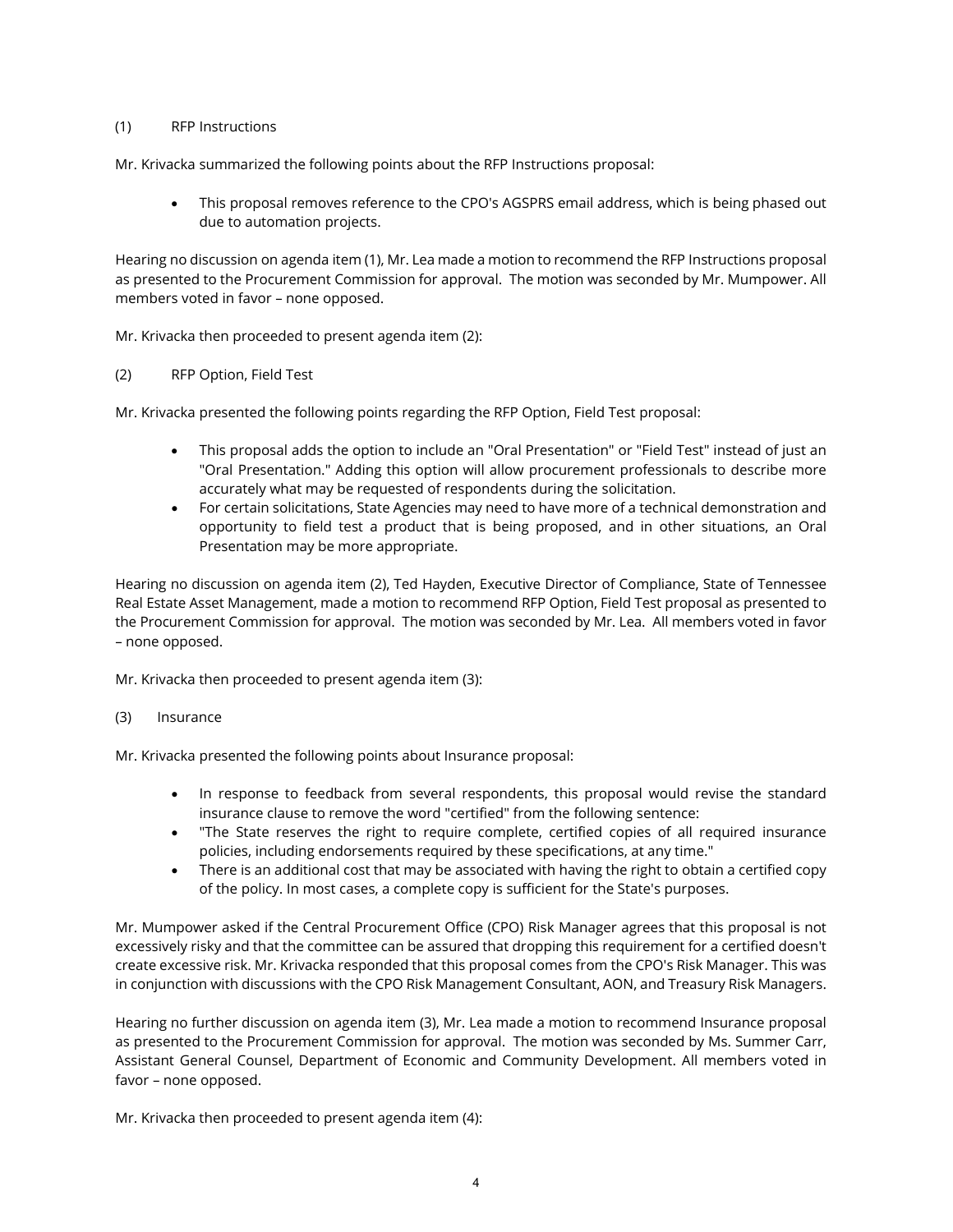#### (4) Limitation of State's Liability – (Optional Statewide Term)

Mr. Krivacka presented the following points regarding the Limitation of State's Liability – (Optional Statewide Term) proposal:

- This proposal relates to a change to the template language dealing with the State's Limitations of Liability.
- This change is intended to make it more transparent that the estimated liability was just an estimate. The reality is that an estimated liability in a contract relates to a statewide contract, often reflecting a number that is an estimate only and does not reflect the actual contract value.

Mr. Krivacka stated in reviewing the language approved through the Policy Sub-Committee on State Procurement; a change may be needed. He mentioned two ways to handle this matter. Mr. Krivacka suggested a change for the Advisory Council to vote on today or to pull this item from today's agenda and send it back through the Policy Sub-Committee.

Mr. Krivacka stated that the State liability should be based on the lesser of actual invoices submitted under the contract or the estimated liability. Mr. Krivacka noted that the language as drafted does not make that clear. The change Mr. Krivacka would like to suggest is, that the state liability is based on the lesser of estimated liability or the total of all adequately submitted invoices under the contract.

Mr. Perry asked if this item was urgent and needed to be approved today. Mr. Krivacka replied that he did not think this was urgent. But if it were, CPO has a rule exception process where the rule exception can be submitted and approved to become part of the contract. Mr. Perry stated that based on Mr. Krivacka's reply, he would suggest that without objection for the members, he is pulling this item from the agenda and running it back through the Policy Sub-Committee to run its ordinary course of approval. Mr. Lea and Mr. Mumpower stated no objections.

Mr. Perry stated that item (4) Limitation of State's Liability – (Optional Statewide Term) would be adjusted. The proposed change will be presented to the Policy Sub-committee at the next meeting and brought back to the Advisory Council at the next appointed meeting.

Mr. Krivacka then proceeded to present agenda item (5):

(5) Delegated Grant Authority Template

Mr. Krivacka presented the Delegated Grant Authority Template proposal:

- The DGA Template Cover Sheet includes "Contractor" as an option to choose from on the cover sheet, describing the type of relationship the grant contract will establish.
- This request removes the "Contractor" option and replaces it with "Recipient" to comply with the CPO Grant Management and Subrecipient Monitoring Policy and Procedures, Policy Number 2013-007.
- This request also modifies the DGA Template at Section E. to add a note that the maximum liability of the Delegated Grant Authority may not exceed ten million dollars unless there is an approved Rule Exception Request.
- This requirement is already included in the Delegated Authority Amendment instructions, and the absence of reference to whether there is a limit or not has raised questions.
- This will clearly state that an RER will be required for DGAs over \$10,000,000 moving forward.

Hearing no discussion on agenda item (5), Mr. Mumpower made a motion to recommend Delegated Grant Authority Template proposal as presented to the Procurement Commission for approval. The motion was seconded by Mr. Lea. All members voted in favor – none opposed.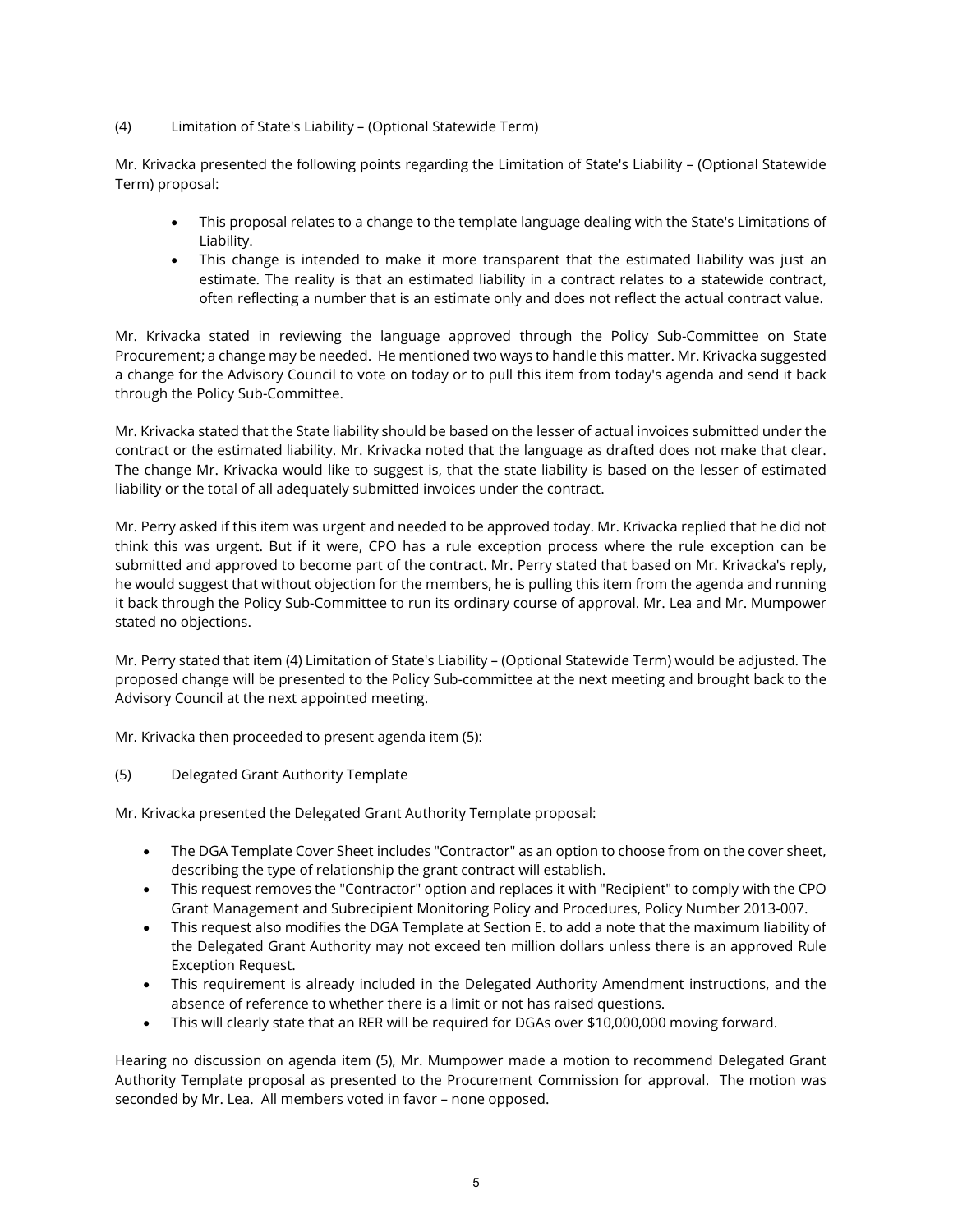Mr. Krivacka then proceeded to present agenda item (6):

(6) USDA Food and Nutrition Service Requirement of Non-discrimination clause (NEW)

Mr. Krivacka presented the USDA Food and Nutrition Service Requirement of Non-discrimination clause (NEW) proposal:

- This proposal would add an optional provision to the GR Template to reduce need for RER moving forward.
- The proposed optional term is used by DHS to comply with contracts with the USDA Food and Nutrition Service.

Hearing no discussion on agenda item (6), Mr. Mumpower made a motion to recommend the USDA Food and Nutrition Service Requirement of Non-discrimination clause (NEW) proposal as presented to the Procurement Commission for approval. The motion was seconded by Mr. Hayden. All members voted in favor – none opposed.

Mr. Krivacka then proceeded to present agenda item (7):

(7) Separate Counterpart – (NEW)

Mr. Krivacka presented the following points about the Separate Counterpart – (NEW) proposal:

- Adds a new Separate Counterpart Term "This Grant Contract may be executed in two or more dated counterparts, each of which shall be deemed an original, but all of which together shall constitute one and the same effective instrument."
- This will reduce the administrative burden for procurement professionals collecting time-sensitive signatures for grant contracts.

Mr. Lea asked if this proposal would address the issue where a state agency is contracting with a Municipality that requires, for example, not only a procurement official but the approval of a City Council that often comes much later. Mr. Krivacka responded that it does not because that is a different issue.

Hearing no further discussion on agenda item (7), Mrs. Carr made a motion to recommend Counterpart – (NEW) proposal as presented to the Procurement Commission for approval. The motion was seconded by Mr. Lea. All members voted in favor – none opposed.

Mr. Krivacka then proceeded to present agenda item (8):

(8) Procurement Procedures Manual (Sections 5.10. and 5.11)

Mr. Krivacka presented the following points about the Procurement Procedures Manual (Sections 5.10. and 5.11) proposal:

- This proposal will require evaluator training as a perquisite for an evaluator to score responses and adds additional information for Evaluation Committee Meetings.
- These changes are designed to improve the quality of technical evaluations.

Hearing no discussion on agenda item (8), Mr. Mumpower made a motion to recommend Procurement Procedures Manual (Sections 5.10. and 5.11) proposal as presented to the Procurement Commission for approval. The motion was seconded by Mr. Lea. All members voted in favor – none opposed.

Mr. Krivacka then proceeded to present agenda item (9):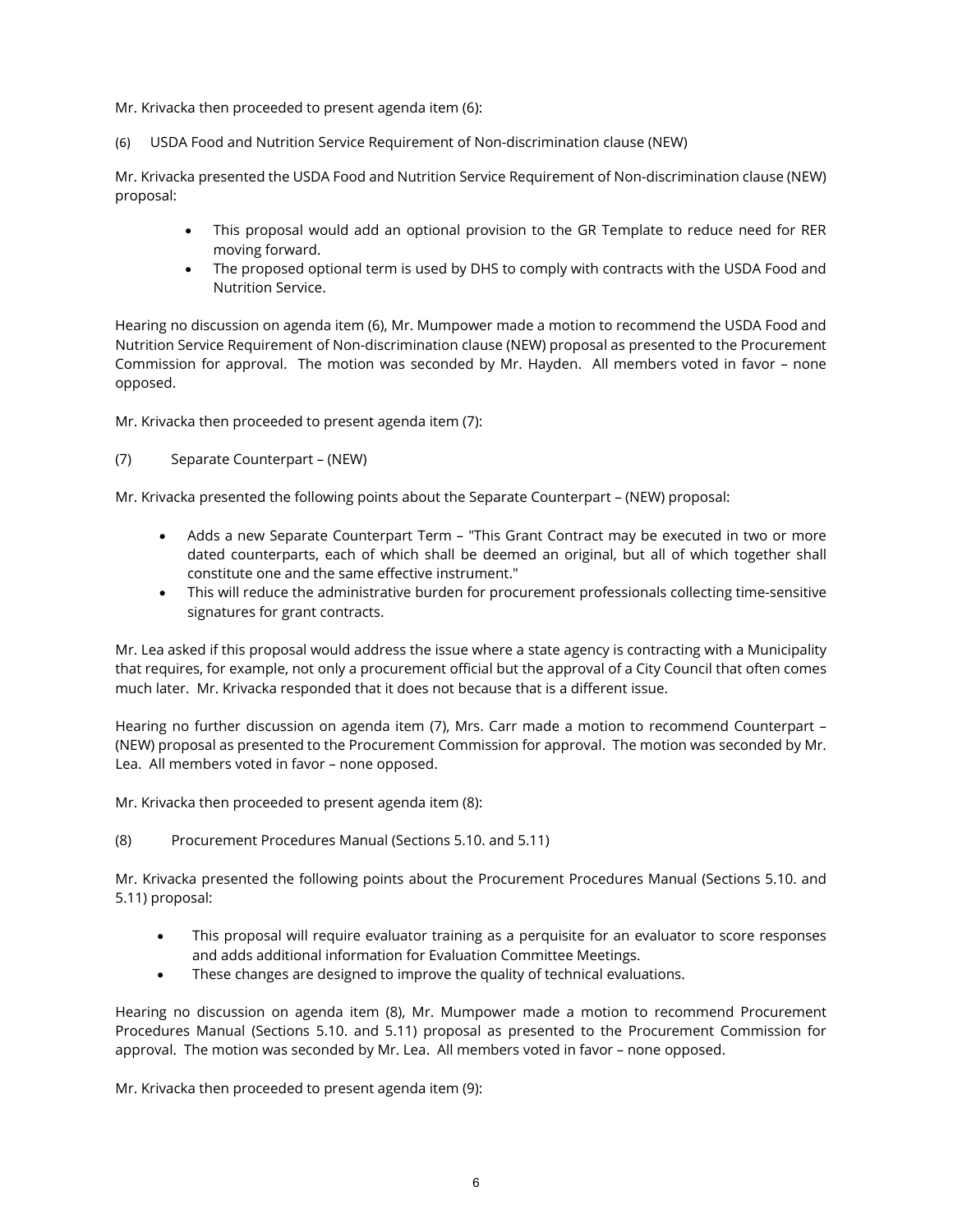#### (9) License Term (NEW)

Mr. Krivacka presented the following points regarding the License Term (NEW) proposal:

• The State has several active licensed trademarks and this request would add an optional term for instances where the State is granting a license to Contractors or Grantees.

Hearing no discussion on agenda item (9), Mr. Mumpower made a motion to recommend License Term (NEW) proposal as presented to the Procurement Commission for approval. The motion was seconded by Mr. Hayden. All members voted in favor – none opposed.

Mr. Krivacka then proceeded to present agenda item (10):

(10) Federal Procurement Terms (NEW)

Mr. Krivacka presented the following points about the Federal Procurement Terms (NEW) proposal:

• This proposal would add more optional contract terms to the FA, GR, and GG and configurator to reduce the number of RERs required when federal funds are involved.

Mr. Lea stated that he would like to say thanks to the CPO for spearheading this change. It is a complex and time-sensitive matter when these types of contracts go into place.

Hearing no further discussion on agenda item (10), Mr. Lea made a motion to recommend Federal Procurement Terms (NEW) proposal as presented to the Procurement Commission for approval. The motion was seconded by Mrs. Carr. All members voted in favor – none opposed.

Mr. Krivacka then proceeded to present agenda item (11):

(11) Warranty – Option - (NEW)

Mr. Krivacka presented the following points regarding the Warranty – Option- (NEW) proposal:

• This proposal would add a new option to the FA template to provide more flexibility to remove or revise the Warranty option with approval from CPO Legal.

Hearing no discussion on agenda item (11), Mr. Hayden made a motion to recommend Warranty – Option- (NEW) proposal as presented to the Procurement Commission for approval. The motion was seconded by Mr. Lea. All members voted in favor – none opposed.

Mr. Krivacka then proceeded to present agenda item (12):

(12) Statewide Purchasing Card Policy and Procedures, Policy 2015-010

Mr. Krivacka presented the following points about the Statewide Purchasing Card Policy and Procedures, Policy 2015-010 proposal:

• The P-Card Team and P-Card program participants have extensively reviewed the P-Card Policy and have recommended several revisions to the Policy such as updating definitions; grouping similar sections; and adding two appendices for informational purposes.

Seeing no discussion on agenda item (12), Mr. Mumpower made a motion to recommend Statewide Purchasing Card Policy and Procedures, Policy 2015-010 proposal as presented to the Procurement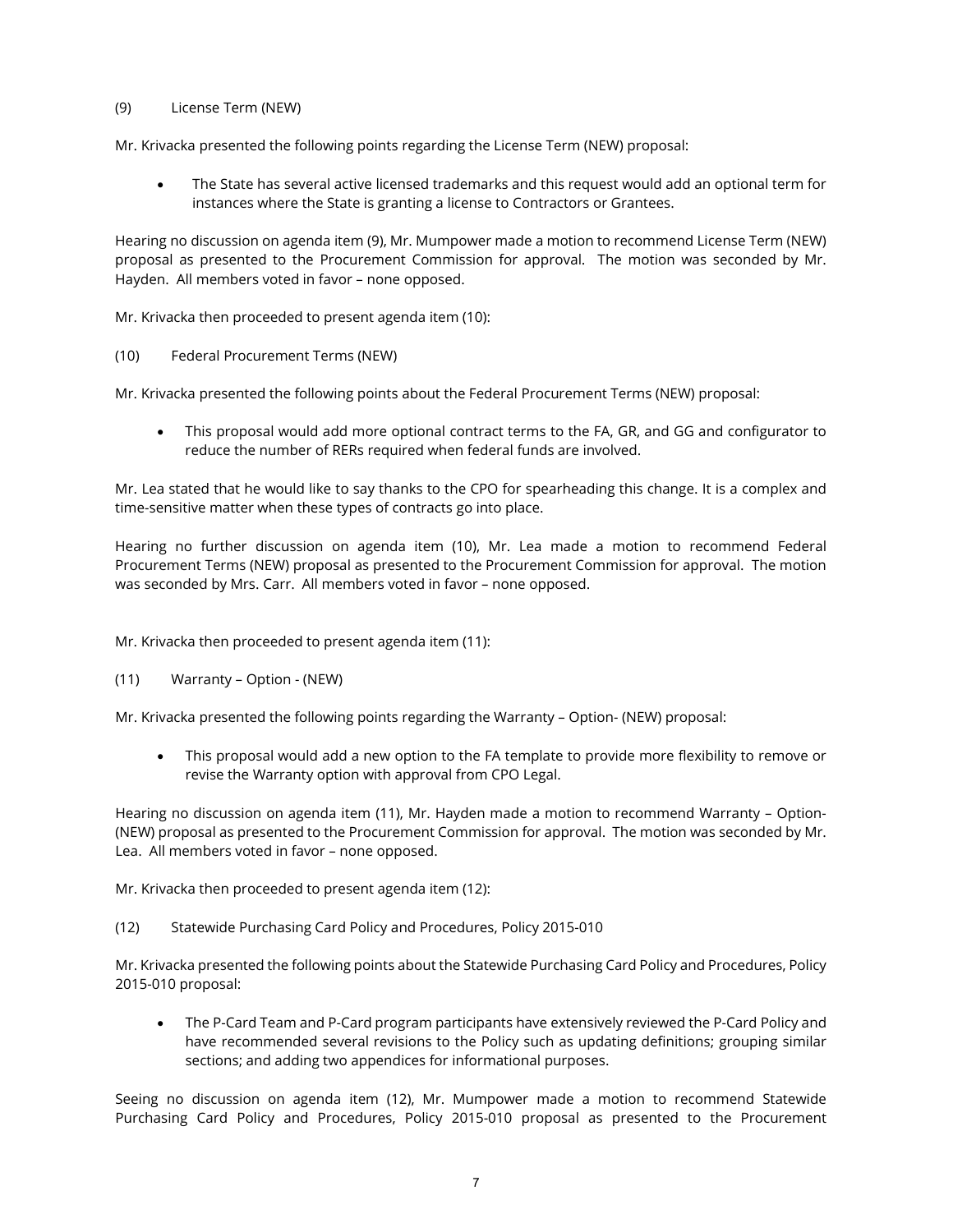Commission for approval. The motion was seconded by Mr. Lea. All members voted in favor – none opposed.

**Other Business:** Mr. Mumpower stated this would be his last meeting serving on the Advisory Council. Mr. Mumpower added that as an original member of the Advisory Council he has appreciated all the time, effort, and work that that has been done since the Council's inception.

**Adjournment:** Hearing no other business, a motion for adjournment was made by Mr. Hayden. The motion was seconded by Mr. Lea. All members voted in favor – none opposed, whereupon January 7, 2021, Advisory Council meeting was adjourned.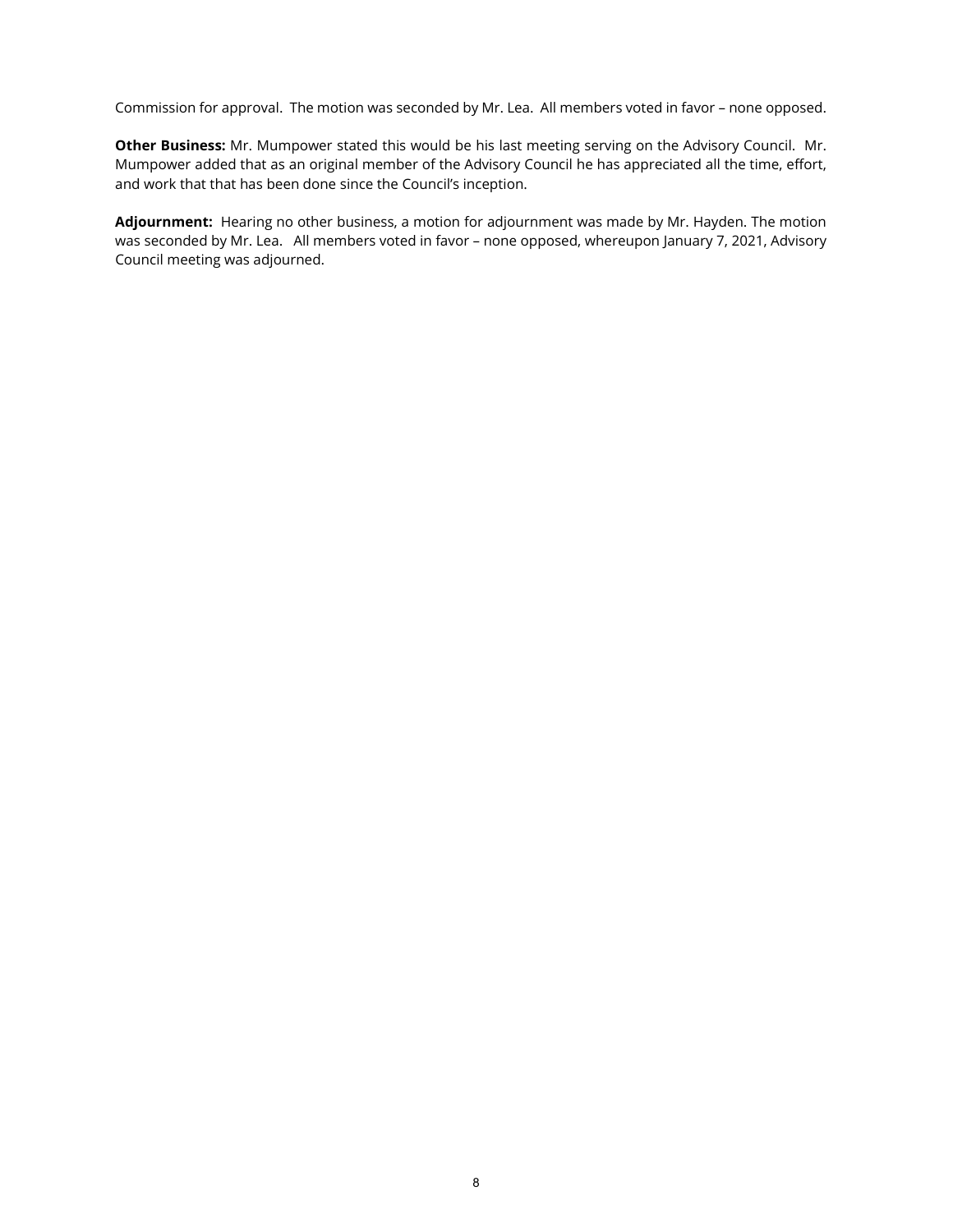## **ADVISORY COUNCIL AGENDA ITEMS OVERVIEW**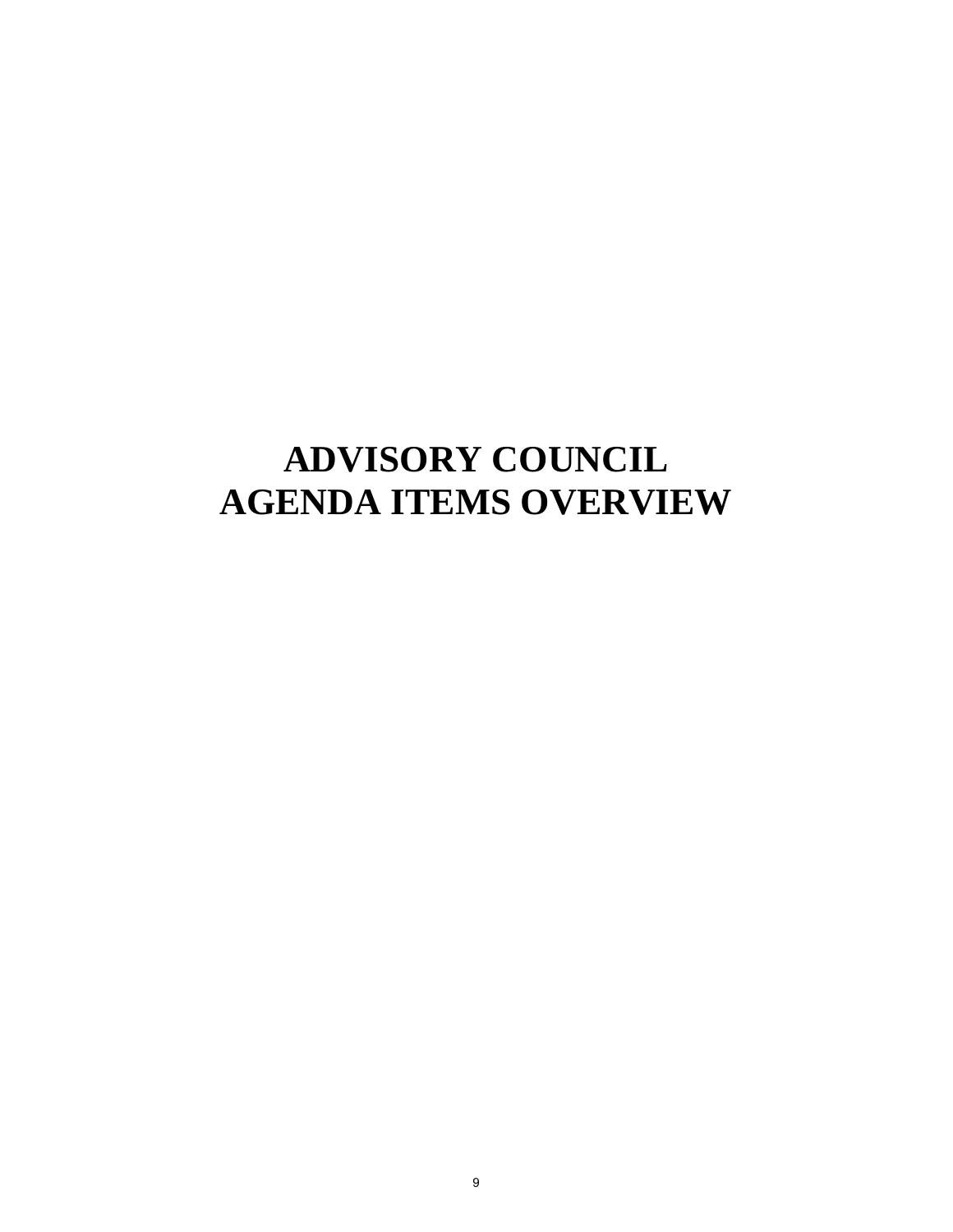### **Overview of Agenda Items:**

### **1. RFP and RFQ Guide**

• Minor revision to soften the solicitation language from "must" to "should" as it relates to the instructions to respondents for organizing the response contents page guide.

### **2. Click-Wrap Agreement Approval Request**

- This change removes references to the AGSPRS email account, which is being phased out due to automation initiatives.
- Click-Wrap Agreement Approval Requests are submitted using the eForms in Edison.

### **3. Contract Approval – Agency Legal Certification**

- This change consolidates the Agency Legal Certification and the Smaller Agency Certification into one document.
- This revision softens the language in the standard Agency Legal Certification while still encouraging agency legal staff involvement and certification that contracts are in compliance with CPO Template language (or an approved Rule Exception Request has been obtained).

### **4. e-Health Pre-Approval Endorsement [Removal]**

- Request to remove the e-Health Pre-Approval Endorsement and related references in CPO policies and procedures.
- TennCare's office of eHealth asserts there is no longer a benefit to this endorsement primarily due to advances in technology that capture the interoperability of data between state agencies.
- Removal of this requirement will benefit all State Agencies through the reduction of required documentation.

### **5. No Cost Intellectual Property Indemnity (formerly "Copyrights and Patents")**

• Minor revisions to the "Copyrights and Patents" term in the No Cost ("NC") contract to be consistent with the terminology used in the "Intellectual Property Indemnity" term in the FA Template.

### **6. Contractor Commitment to Diversity contract term**

- To assist the State with monitoring spend with diversity businesses, this change makes the Contractor Commitment to Diversity term included as a default, with option to remove without a RER if not applicable.
- This term is currently an optional term and if not included in the Contract then some Contractors are not reporting their diversity spend.
- This change will make it more likely that the Contractor Commitment to Diversity term is included in the contract and therefore assist State Agencies and Go-DBE in more accurately reporting diversity spend dollars.

### **7. Statewide Contract Reports contract term**

- Adds the Statewide Contract Reports as an optional term to the FA template.
- These reports are often requested by the Category Management teams in the CPO on statewide contracts on an ad hoc basis and this will standardize the inclusion of the reports term.

### **8. Statewide Payment Card Policy 2015-010**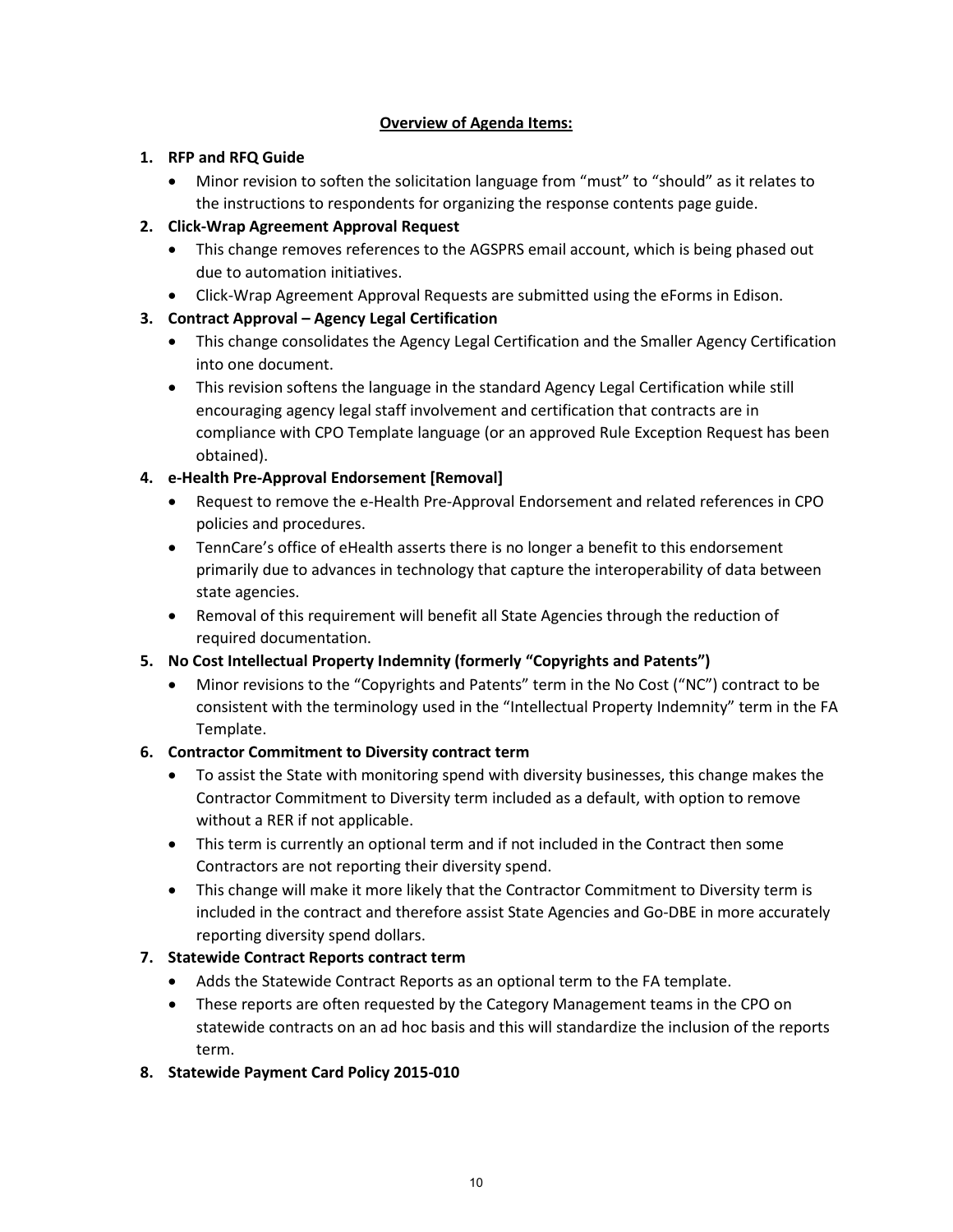- Section 4.5. clarifies that Cardholder Supervisors need to complete both the Cardholder and the Agency Coordinator training.
- Section 4.7. clarifies when a part-time employee requires a P-Card to complete their duties, a Rule Exception Request must be submitted and approved before P-Card issuance.
- Section 5.3. adds a reminder that all F&A Division of Accounts accounting policies should be followed for P-Card transactions and usage.
- Sections 5.8 and 8.4. adds instructions for State Agencies to contact the Statewide P-Card Administration Team as needed to unblock Merchant Category Codes (and to not contact the Bank directly).
- Section 11 adds reference to where to find assistance with submitting the P-Card Rule Exception Request eForm (on the Central Procurement Office's Learning and Development job aid page on TEAM TN).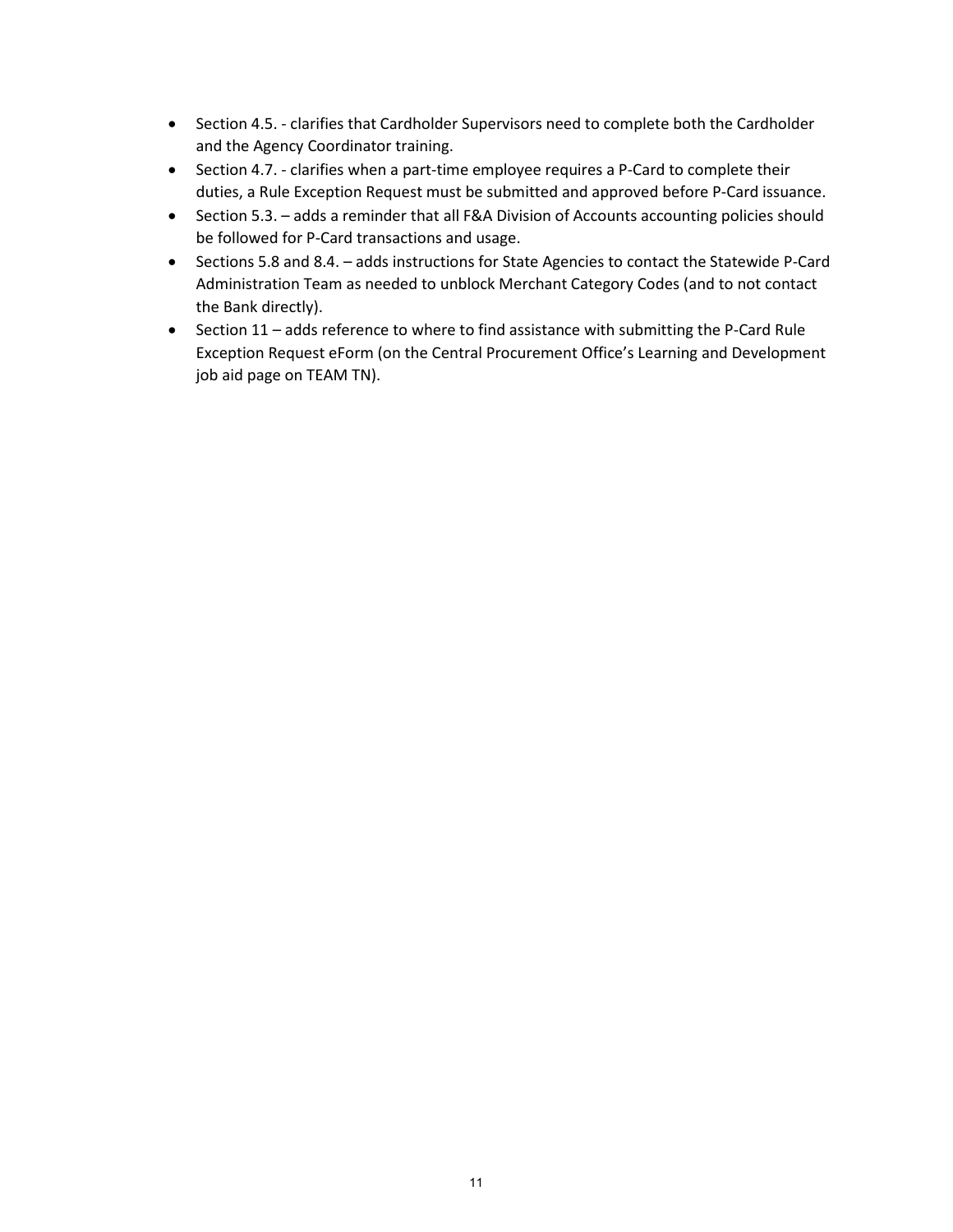# **RFP AND RFQ GUIDE**

## **REDLINE**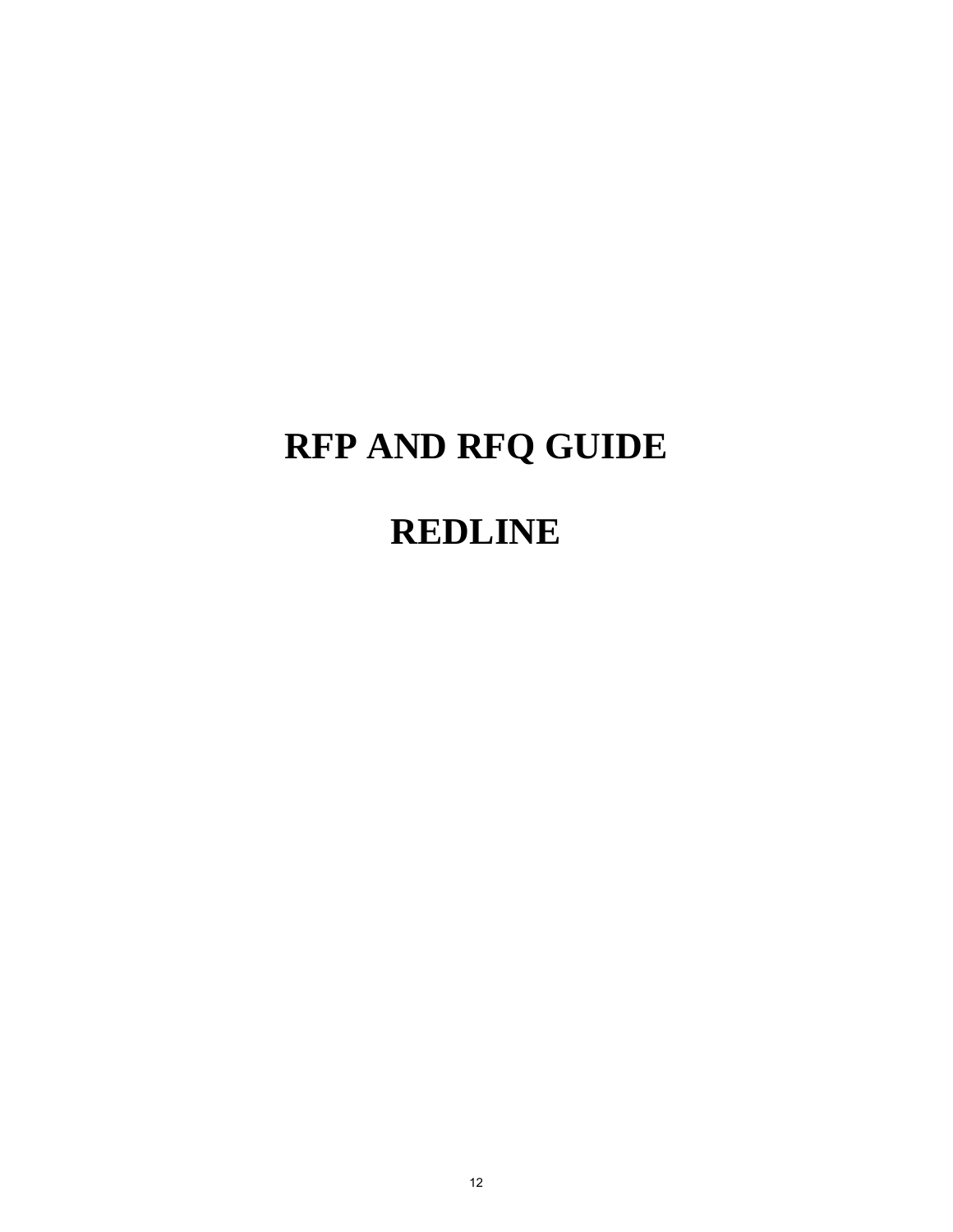**REQUEST: Revise the RFP Template at section 3.1.1.1. and the RFQ Template at section1.1. as follows:** 

#### **RFP Template:**

3.1.1.1. A Respondent must should duplicate and use the RFP Attachment 6.2., Technical Response & Evaluation Guide to organize, reference, and draft the Technical Response by duplicating the attachment, adding appropriate page numbers as required, and using the guide as a table of contents covering the Technical Response.

#### **RFQ Template:**

#### **1. RESPONSE REQUIREMENTS**

- 1.1. **Response Contents**: A response to this RFQ should address the following:
	- 1.1.1. Mandatory Requirements: This section details the mandatory technical, functional, and experience requirements that must be demonstrated in the response to this RFQ in order to be passed on to Phase II of the Technical Response evaluation. A Respondent must should duplicate and use RFQ Attachment A as a guide to organize responses for the Mandatory Requirements of the RFQ response. The Respondent should reference the page location of the information within the response in the indicated column of the table. This section is included in the State's evaluation as to whether or not a Respondent meets mandatory qualifications (Phase I).
	- 1.1.2. General Qualifications & Experience: This section is included in the State's evaluation of Phase II of the Technical Response Evaluation and details general information and qualifications that must be demonstrated in the response to this RFQ. A Respondent must should duplicate and use RFQ Attachment B as a guide to organize responses for this portion of the RFQ response. The Respondent should reference the page location of the information within the response in the indicated column of the table.
	- 1.1.3. Technical Qualifications, Experience & Approach: This section is also included in the State's evaluation of Phase II of the Technical Response Evaluation and details technical qualifications, experience, and approach items that must be demonstrated in the response to this RFQ. A Respondent must should duplicate and use RFQ Attachment C as a guide to organize responses for this portion of the RFQ response. The Respondent should reference the page location of the information within the response in the indicated column of the table.

#### 1.1.4. Cost Proposal: *For Qualified Respondents only*

- 1.1.4.1. This section only applies to those respondents identified as being Qualified. See RFQ § 2, Schedule of Events, "State Notice of Qualified Respondents Released."
- 1.1.4.2. If included as part of this solicitation, then the Cost Proposal must be recorded on an exact duplicate of RFQ Attachment D, Cost Proposal & Evaluation Guide. Any response that does not follow the instructions included in RFQ Attachment D may be deemed nonresponsive.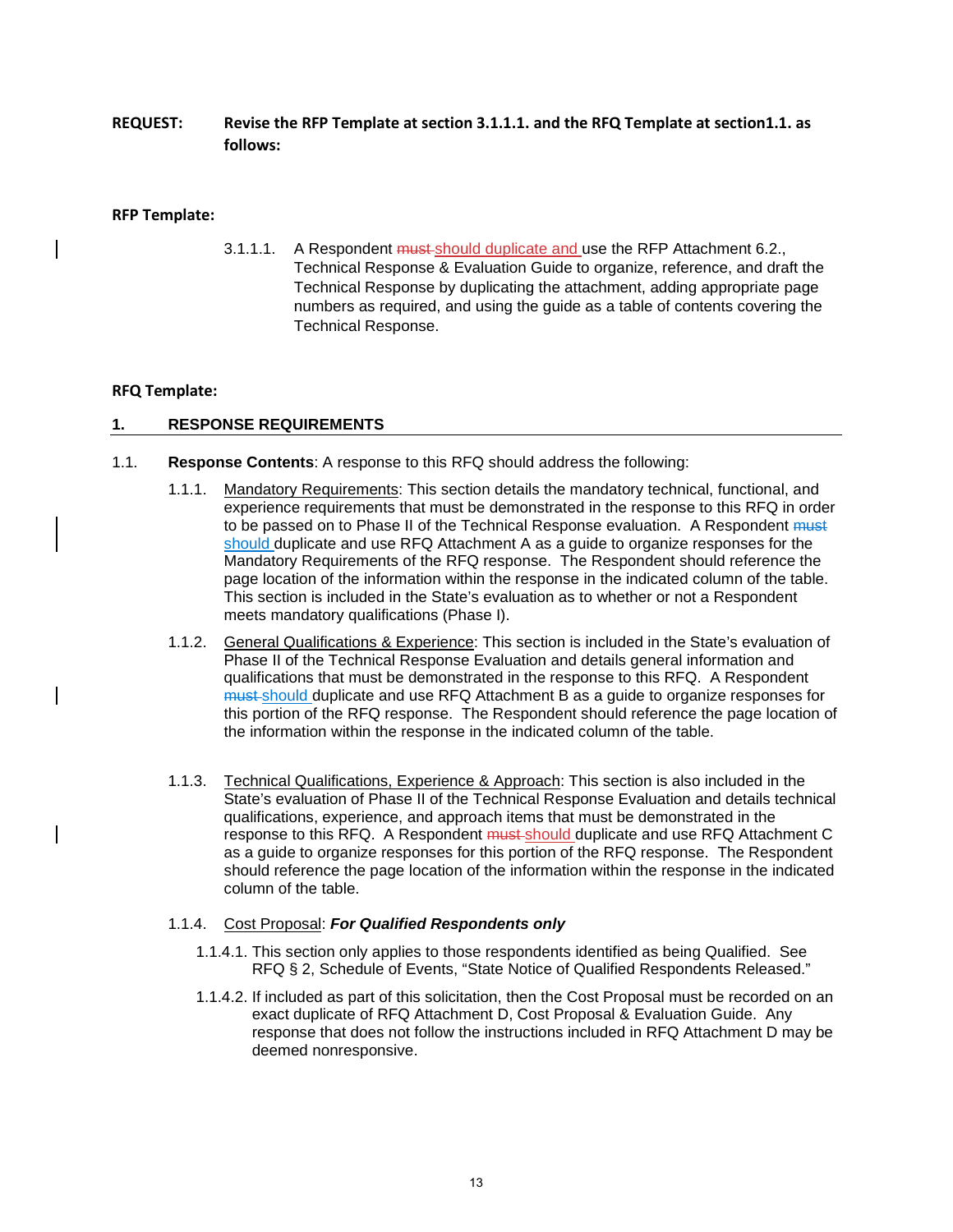- 1.1.4.3. A Respondent must only record the proposed cost exactly as required by the RFQ Attachment D, Cost Proposal & Evaluation Guide and must NOT record any other rates, amounts, or information.
- 1.1.4.4. The proposed cost shall incorporate ALL costs for services under the contract for the total contract period.
- 1.1.4.5. A Respondent must sign and date the Cost Proposal.
- 1.1.4.6. A Respondent must submit the Cost Proposal to the State in a sealed package separate from the Technical Response.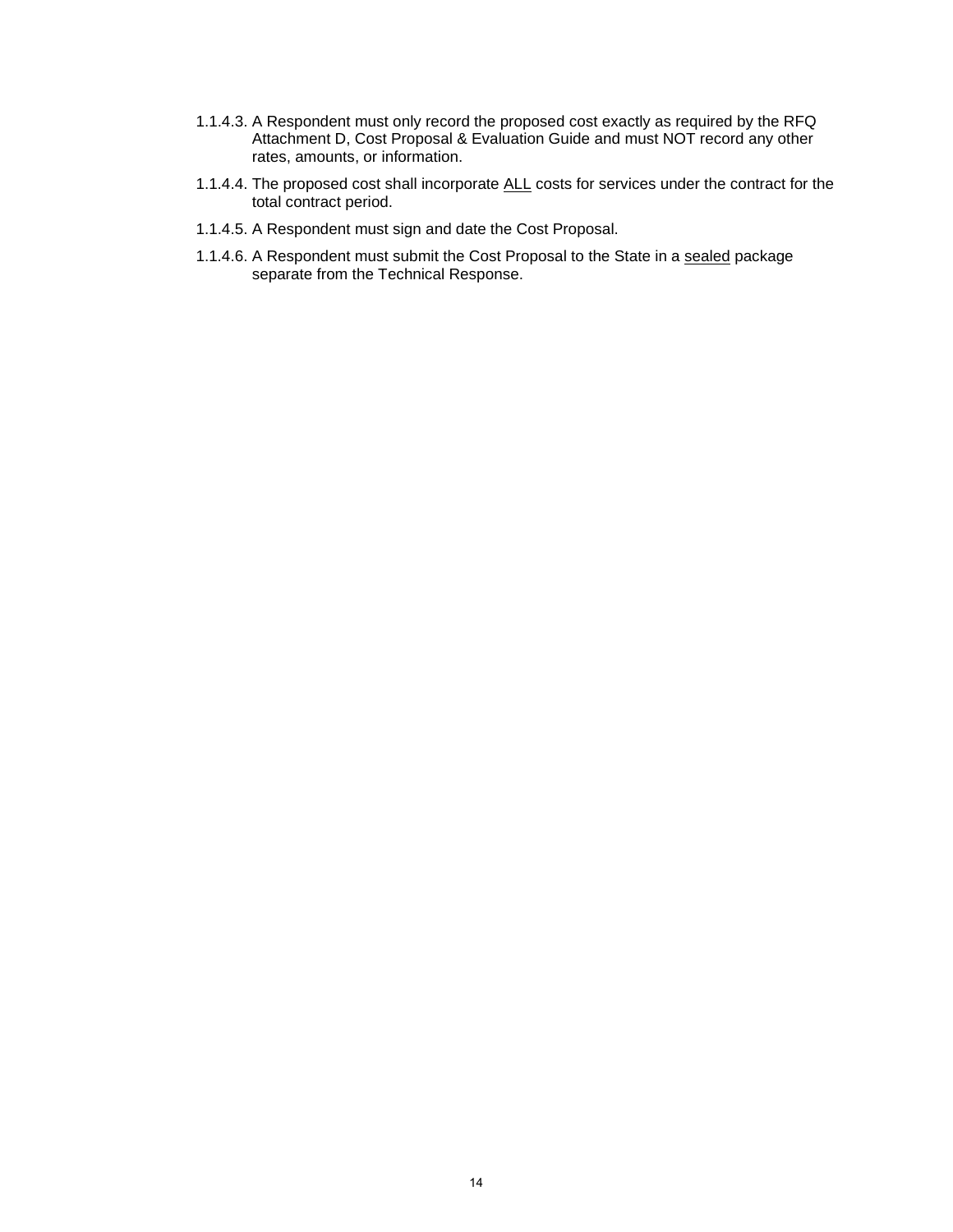# **RFP AND RFQ GUIDE**

## **CLEAN**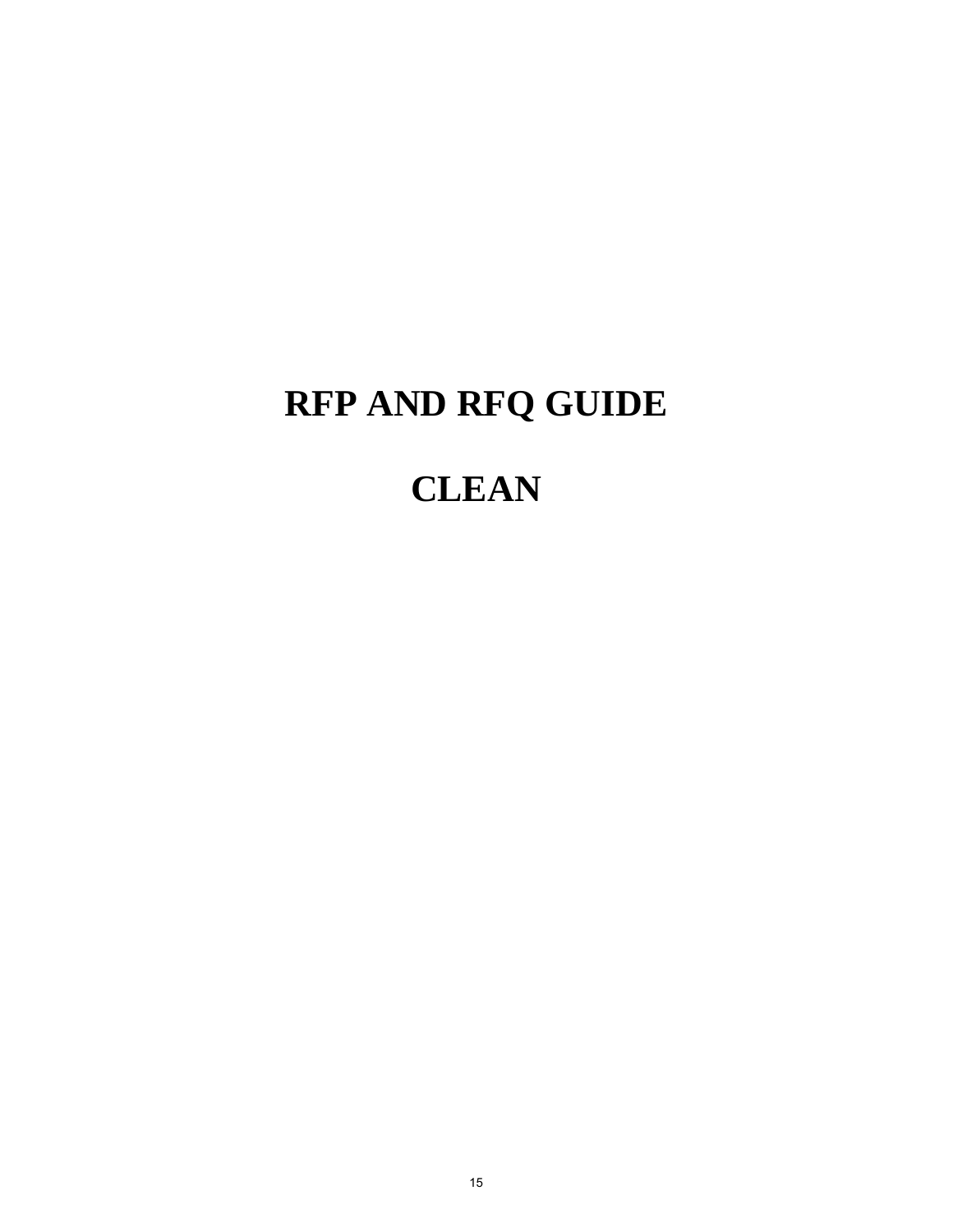**REQUEST: Revise the RFP Template at section 3.1.1.1. and the RFQ Template at section1.1. as follows:** 

#### **RFP Template:**

3.1.1.1. A Respondent should duplicate and use the RFP Attachment 6.2., Technical Response & Evaluation Guide to organize, reference, and draft the Technical Response by duplicating the attachment, adding appropriate page numbers as required, and using the guide as a table of contents covering the Technical Response.

#### **RFQ Template:**

#### **1. RESPONSE REQUIREMENTS**

- 1.1. **Response Contents**: A response to this RFQ should address the following:
	- 1.1.1. Mandatory Requirements: This section details the mandatory technical, functional, and experience requirements that must be demonstrated in the response to this RFQ in order to be passed on to Phase II of the Technical Response evaluation. A Respondent should duplicate and use RFQ Attachment A as a guide to organize responses for the Mandatory Requirements of the RFQ response. The Respondent should reference the page location of the information within the response in the indicated column of the table. This section is included in the State's evaluation as to whether or not a Respondent meets mandatory qualifications (Phase I).
	- 1.1.2. General Qualifications & Experience: This section is included in the State's evaluation of Phase II of the Technical Response Evaluation and details general information and qualifications that must be demonstrated in the response to this RFQ. A Respondent should duplicate and use RFQ Attachment B as a guide to organize responses for this portion of the RFQ response. The Respondent should reference the page location of the information within the response in the indicated column of the table.
	- 1.1.3. Technical Qualifications, Experience & Approach: This section is also included in the State's evaluation of Phase II of the Technical Response Evaluation and details technical qualifications, experience, and approach items that must be demonstrated in the response to this RFQ. A Respondent should duplicate and use RFQ Attachment C as a guide to organize responses for this portion of the RFQ response. The Respondent should reference the page location of the information within the response in the indicated column of the table.

#### 1.1.4. Cost Proposal: *For Qualified Respondents only*

- 1.1.4.1. This section only applies to those respondents identified as being Qualified. See RFQ § 2, Schedule of Events, "State Notice of Qualified Respondents Released."
- 1.1.4.2. If included as part of this solicitation, then the Cost Proposal must be recorded on an exact duplicate of RFQ Attachment D, Cost Proposal & Evaluation Guide. Any response that does not follow the instructions included in RFQ Attachment D may be deemed nonresponsive.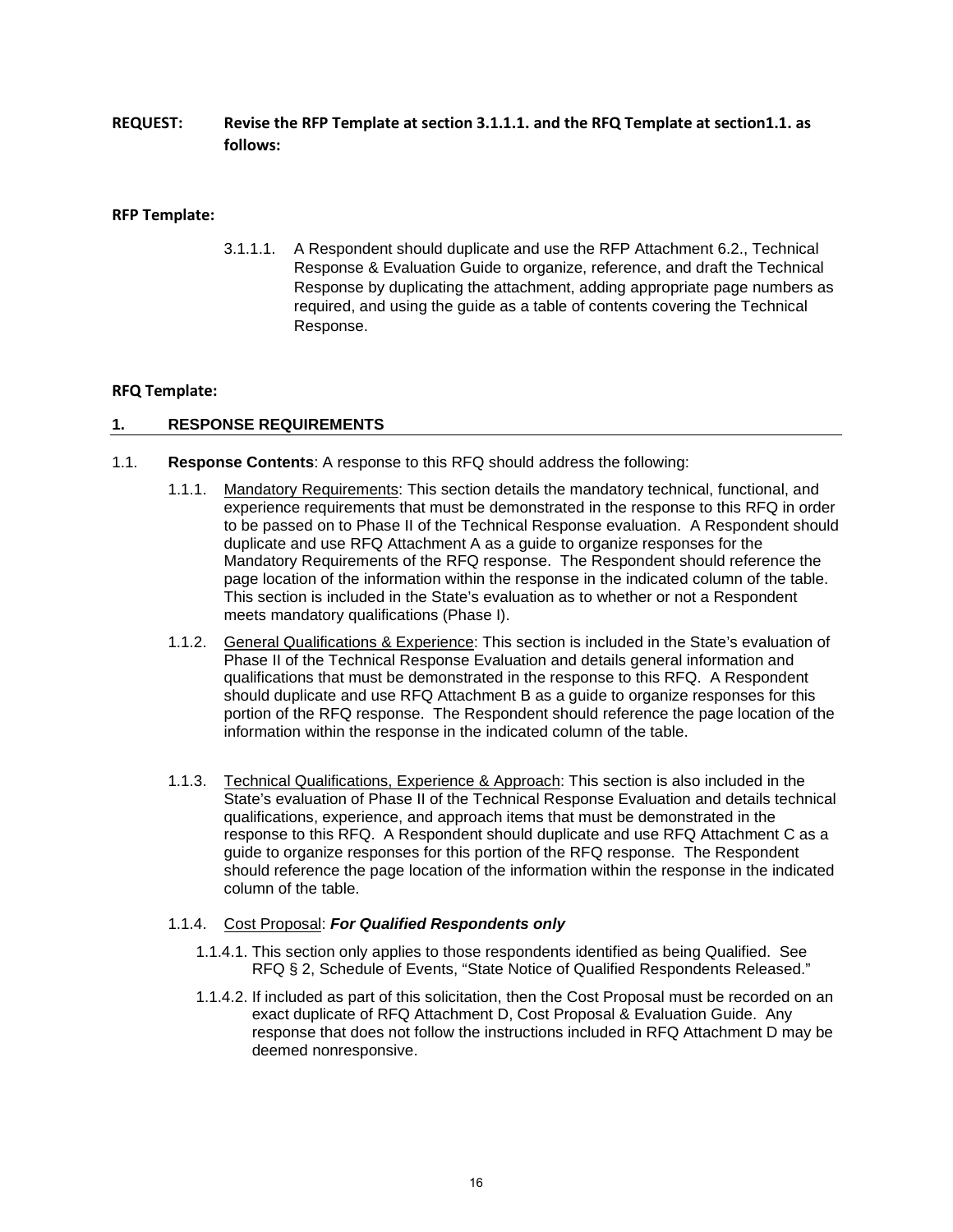- 1.1.4.3. A Respondent must only record the proposed cost exactly as required by the RFQ Attachment D, Cost Proposal & Evaluation Guide and must NOT record any other rates, amounts, or information.
- 1.1.4.4. The proposed cost shall incorporate ALL costs for services under the contract for the total contract period.
- 1.1.4.5. A Respondent must sign and date the Cost Proposal.
- 1.1.4.6. A Respondent must submit the Cost Proposal to the State in a sealed package separate from the Technical Response.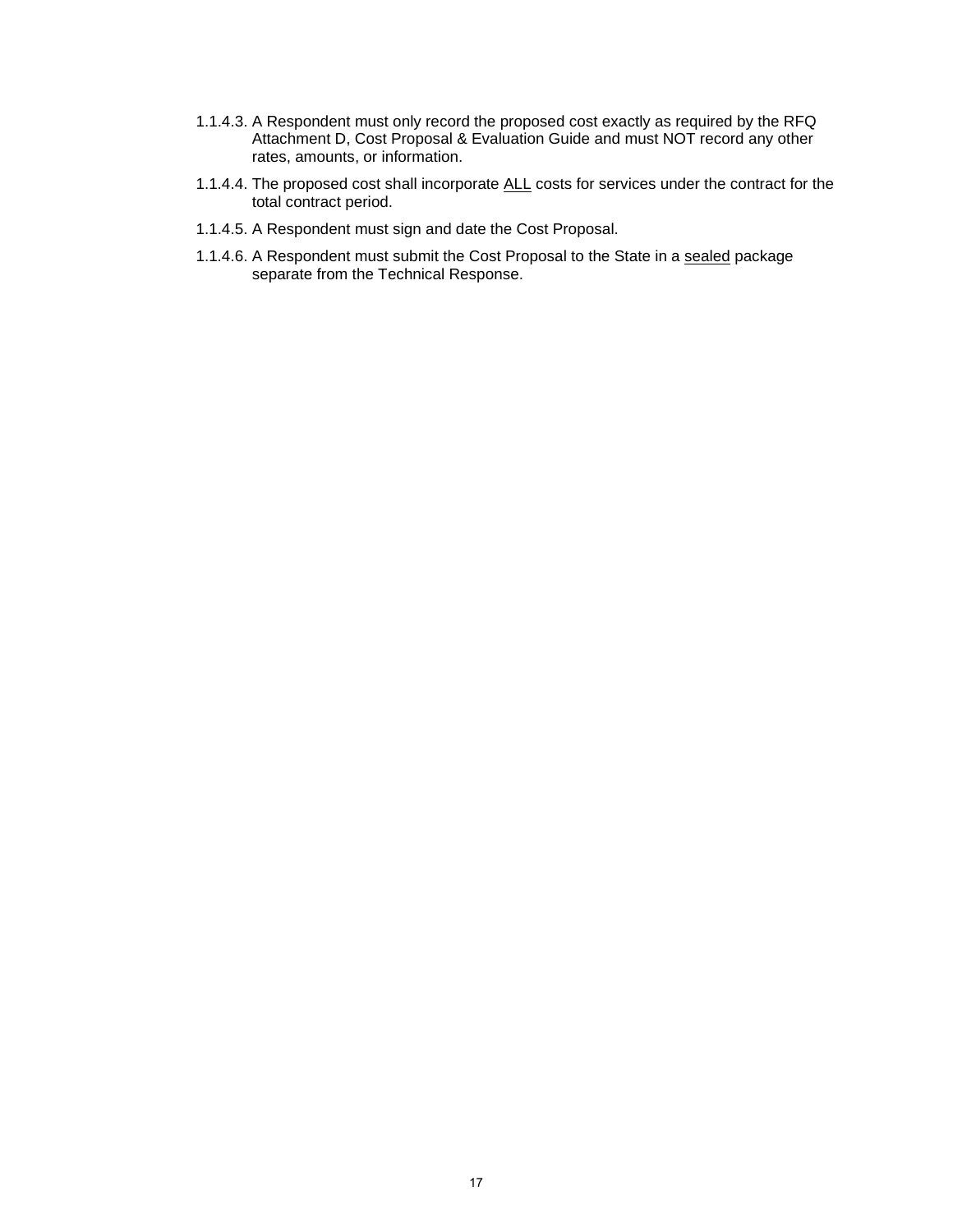## **CLICK-WRAP AGREEMENT APPROVAL REQUEST**

## **REDLINE**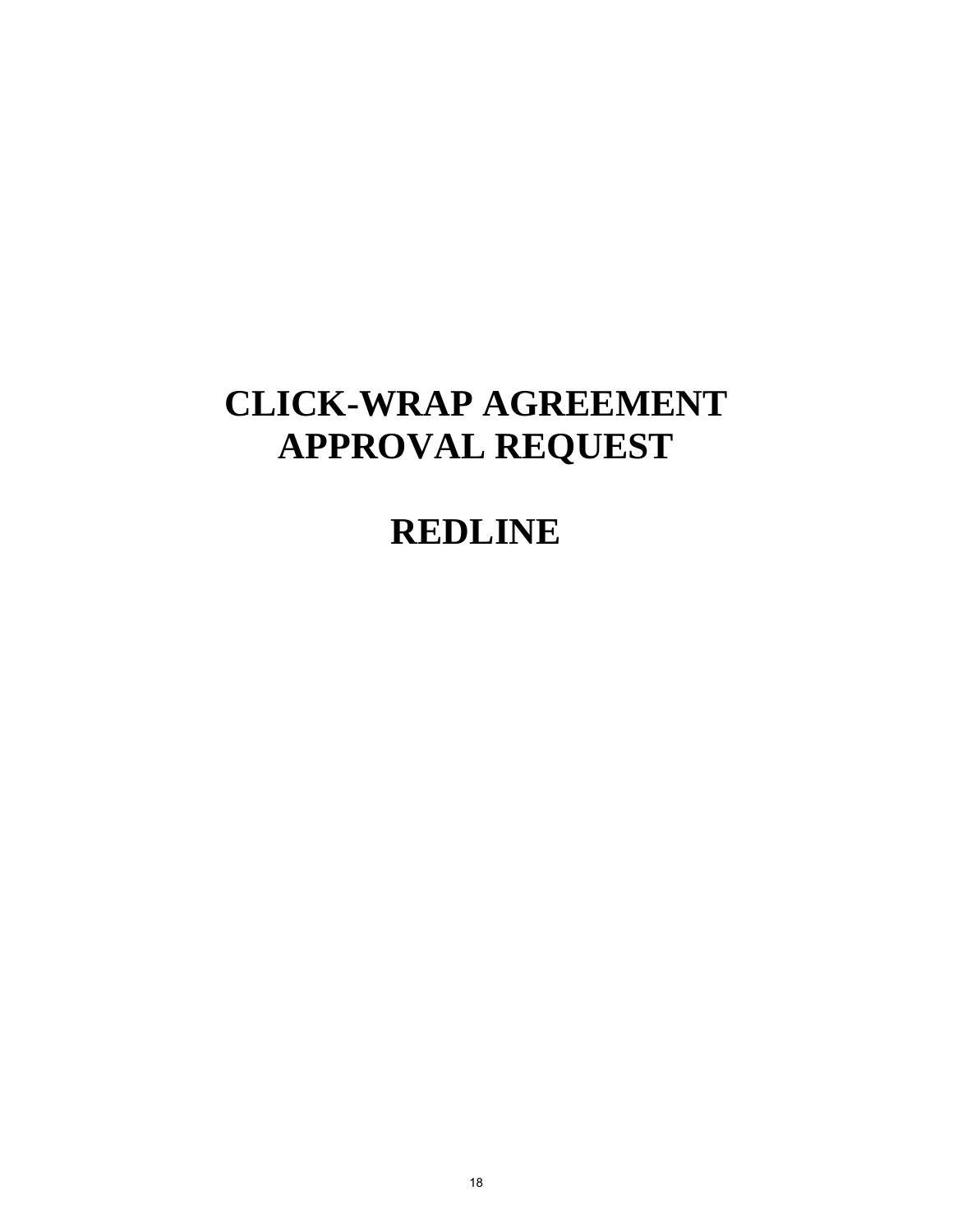## **Click-wrap Agreement Approval Request**

Procurement professionals should use this document to seek approval to enter into or renew a click-wrap agreement associated with a proposed purchase made under an Agency's small purchase authority. This Request will typically be utilized for licenses of software, internet-based services or computer services. See sections 4.1. and 5.15.3.3. of the *[Procurement](http://www.tn.gov/generalservices/topic/education-library)  [Procedures Manual of the Central Procurement Office](http://www.tn.gov/generalservices/topic/education-library)* for more information about click-wrap agreements. THIS DOCUMENT CANNOT BE USED TO MODIFY AN EXISTING CONTRACT, EVEN A CONTRACT EXECUTED UNDER AN AGENCY'S SMALL PURCHASE AUTHORITY. A Special Contract Request may not be required for any agreement with a total dollar value under the small purchase authority threshold. For new click-wrap agreements, submitsend a copy of the proposed click-wrap agreement, license agreement or terms of use, the quote you were provided (if applicable), and a completed Click-wrap Agreement Approval Request in PDF format tEdison as a Click-wrap e-Form. For additional guidance, please see the e-Forms Job Aid available online at the following[: https://www.teamtn.gov/cpo/learning-development/cpo-job-aids.html.](https://www.teamtn.gov/cpo/learning-development/cpo-job-aids.html)  $\Theta$ [Agsprs.agsprs@tn.gov.](mailto:) If this is a renewal, please also include a copy of the previously approved click-wrap agreement. Approved Click-Wrap Agreement Requests and supporting documents must be maintained with the procurement file.

| APPROVED*                         |             | <b>APPROVED</b>                       |             |
|-----------------------------------|-------------|---------------------------------------|-------------|
|                                   |             |                                       |             |
| <b>CENTRAL PROCUREMENT OFFICE</b> | <b>DATE</b> | <b>STRATEGIC TECHNOLOGY SOLUTIONS</b> | <b>DATE</b> |

\*If CPO provides you with a State negotiated Contract, CPO's approval is contingent upon their receipt of an Agency countersigned copy. The Agency signatory must have signing authority. Please sign and: (1) send directly to the Contractor at the email address CPO provides to you; (2) send to Agsprs.agsprs@tn.gov so that CPO may retain a copy for their records; (32) retain a copy for your records; and  $(34)$  upload a copy of the signed Contract and this Click Wrap Approval Request document into Edison.

If a letter of adhesion is sent and the contract is not negotiated then upload a copy of the letter of adhesion (this will contain "Letter of Adhesion" in the filename), the original terms and conditions, and this Click Wrap Approval Request document into Edison. In the event that the proposed Click Wrap Agreement Request is stamped DENIED an accompanying explanation will be provided in the box labelled "Denial Explanation" located at the bottom of this form, which may contain additional instructions.

|    | <b>Agency Tracking #</b>                                                                                                                                                               |  |
|----|----------------------------------------------------------------------------------------------------------------------------------------------------------------------------------------|--|
| 1. | <b>Procuring Agency</b>                                                                                                                                                                |  |
| 2. | <b>Agency Contact</b> (Include name, email address and<br>phone number)                                                                                                                |  |
| 3. | <b>Contractor Name and ID # (Also include both the</b><br>developer and the reseller if obtaining via a third<br>party)                                                                |  |
| 4. | <b>Contractor Contact (Include name and email</b><br>address to where proposed changes can be sent. If<br>buying from a reseller, please provide the reseller<br>contact information.) |  |
| 5. | Click-wrap agreement's proposed Effective<br><b>Date</b> (This is the anticipated date for entering into the<br>click-wrap agreement.)                                                 |  |
| 6. | Click-wrap agreement's proposed End Date                                                                                                                                               |  |
| 7. | Name and description of goods or services<br>(Please be specific, i.e. what the product will be used<br>for, whether anything will be downloaded onto State                            |  |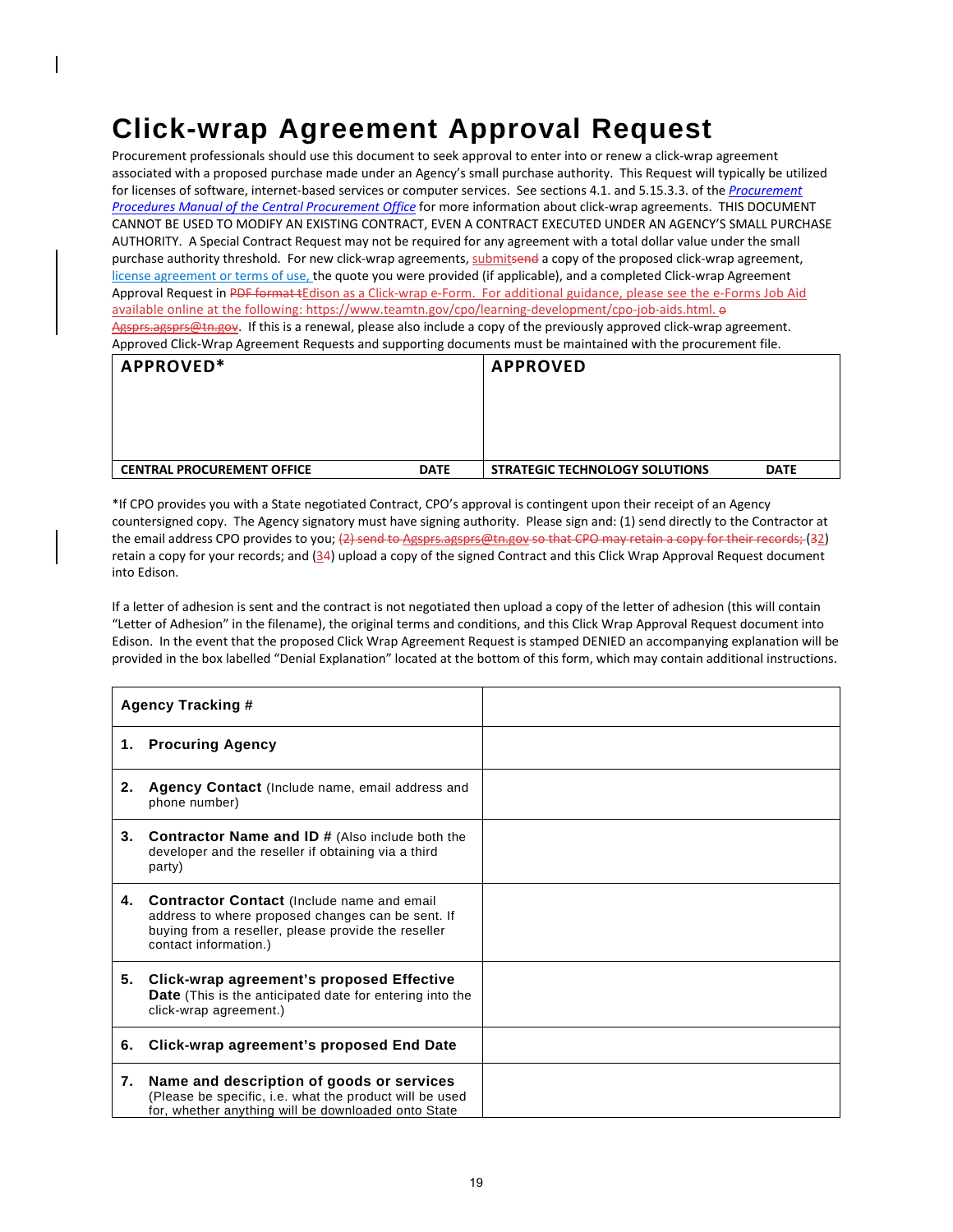|                                                                                                                                                                                                                                                                                                                                                                                                                                                                                             | servers or whether data will be transmitted to third<br>parties).                                                                                                                                                                                                                                                                                                                                                                                                       |                                 |                                                                                                                                                                                                   |                                                                                                                                             |
|---------------------------------------------------------------------------------------------------------------------------------------------------------------------------------------------------------------------------------------------------------------------------------------------------------------------------------------------------------------------------------------------------------------------------------------------------------------------------------------------|-------------------------------------------------------------------------------------------------------------------------------------------------------------------------------------------------------------------------------------------------------------------------------------------------------------------------------------------------------------------------------------------------------------------------------------------------------------------------|---------------------------------|---------------------------------------------------------------------------------------------------------------------------------------------------------------------------------------------------|---------------------------------------------------------------------------------------------------------------------------------------------|
| 8.                                                                                                                                                                                                                                                                                                                                                                                                                                                                                          | Are these goods or services currently<br>available on a statewide or agency term<br>contract? If YES, please explain why the<br>current contract is not being used for this<br>procurement.                                                                                                                                                                                                                                                                             |                                 | <b>NO</b>                                                                                                                                                                                         | YES,                                                                                                                                        |
| 9.                                                                                                                                                                                                                                                                                                                                                                                                                                                                                          | <b>Maximum Contract Cost</b> – with ALL options to<br>extend exercised. Note: the Click-Wrap Approval<br>process shall not be used if the Maximum Contract<br>Cost is over \$10,000.                                                                                                                                                                                                                                                                                    |                                 | \$                                                                                                                                                                                                |                                                                                                                                             |
| 10. Sensitive Data Involvement - If none, select N/A. If<br>yes, please provide the type of data involved (e.g., HIPAA,<br>Payment Card Industry (PCI), Federal Tax Information<br>(FTI), Family Educational Rights and Privacy Act (FERPA),<br>Federal Information Security Management Act (FISMA),<br>Criminal Justice Information Services (CJIS), Center for<br>Medicare and Medicaid (CMS), Social Security<br>Administration (SSA), or Personally Identifiable Information<br>(PII)). |                                                                                                                                                                                                                                                                                                                                                                                                                                                                         | N/A                             | YES,                                                                                                                                                                                              |                                                                                                                                             |
|                                                                                                                                                                                                                                                                                                                                                                                                                                                                                             | 11. Additional STS Approvals - Please identify any<br>STS Endorsements or Exception Requests that<br>have been submitted for this product/service. If this<br>does not apply to your request, please leave blank.                                                                                                                                                                                                                                                       |                                 | (2) Date submitted                                                                                                                                                                                | (1) Endorsement or Exception Request #                                                                                                      |
|                                                                                                                                                                                                                                                                                                                                                                                                                                                                                             |                                                                                                                                                                                                                                                                                                                                                                                                                                                                         |                                 |                                                                                                                                                                                                   | (3) Current Status (circle one)                                                                                                             |
|                                                                                                                                                                                                                                                                                                                                                                                                                                                                                             |                                                                                                                                                                                                                                                                                                                                                                                                                                                                         |                                 |                                                                                                                                                                                                   | [Planned] [In Progress] [Completed]                                                                                                         |
|                                                                                                                                                                                                                                                                                                                                                                                                                                                                                             |                                                                                                                                                                                                                                                                                                                                                                                                                                                                         |                                 |                                                                                                                                                                                                   |                                                                                                                                             |
|                                                                                                                                                                                                                                                                                                                                                                                                                                                                                             |                                                                                                                                                                                                                                                                                                                                                                                                                                                                         |                                 | <b>For Renewals Only</b>                                                                                                                                                                          |                                                                                                                                             |
|                                                                                                                                                                                                                                                                                                                                                                                                                                                                                             | Confirm that there is a valid<br>renewal option remaining in the<br>contract and confirm that there<br>has been no other change to the<br>agreement's terms and conditions.<br>- If there is not a valid renewal or extension<br>option remaining in the agreement, submit<br>as a new click-wrap agreement or contract<br>instead. (Note: the term cannot exceed sixty<br>(60) months without an approved Rule<br><b>Exception Request and Contract</b><br>Amendment.) | <b>Confirm that all</b><br>etc. | necessary due diligence<br>has been performed and<br>it is in the State's best<br>interest to renew or<br>extend the contract.<br>- Considering such items as<br>contractor performance, pricing, | Confirm this renewal or<br>extension does not increase<br>the total dollar value above<br>amounts approved for local<br>purchase authority. |
|                                                                                                                                                                                                                                                                                                                                                                                                                                                                                             | <b>YES</b>                                                                                                                                                                                                                                                                                                                                                                                                                                                              | YES                             |                                                                                                                                                                                                   | <b>YES</b>                                                                                                                                  |
|                                                                                                                                                                                                                                                                                                                                                                                                                                                                                             |                                                                                                                                                                                                                                                                                                                                                                                                                                                                         |                                 | Denial Explanation (for CPO/STS use only)                                                                                                                                                         |                                                                                                                                             |
|                                                                                                                                                                                                                                                                                                                                                                                                                                                                                             |                                                                                                                                                                                                                                                                                                                                                                                                                                                                         |                                 |                                                                                                                                                                                                   |                                                                                                                                             |

 $\overline{\phantom{a}}$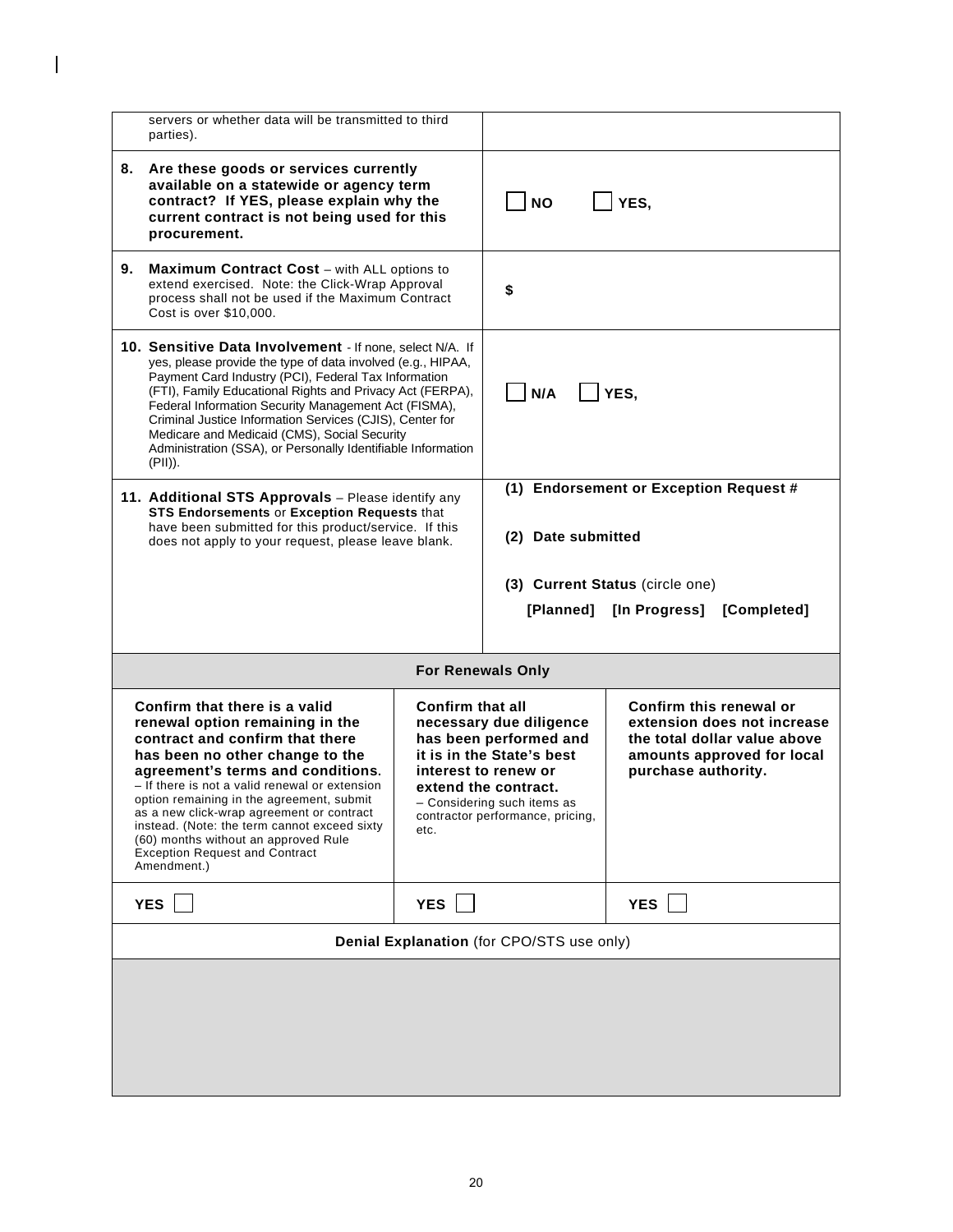# **CLICK-WRAP AGREEMENT APPROVAL REQUEST**

## **CLEAN**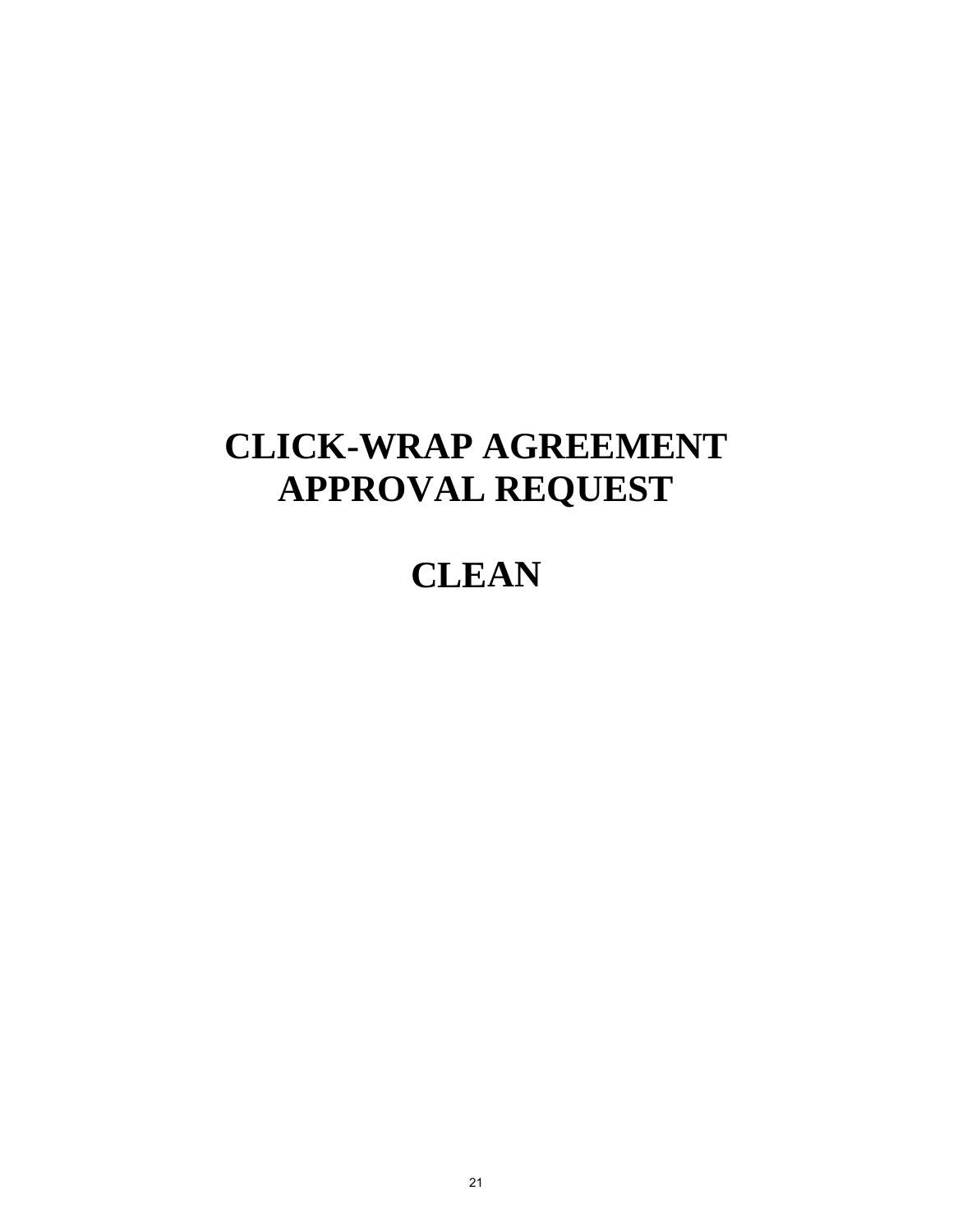## **Click-wrap Agreement Approval Request**

Procurement professionals should use this document to seek approval to enter into or renew a click-wrap agreement associated with a proposed purchase made under an Agency's small purchase authority. This Request will typically be utilized for licenses of software, internet-based services or computer services. See sections 4.1. and 5.15.3.3. of the *[Procurement](http://www.tn.gov/generalservices/topic/education-library)  [Procedures Manual of the Central Procurement Office](http://www.tn.gov/generalservices/topic/education-library)* for more information about click-wrap agreements. THIS DOCUMENT CANNOT BE USED TO MODIFY AN EXISTING CONTRACT, EVEN A CONTRACT EXECUTED UNDER AN AGENCY'S SMALL PURCHASE AUTHORITY. A Special Contract Request may not be required for any agreement with a total dollar value under the small purchase authority threshold. For new click-wrap agreements, submit a copy of the proposed click-wrap agreement, license agreement or terms of use, the quote you were provided (if applicable), and a completed Click-wrap Agreement Approval Request in Edison as a Click-wrap e-Form. For additional guidance, please see the e-Forms Job Aid available online at the following[: https://www.teamtn.gov/cpo/learning-development/cpo-job-aids.html.](https://www.teamtn.gov/cpo/learning-development/cpo-job-aids.html) . If this is a renewal, please also include a copy of the previously approved click-wrap agreement. Approved Click-Wrap Agreement Requests and supporting documents must be maintained with the procurement file.

| APPROVED*                         |             | <b>APPROVED</b>                       |             |
|-----------------------------------|-------------|---------------------------------------|-------------|
|                                   |             |                                       |             |
|                                   |             |                                       |             |
|                                   |             |                                       |             |
| <b>CENTRAL PROCUREMENT OFFICE</b> | <b>DATE</b> | <b>STRATEGIC TECHNOLOGY SOLUTIONS</b> | <b>DATE</b> |

\*If CPO provides you with a State negotiated Contract, CPO's approval is contingent upon their receipt of an Agency countersigned copy. The Agency signatory must have signing authority. Please sign and: (1) send directly to the Contractor at the email address CPO provides to you; (2) retain a copy for your records; and (3) upload a copy of the signed Contract and this Click Wrap Approval Request document into Edison.

If a letter of adhesion is sent and the contract is not negotiated then upload a copy of the letter of adhesion (this will contain "Letter of Adhesion" in the filename), the original terms and conditions, and this Click Wrap Approval Request document into Edison. In the event that the proposed Click Wrap Agreement Request is stamped DENIED an accompanying explanation will be provided in the box labelled "Denial Explanation" located at the bottom of this form, which may contain additional instructions.

|    | <b>Agency Tracking #</b>                                                                                                                                                               |  |
|----|----------------------------------------------------------------------------------------------------------------------------------------------------------------------------------------|--|
|    | 1. Procuring Agency                                                                                                                                                                    |  |
| 2. | Agency Contact (Include name, email address and<br>phone number)                                                                                                                       |  |
| 3. | <b>Contractor Name and ID # (Also include both the</b><br>developer and the reseller if obtaining via a third<br>party)                                                                |  |
| 4. | <b>Contractor Contact</b> (Include name and email<br>address to where proposed changes can be sent. If<br>buying from a reseller, please provide the reseller<br>contact information.) |  |
| 5. | Click-wrap agreement's proposed Effective<br><b>Date</b> (This is the anticipated date for entering into the<br>click-wrap agreement.)                                                 |  |
| 6. | Click-wrap agreement's proposed End Date                                                                                                                                               |  |
| 7. | Name and description of goods or services<br>(Please be specific, i.e. what the product will be used<br>for, whether anything will be downloaded onto State                            |  |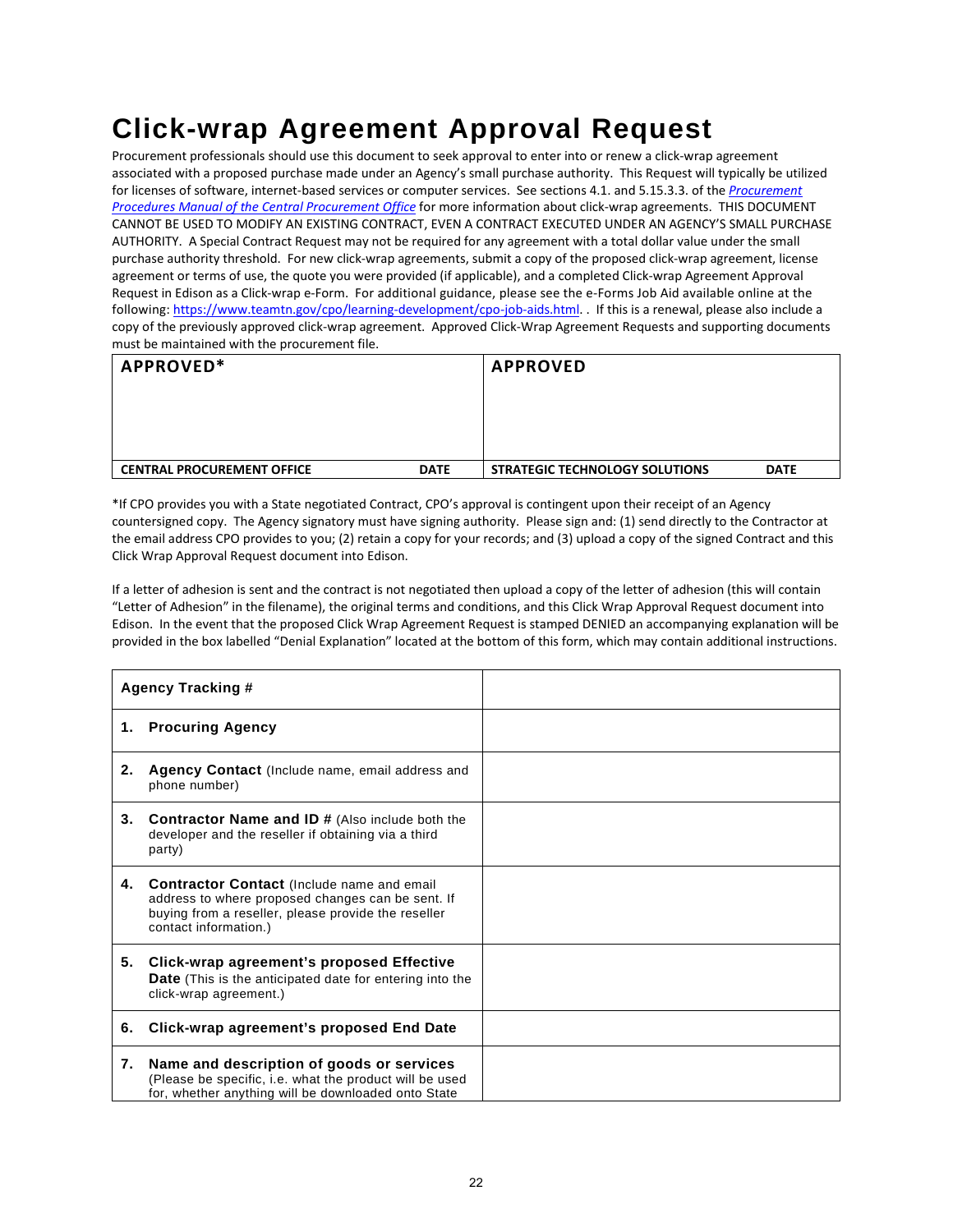|                                                                                                                                                                                                                                                                                                                                                                                                                                                                                                            | servers or whether data will be transmitted to third<br>parties).                                                                                                                                                 |                                                                                                                                                                                                   |                                                                                                                                             |                                        |
|------------------------------------------------------------------------------------------------------------------------------------------------------------------------------------------------------------------------------------------------------------------------------------------------------------------------------------------------------------------------------------------------------------------------------------------------------------------------------------------------------------|-------------------------------------------------------------------------------------------------------------------------------------------------------------------------------------------------------------------|---------------------------------------------------------------------------------------------------------------------------------------------------------------------------------------------------|---------------------------------------------------------------------------------------------------------------------------------------------|----------------------------------------|
|                                                                                                                                                                                                                                                                                                                                                                                                                                                                                                            | 8. Are these goods or services currently<br>available on a statewide or agency term<br>contract? If YES, please explain why the<br>current contract is not being used for this<br>procurement.                    |                                                                                                                                                                                                   | <b>NO</b>                                                                                                                                   | YES,                                   |
| 9.                                                                                                                                                                                                                                                                                                                                                                                                                                                                                                         | <b>Maximum Contract Cost</b> – with ALL options to<br>extend exercised. Note: the Click-Wrap Approval<br>process shall not be used if the Maximum Contract<br>Cost is over \$10,000.                              |                                                                                                                                                                                                   | \$                                                                                                                                          |                                        |
| 10. Sensitive Data Involvement - If none, select N/A. If<br>yes, please provide the type of data involved (e.g., HIPAA,<br>Payment Card Industry (PCI), Federal Tax Information<br>(FTI), Family Educational Rights and Privacy Act (FERPA),<br>Federal Information Security Management Act (FISMA),<br>Criminal Justice Information Services (CJIS), Center for<br>Medicare and Medicaid (CMS), Social Security<br>Administration (SSA), or Personally Identifiable Information<br>(PII)).                |                                                                                                                                                                                                                   | N/A                                                                                                                                                                                               | YES,                                                                                                                                        |                                        |
|                                                                                                                                                                                                                                                                                                                                                                                                                                                                                                            | 11. Additional STS Approvals - Please identify any<br>STS Endorsements or Exception Requests that<br>have been submitted for this product/service. If this<br>does not apply to your request, please leave blank. |                                                                                                                                                                                                   | (2) Date submitted                                                                                                                          | (1) Endorsement or Exception Request # |
|                                                                                                                                                                                                                                                                                                                                                                                                                                                                                                            |                                                                                                                                                                                                                   |                                                                                                                                                                                                   |                                                                                                                                             | (3) Current Status (circle one)        |
|                                                                                                                                                                                                                                                                                                                                                                                                                                                                                                            |                                                                                                                                                                                                                   |                                                                                                                                                                                                   |                                                                                                                                             | [Planned] [In Progress] [Completed]    |
|                                                                                                                                                                                                                                                                                                                                                                                                                                                                                                            |                                                                                                                                                                                                                   |                                                                                                                                                                                                   | <b>For Renewals Only</b>                                                                                                                    |                                        |
| Confirm that there is a valid<br><b>Confirm that all</b><br>renewal option remaining in the<br>contract and confirm that there<br>has been no other change to the<br>agreement's terms and conditions.<br>- If there is not a valid renewal or extension<br>option remaining in the agreement, submit<br>as a new click-wrap agreement or contract<br>instead. (Note: the term cannot exceed sixty<br>etc.<br>(60) months without an approved Rule<br><b>Exception Request and Contract</b><br>Amendment.) |                                                                                                                                                                                                                   | necessary due diligence<br>has been performed and<br>it is in the State's best<br>interest to renew or<br>extend the contract.<br>- Considering such items as<br>contractor performance, pricing, | Confirm this renewal or<br>extension does not increase<br>the total dollar value above<br>amounts approved for local<br>purchase authority. |                                        |
|                                                                                                                                                                                                                                                                                                                                                                                                                                                                                                            | <b>YES</b>                                                                                                                                                                                                        | <b>YES</b>                                                                                                                                                                                        |                                                                                                                                             | <b>YES</b>                             |
|                                                                                                                                                                                                                                                                                                                                                                                                                                                                                                            |                                                                                                                                                                                                                   |                                                                                                                                                                                                   | Denial Explanation (for CPO/STS use only)                                                                                                   |                                        |
|                                                                                                                                                                                                                                                                                                                                                                                                                                                                                                            |                                                                                                                                                                                                                   |                                                                                                                                                                                                   |                                                                                                                                             |                                        |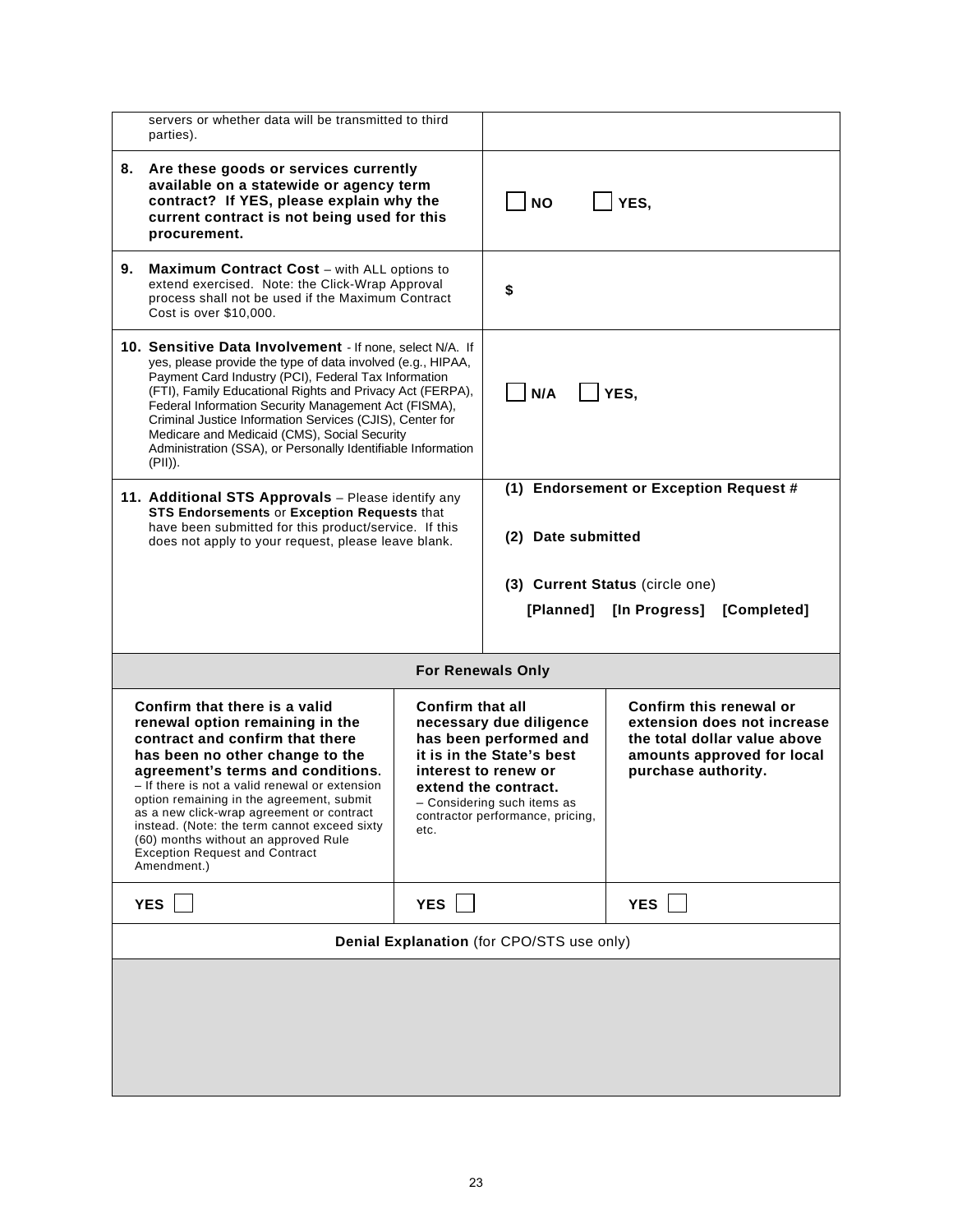# **CONTRACT APPROVAL - AGENCY LEGAL CERTIFICATION**

## **REDLINE**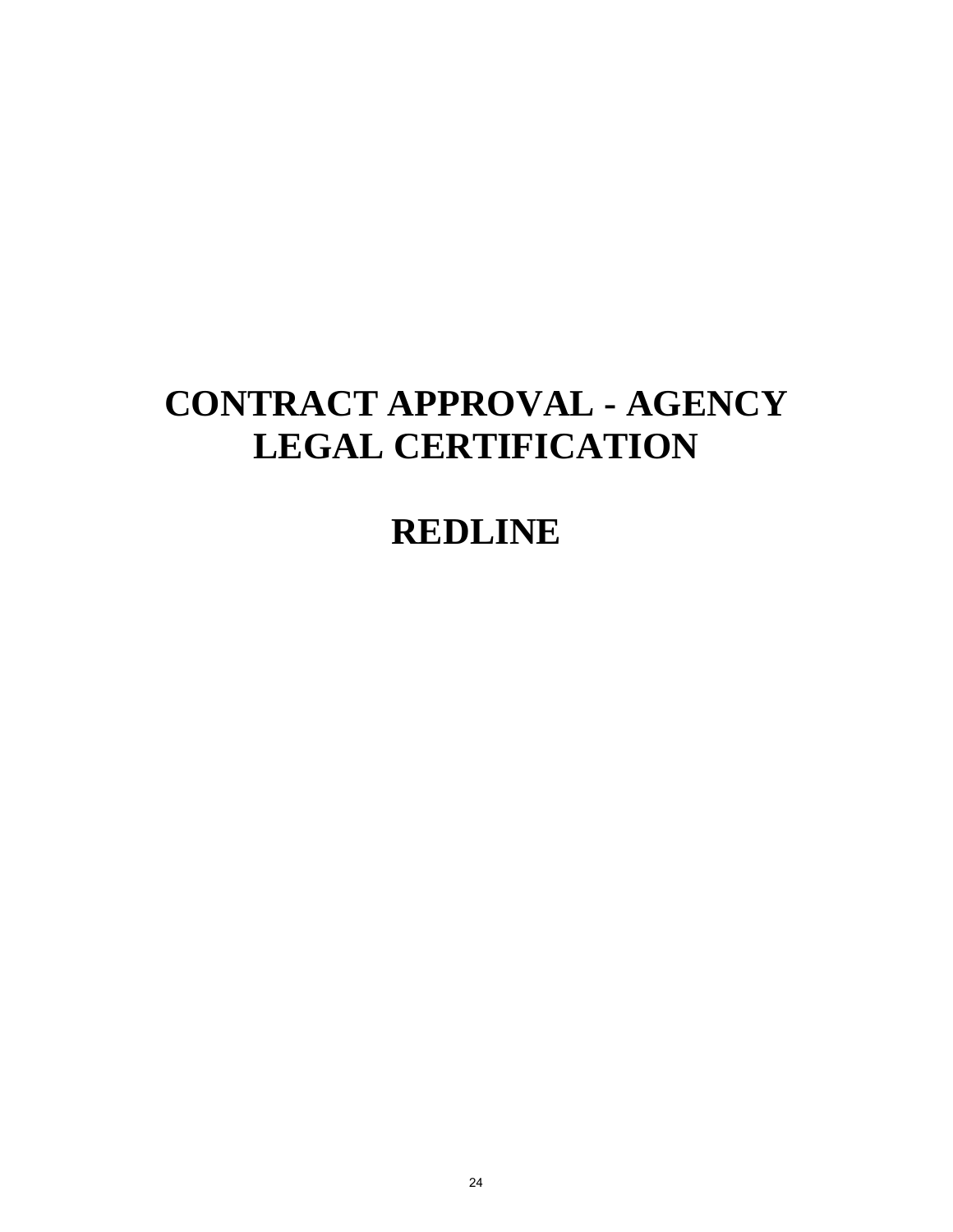### **REQUEST: Revise the "Contract Approval – Agency Legal Certification Model" as follows and remove "Contract Approval – Small Agency Certification" from the list of "Other General Models & Administrative Documents under section 11.2. of the** *Procurement Procedures Manual of the Central Procurement Office***.**

## **Contract Approval – Agency Legal Certification**

A completed contract routed for Central Procurement Office (CPO) approval via Edison must-should be accompanied by this Agency Legal Certification template that has been signed and attached in PDF format.

| 1. Edison Contract ID #                    |  |
|--------------------------------------------|--|
| 2. Contracting Agency Name                 |  |
| 3. Contractor Name                         |  |
| 4. Service Caption                         |  |
| 5. Agency Contact (name, phone,<br>e-mail) |  |

#### **6. Legal Certification**

*By signing below, the department's legal staff certifies that:*

- 1) the contract as submitted includes only CPO template language (unless the agency has obtained an approved rule exception request);
- 2) the contract is legally sufficient both in form and substance to protect the best interests of the State; and
- 3) the contract does not contravene applicable law.

**Agency Attorney Signature & Date**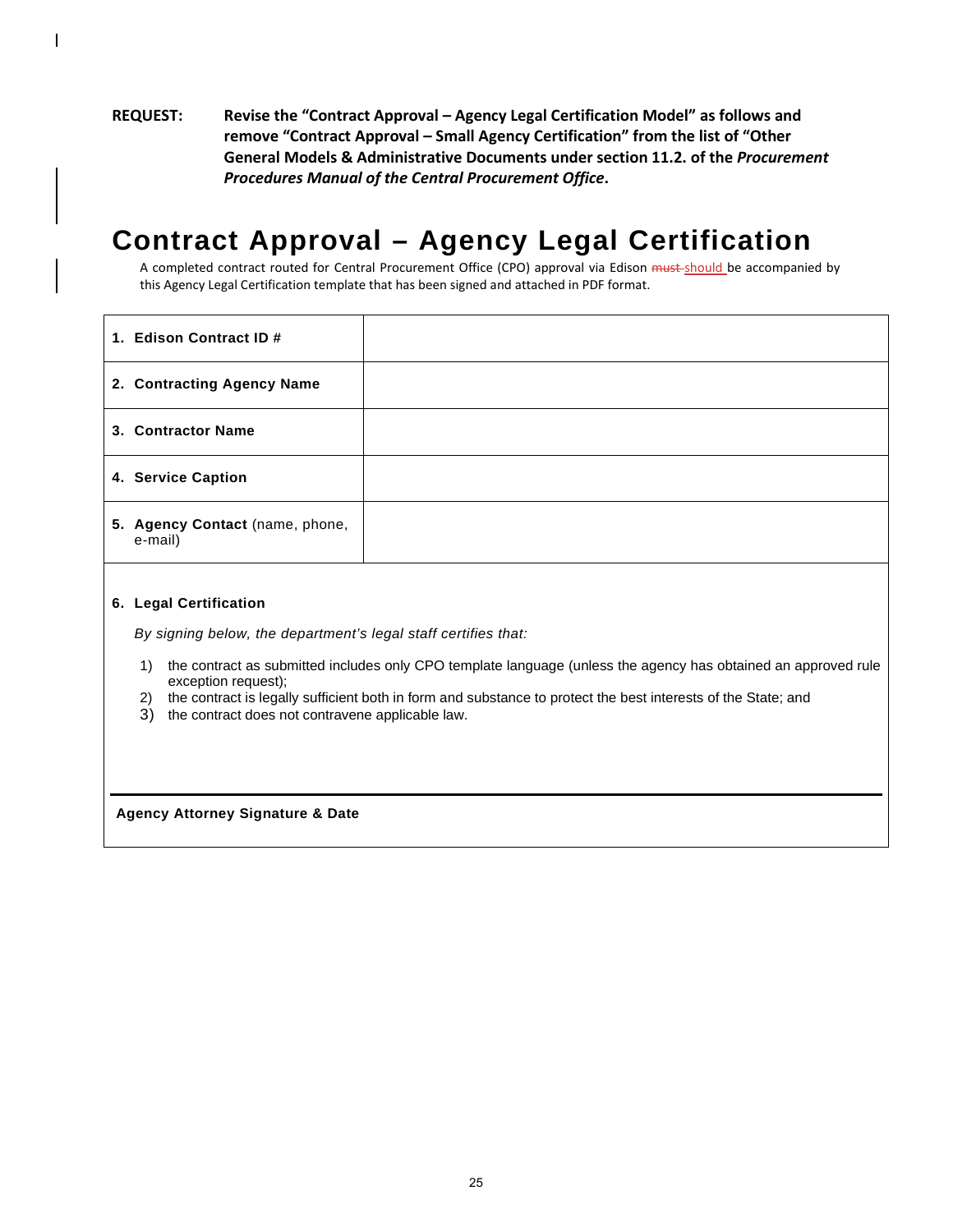| 1. Edison Contract ID#                                                       |                                                                                                                                                                                                                                                                                                                                                                                                                                                                                                                                                                               |
|------------------------------------------------------------------------------|-------------------------------------------------------------------------------------------------------------------------------------------------------------------------------------------------------------------------------------------------------------------------------------------------------------------------------------------------------------------------------------------------------------------------------------------------------------------------------------------------------------------------------------------------------------------------------|
| 7. (Optional) Alternative to Legal Certification Request                     |                                                                                                                                                                                                                                                                                                                                                                                                                                                                                                                                                                               |
|                                                                              | Note: In the event Agency legal staff is unable to certify above, the Department's Contract Coordinator may<br>certify as follows and a Word version of the Contract should be submitted along with the contract.                                                                                                                                                                                                                                                                                                                                                             |
|                                                                              | Please keep in mind that this alternative will slow down the approval process.                                                                                                                                                                                                                                                                                                                                                                                                                                                                                                |
| <b>Certification</b>                                                         |                                                                                                                                                                                                                                                                                                                                                                                                                                                                                                                                                                               |
|                                                                              | By signing below, the department's contract coordinator certifies that:                                                                                                                                                                                                                                                                                                                                                                                                                                                                                                       |
| exception request).                                                          | 1) the contract as submitted includes only CPO template language (unless the agency has obtained an approved rule                                                                                                                                                                                                                                                                                                                                                                                                                                                             |
|                                                                              |                                                                                                                                                                                                                                                                                                                                                                                                                                                                                                                                                                               |
| <b>Contract Coordinator Signature &amp; Date</b><br>exception, not the rule. | Note: If there are extenuating circumstances and a department's legal staff is unable to certify to a contract in the above manner, you must<br>provide a written explanation with Agency Head signature, in the space provided below. Once the explanation is received by the CPO,<br>instructions will be provided to the department as to what will be needed in order to gain approval of the contract, e.g., providing a Microsoft<br>Word version of the contract, etc. Please keep in mind that this alternative will slow down the approval process and should be the |
| <del>Justification</del>                                                     |                                                                                                                                                                                                                                                                                                                                                                                                                                                                                                                                                                               |
|                                                                              |                                                                                                                                                                                                                                                                                                                                                                                                                                                                                                                                                                               |
|                                                                              |                                                                                                                                                                                                                                                                                                                                                                                                                                                                                                                                                                               |
|                                                                              |                                                                                                                                                                                                                                                                                                                                                                                                                                                                                                                                                                               |
|                                                                              |                                                                                                                                                                                                                                                                                                                                                                                                                                                                                                                                                                               |
|                                                                              | Agency Head Signature & Date - contracting agency head or authorized signatory                                                                                                                                                                                                                                                                                                                                                                                                                                                                                                |
|                                                                              |                                                                                                                                                                                                                                                                                                                                                                                                                                                                                                                                                                               |

 $\mathbf{l}$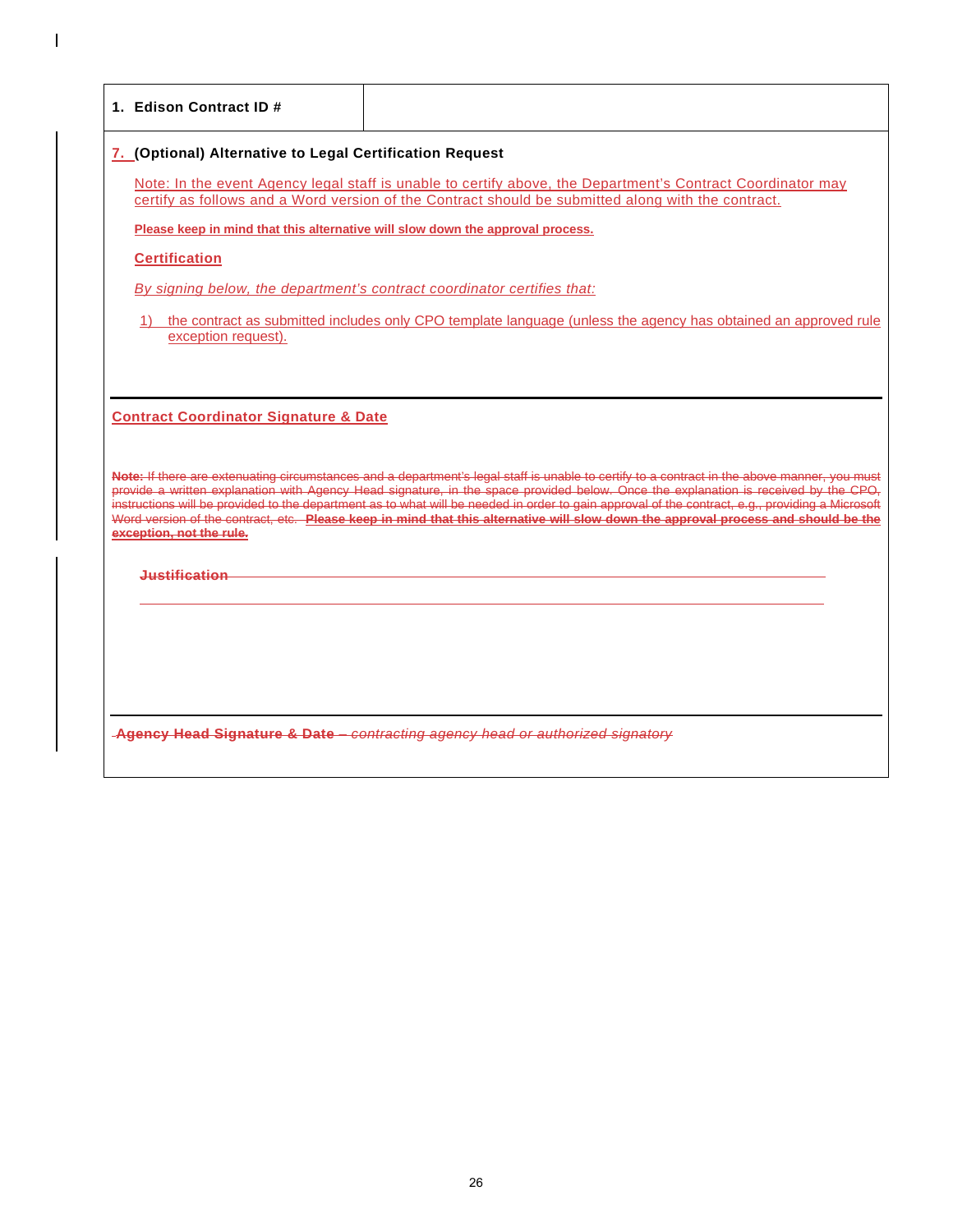# **CONTRACT APPROVAL - AGENCY LEGAL CERTIFICATION**

## **CLEAN**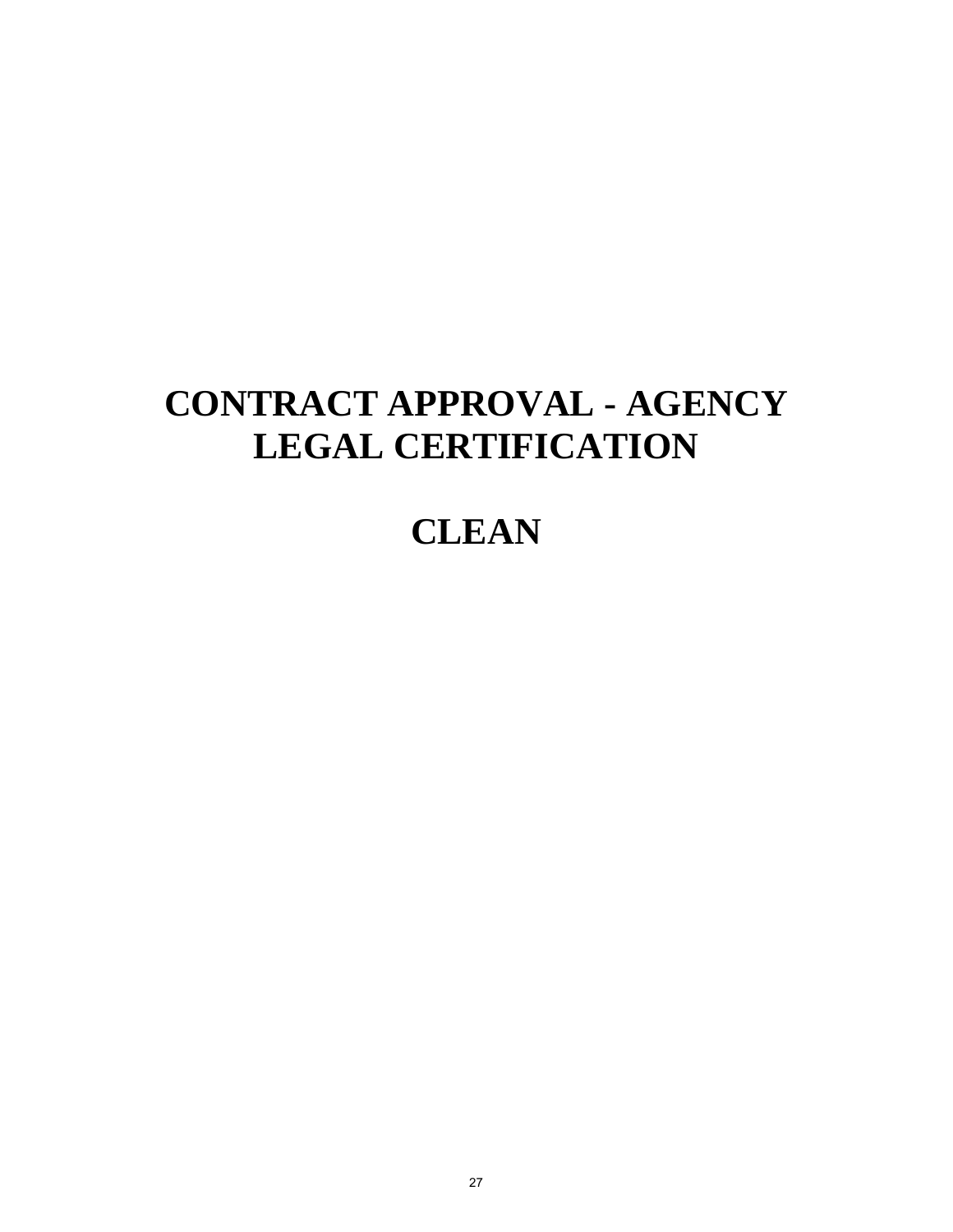### **REQUEST: Revise the "Contract Approval – Agency Legal Certification Model" as follows and remove "Contract Approval – Small Agency Certification" from the list of "Other General Models & Administrative Documents under section 11.2. of the** *Procurement Procedures Manual of the Central Procurement Office***.**

## **Contract Approval – Agency Legal Certification**

A completed contract routed for Central Procurement Office (CPO) approval via Edison should be accompanied by this Agency Legal Certification template that has been signed and attached in PDF format.

| 1. Edison Contract ID #                    |  |
|--------------------------------------------|--|
| 2. Contracting Agency Name                 |  |
| 3. Contractor Name                         |  |
| 4. Service Caption                         |  |
| 5. Agency Contact (name, phone,<br>e-mail) |  |

#### **6. Legal Certification**

*By signing below, the department's legal staff certifies that:*

- 1) the contract as submitted includes only CPO template language (unless the agency has obtained an approved rule exception request);
- 2) the contract is legally sufficient both in form and substance to protect the best interests of the State; and
- 3) the contract does not contravene applicable law.

**Agency Attorney Signature & Date**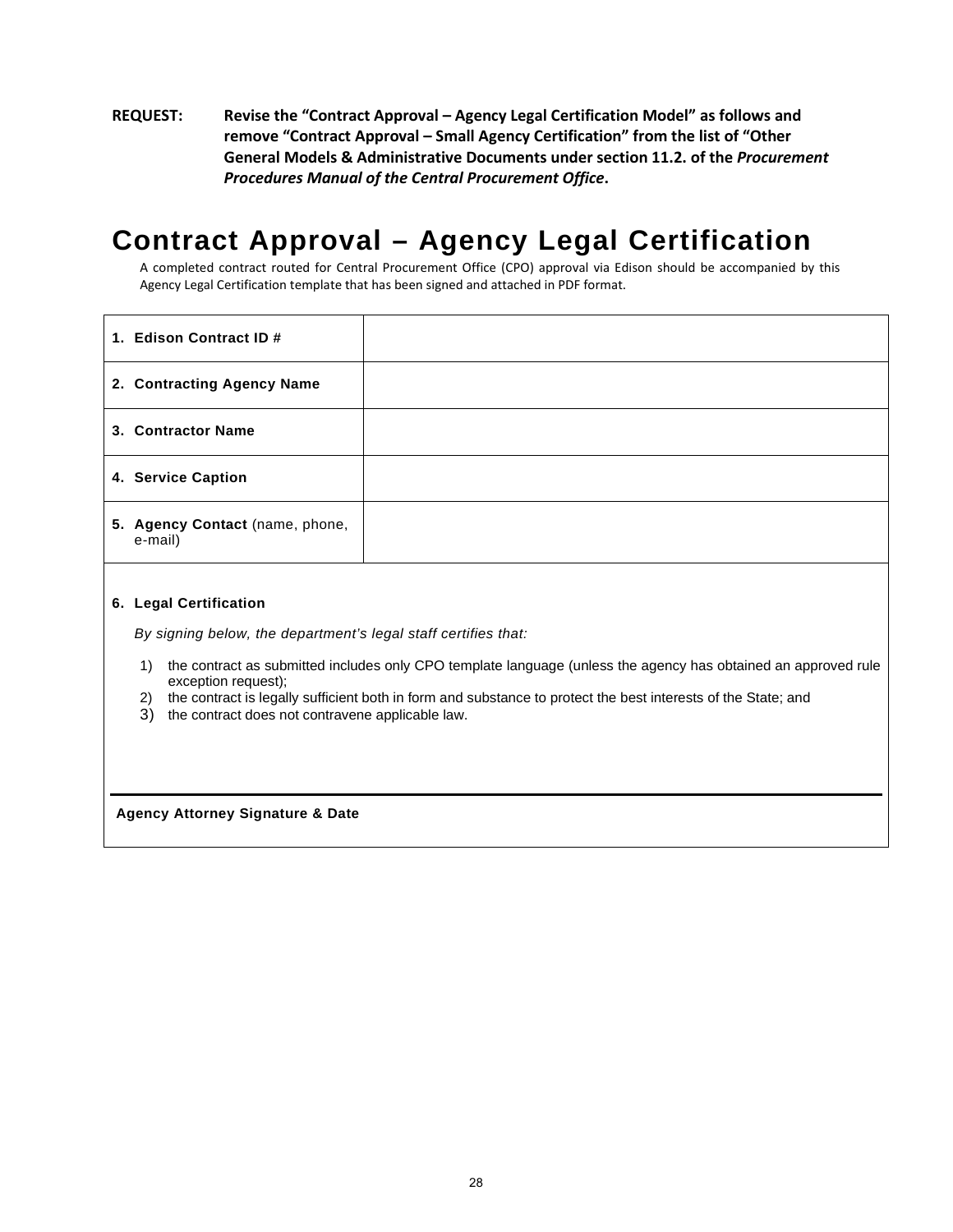#### **1. Edison Contract ID #**

#### **7. (Optional) Alternative to Legal Certification Request**

Note: In the event Agency legal staff is unable to certify above, the Department's Contract Coordinator may certify as follows and a Word version of the Contract should be submitted along with the contract.

**Please keep in mind that this alternative will slow down the approval process.**

#### **Certification**

*By signing below, the department's contract coordinator certifies that:*

1) the contract as submitted includes only CPO template language (unless the agency has obtained an approved rule exception request).

**Contract Coordinator Signature & Date**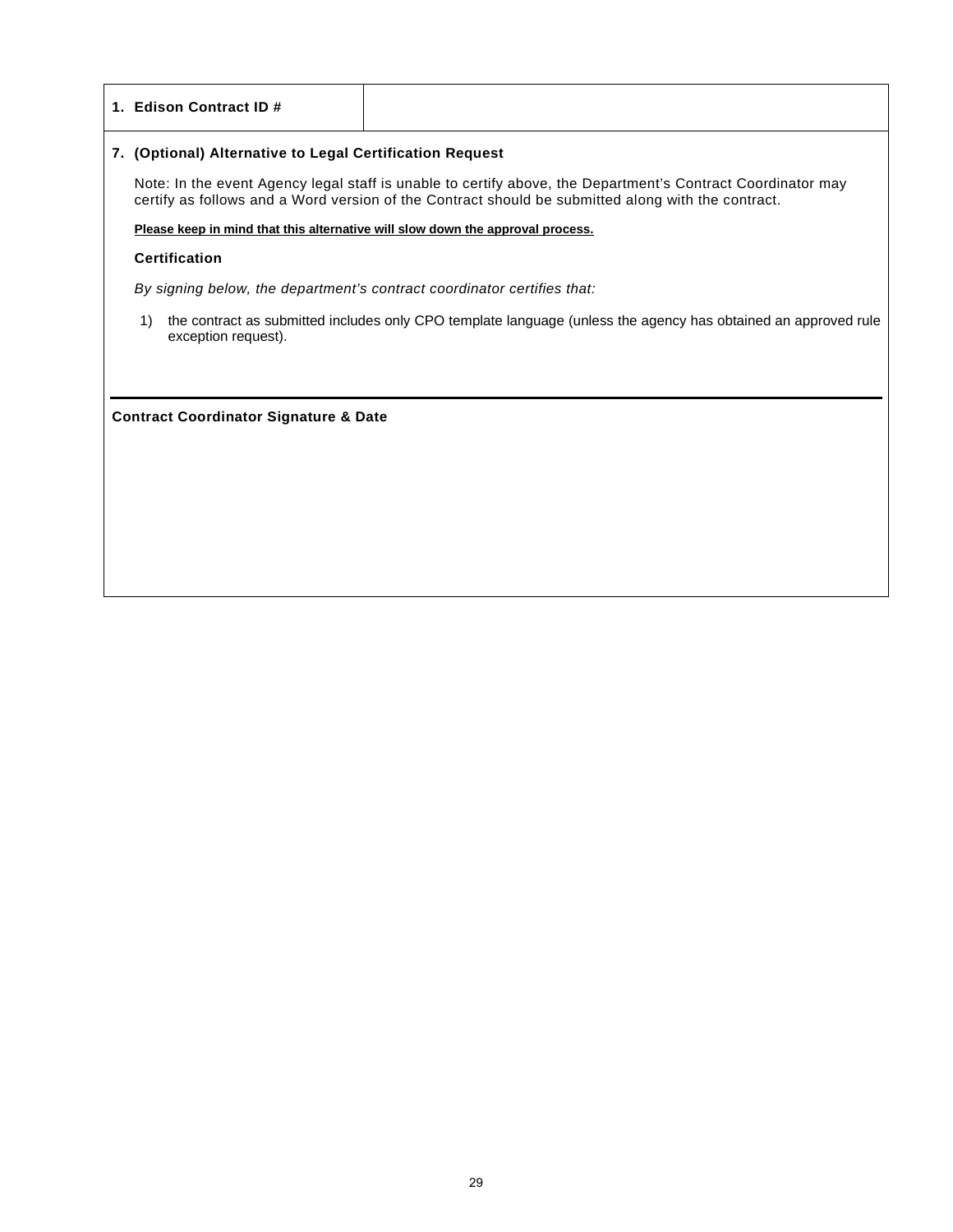## **EHEALTH PRE-APPROVAL ENDORSEMENT**

## **(REMOVAL)**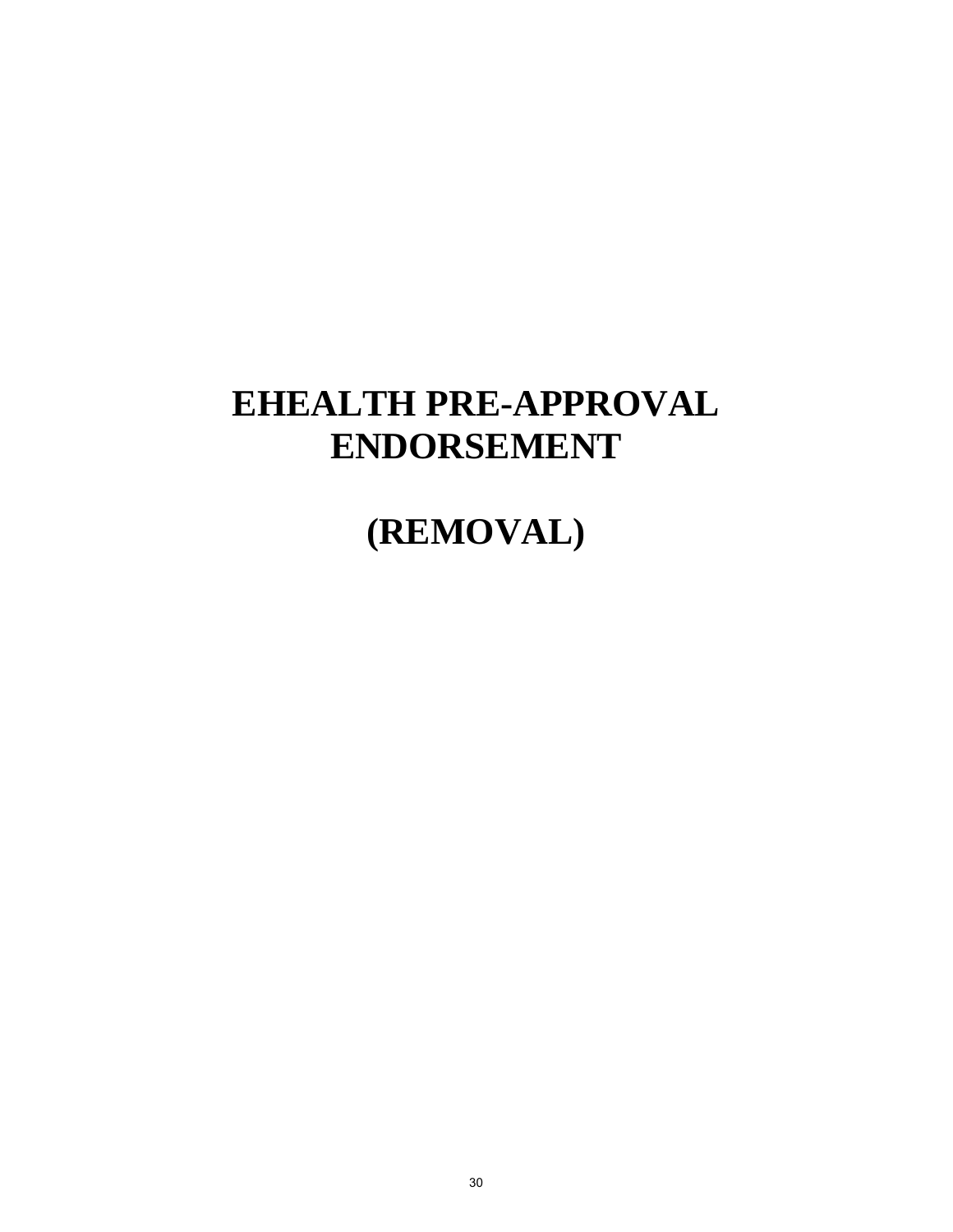**Request: Remove the Department of Finance & Administration's eHealth Initiative Pre-Approval Endorsement and all references to this endorsement in the CPO models, templates, policies, and procedures including sections 5.15.3.1. and 11.2. of the** *Procurement Procedures Manual of the Central Procurement Office***; section 6.2. of Policy Number 2013-004, Contract Management Policy; and section 6 of Policy Number 2013-006, Delegation of Authority Policy.**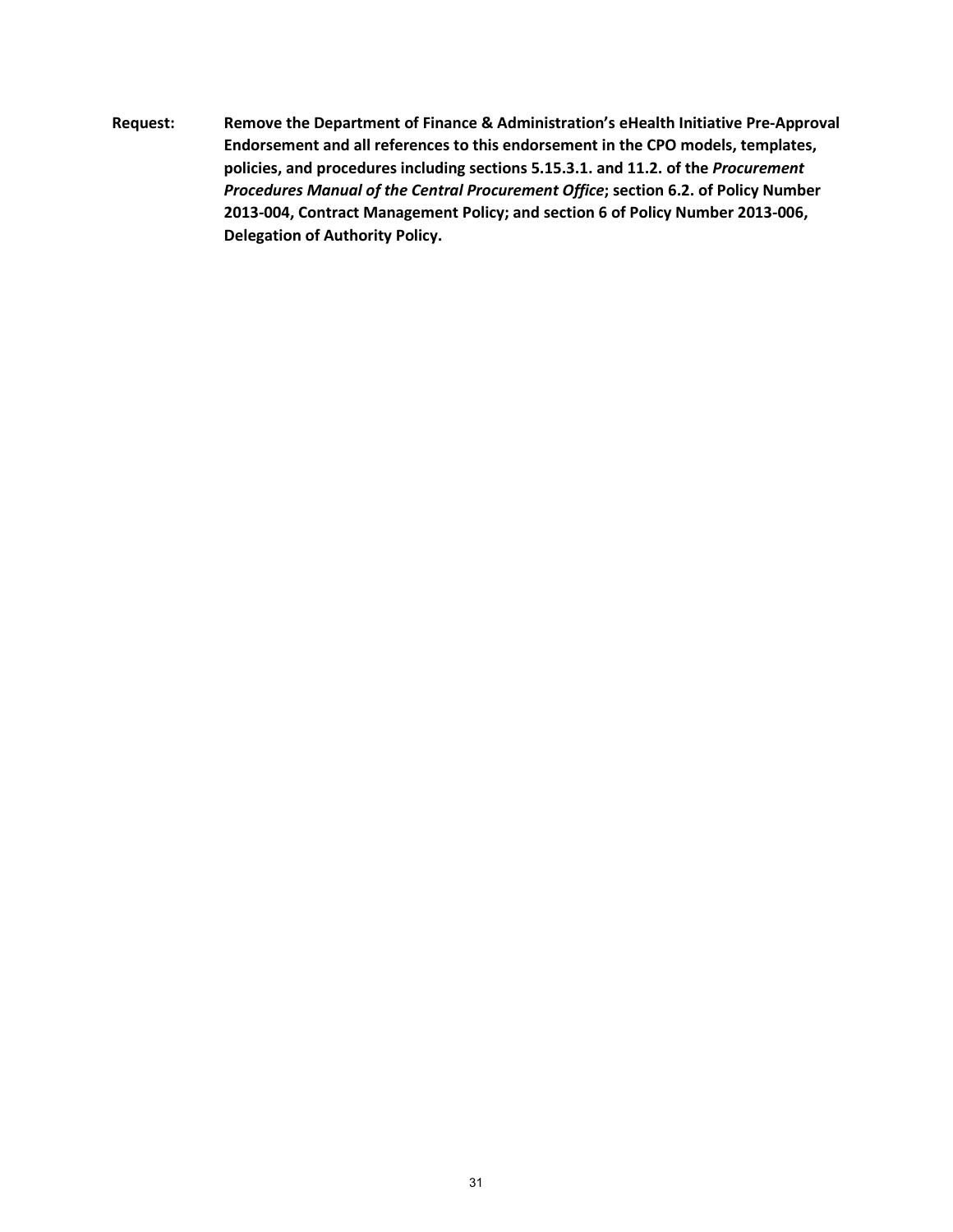# **NO COST INTELLECTUAL PROPERTY INDEMNITY (FORMERLY "COPYRIGHTS AND PATENTS")**

## **REDLINE**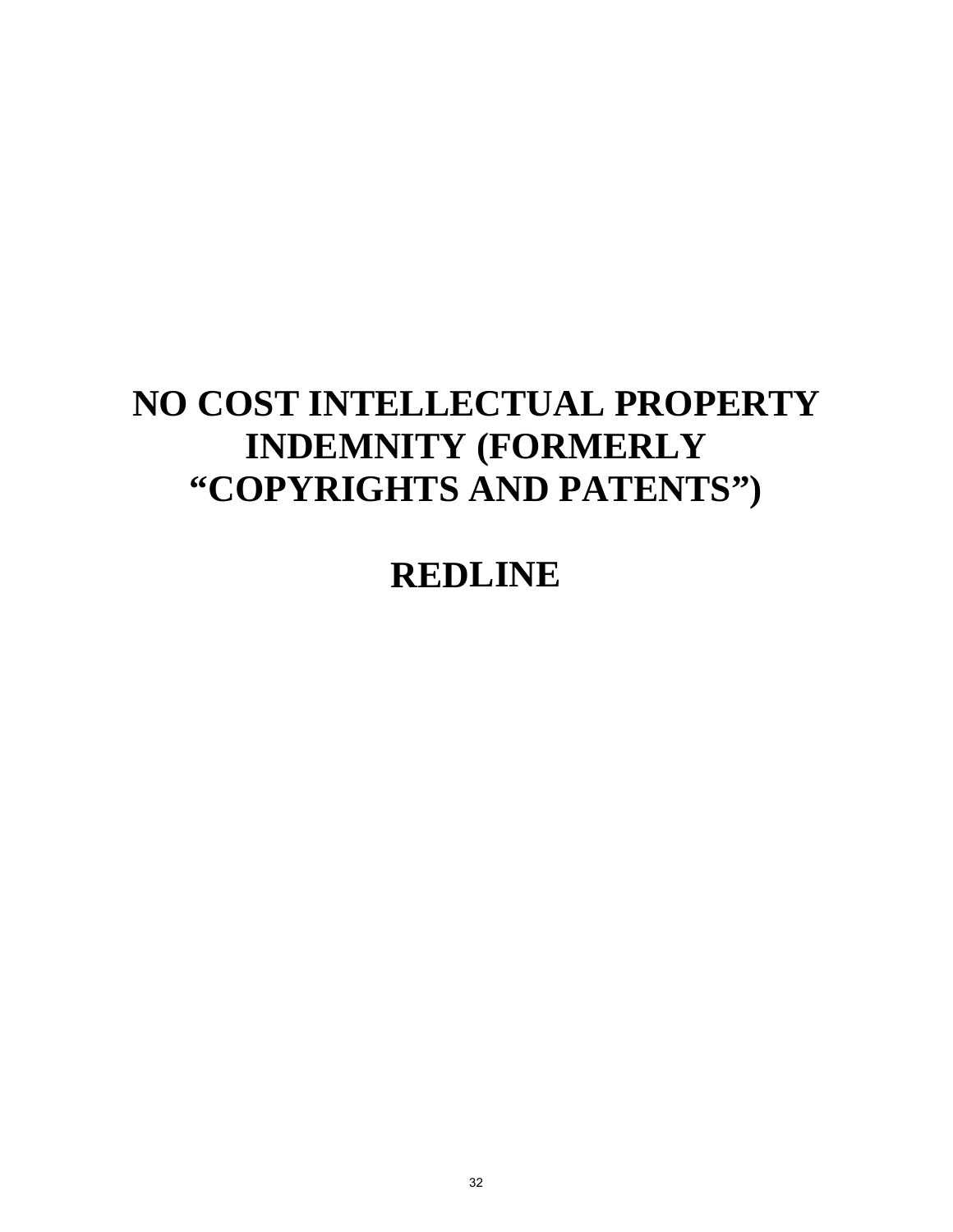### **REQUEST: Revise the No Cost "NC" term as follows:**

E.#. Copyrights and Patents. E.#. Intellectual Property Indemnity. The Contractor agrees to indemnify and hold harmless the State of Tennessee as well as its officers, agents, and employees from and against any and all claims or suits which may be brought against the State forconcerning or arising out of any claim of an alleged patent, copyright, trade secret or other intellectual property infringement of any laws regarding patents or copyrights which may arise from the Contractor's performance of this Contract.. In any such claim or action brought against the State, the Contractor shall satisfy and indemnify the State for the amount of any settlement or final judgment for infringement. The, and the Contractor further agrees it shall be liableresponsible for the reasonableall legal or other fees of attorneys foror expenses incurred by the State in the event such service is necessitated to enforce the terms of this Contract or otherwise enforce the obligations of the Contractor to the State. arising from any such claim. The State shall give the Contractor written-notice of any such claim or suit-and full right and opportunity, however, the failure of the State to give such notice shall only relieve Contractor of its obligations under this Section to the extent Contractor can demonstrate actual prejudice arising from the State's failure to conductgive notice. This Section shall not grant the Contractor, through its attorneys, the Contractor's own defense thereofright to represent the State of Tennessee in any legal matter, as provided in Tenn. Code Ann.§ 8-6-106.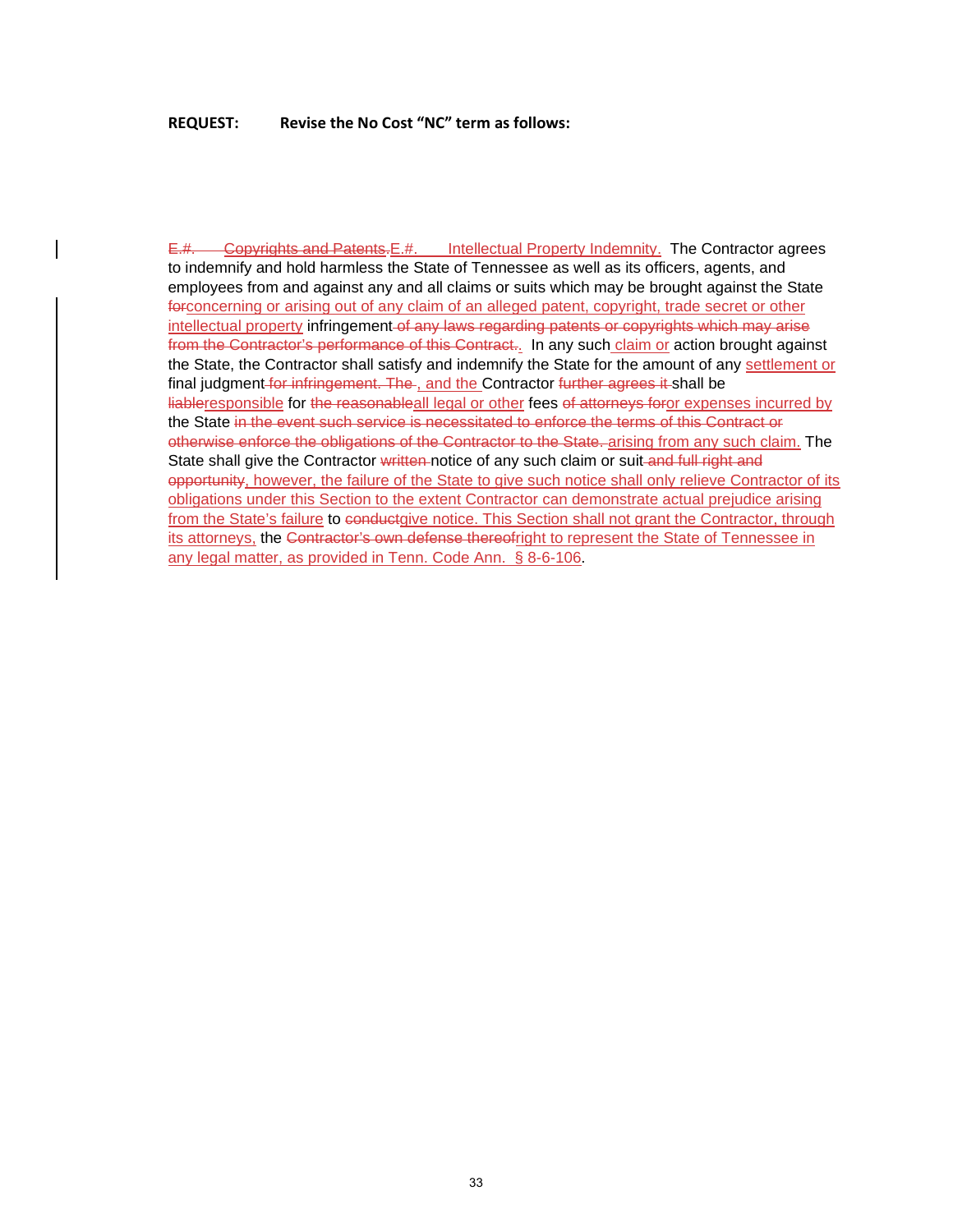# **NO COST INTELLECTUAL PROPERTY INDEMNITY (FORMERLY "COPYRIGHTS AND PATENTS")**

## **CLEAN**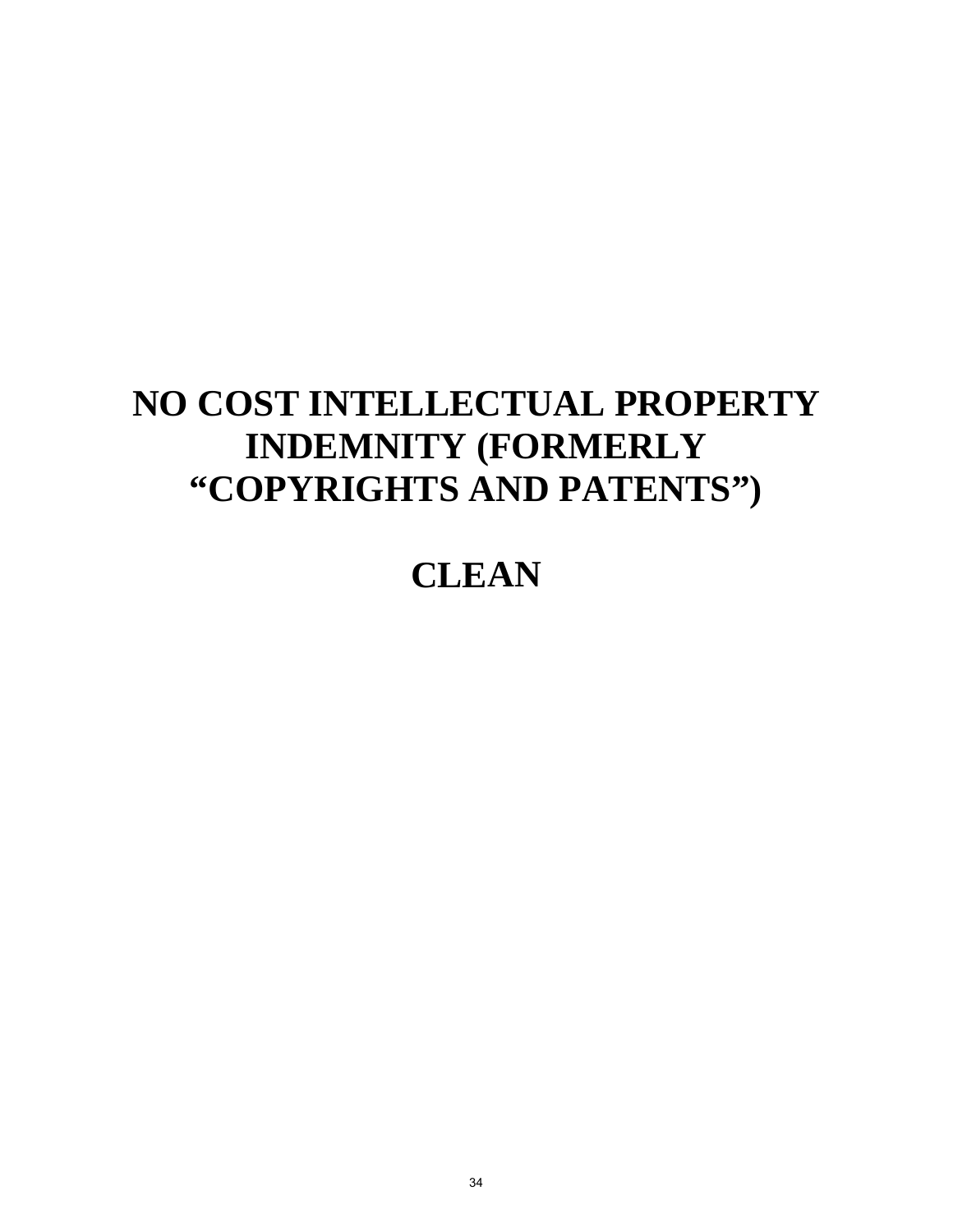### **REQUEST: Revise the No Cost "NC" term as follows:**

E.#. Intellectual Property Indemnity. The Contractor agrees to indemnify and hold harmless the State of Tennessee as well as its officers, agents, and employees from and against any and all claims or suits which may be brought against the State concerning or arising out of any claim of an alleged patent, copyright, trade secret or other intellectual property infringement. In any such claim or action brought against the State, the Contractor shall satisfy and indemnify the State for the amount of any settlement or final judgment, and the Contractor shall be responsible for all legal or other fees or expenses incurred by the State arising from any such claim. The State shall give the Contractor notice of any such claim or suit, however, the failure of the State to give such notice shall only relieve Contractor of its obligations under this Section to the extent Contractor can demonstrate actual prejudice arising from the State's failure to give notice. This Section shall not grant the Contractor, through its attorneys, the right to represent the State of Tennessee in any legal matter, as provided in Tenn. Code Ann.§ 8-6-106.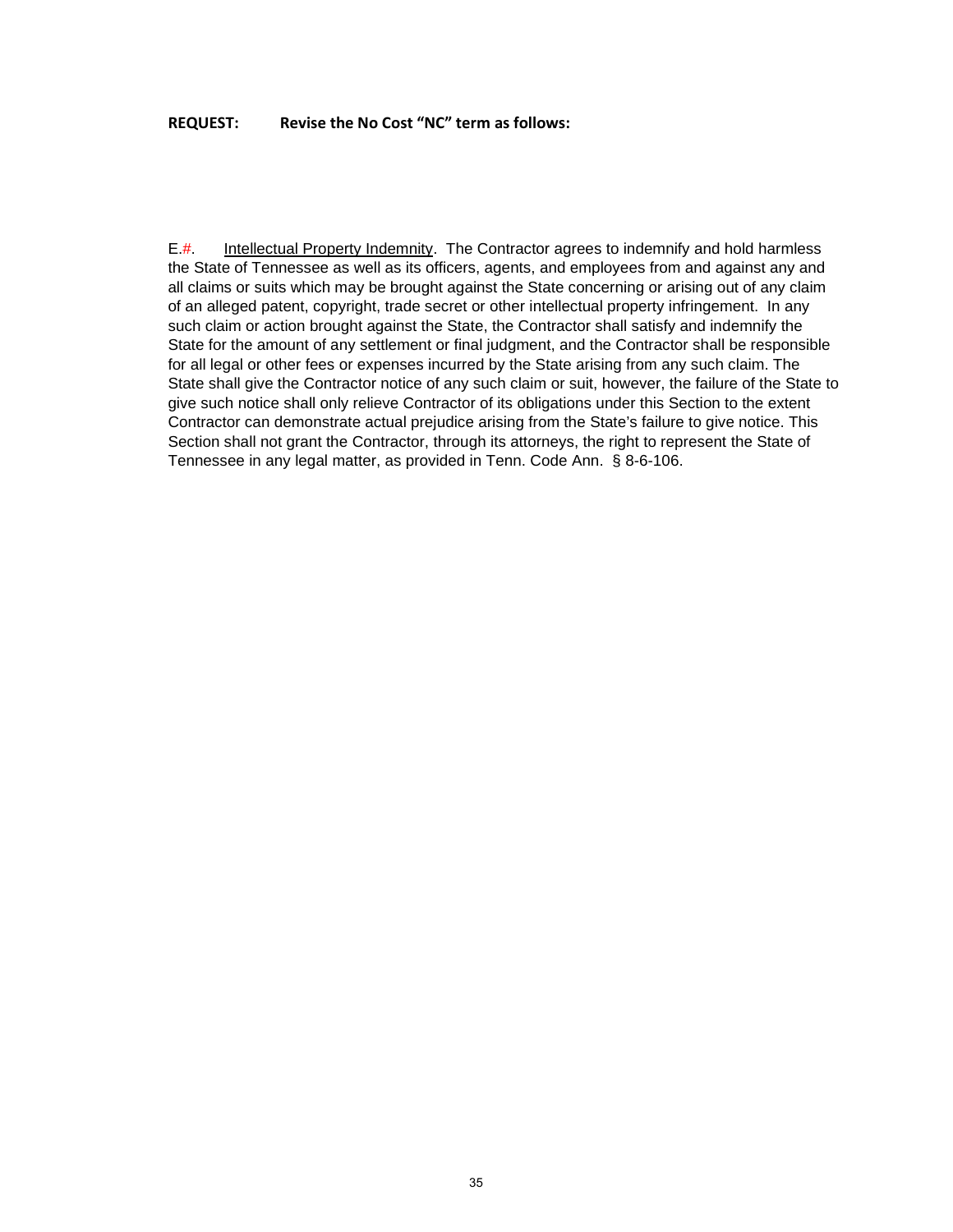## **CONTRACTOR COMMITMET TO DIVERSITY CONTRACT TERM**

## **REDLINE**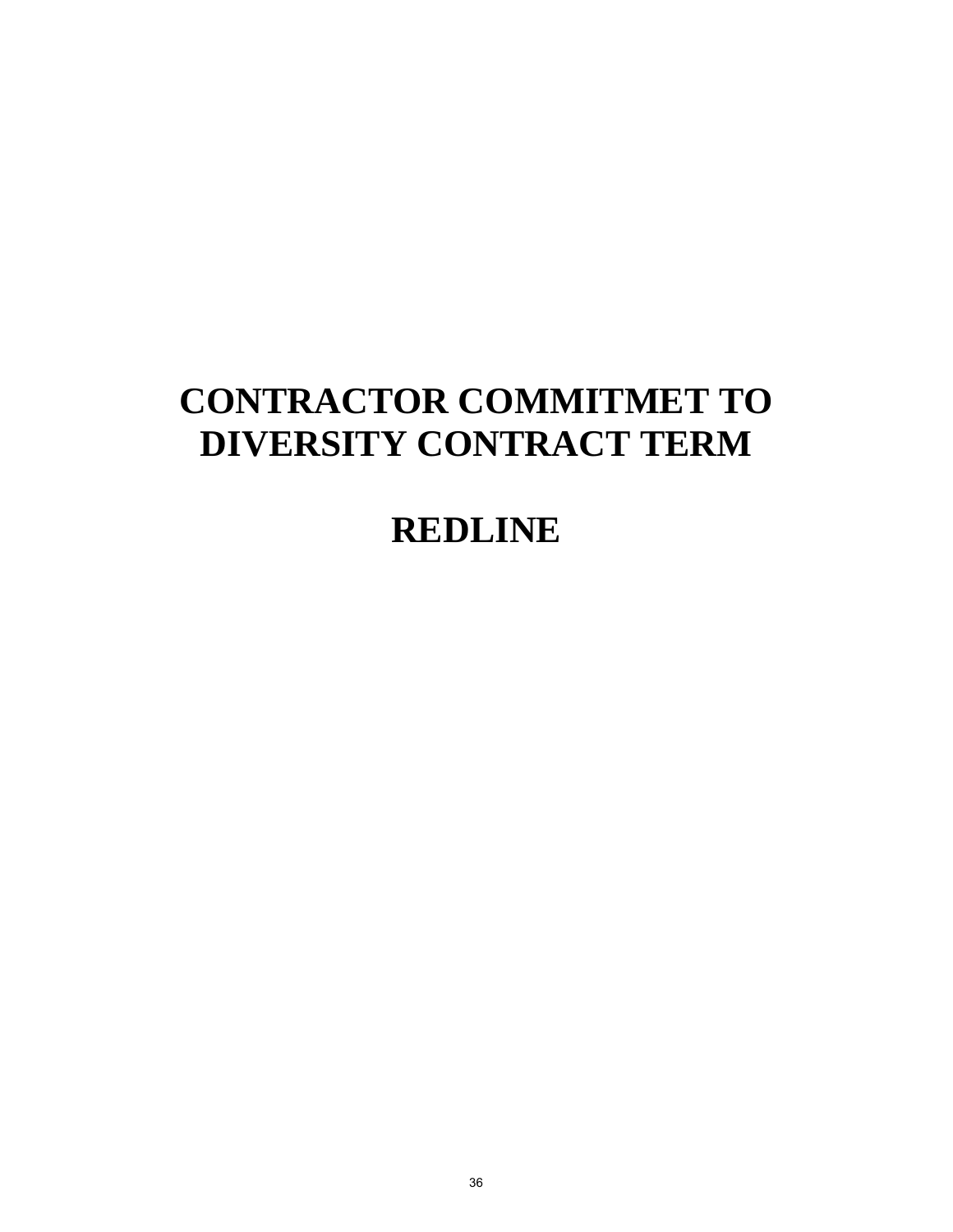### **REQUEST: Move the "Contractor Commitment to Diversity" term from optional to a "Special Term and Condition" and revise the instructions as follows:**

#### **FA Template:**

E.#. Contractor Commitment to Diversity. The Contractor shall comply with and make reasonable business efforts to exceed the commitment to diversity represented by the Contractor's Response to Solicitation Number (Attachment Reference) and resulting in this Contract.

The Contractor shall assist the State in monitoring the Contractor's performance of this commitment by providing, as requested, a monthly report of participation in the performance of this Contract by small business enterprises and businesses owned by minorities, women, service-disabled veterans, and persons with disabilities. Such reports shall be provided to the State of Tennessee Governor's Office of Diversity Business Enterprise in the TN Diversity Software available online at:

https://tn.diversitysoftware.com/FrontEnd/StartCertification.asp?TN=tn&XID=9810.

#### **FA Template Instructions, Considerations, and Options:**

#### **Contractor Commitment to Diversity**

Add the Revise or remove the Contractor Commitment to Diversity section -following Section as appropriate. (typically in contracts resulting from a standard RFP).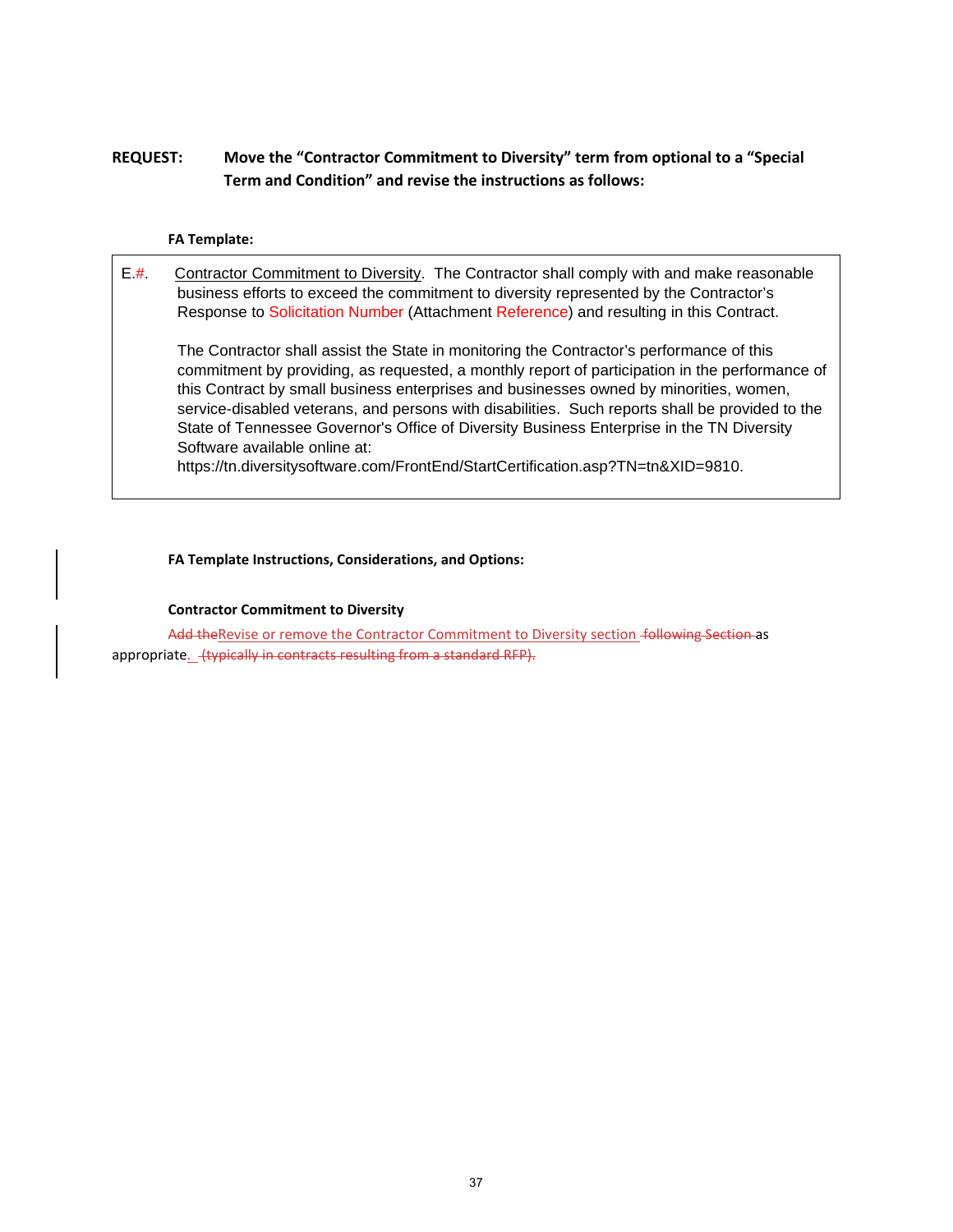## **CONTRACTOR COMMITMET TO DIVERSITY CONTRACT TERM**

## **CLEAN**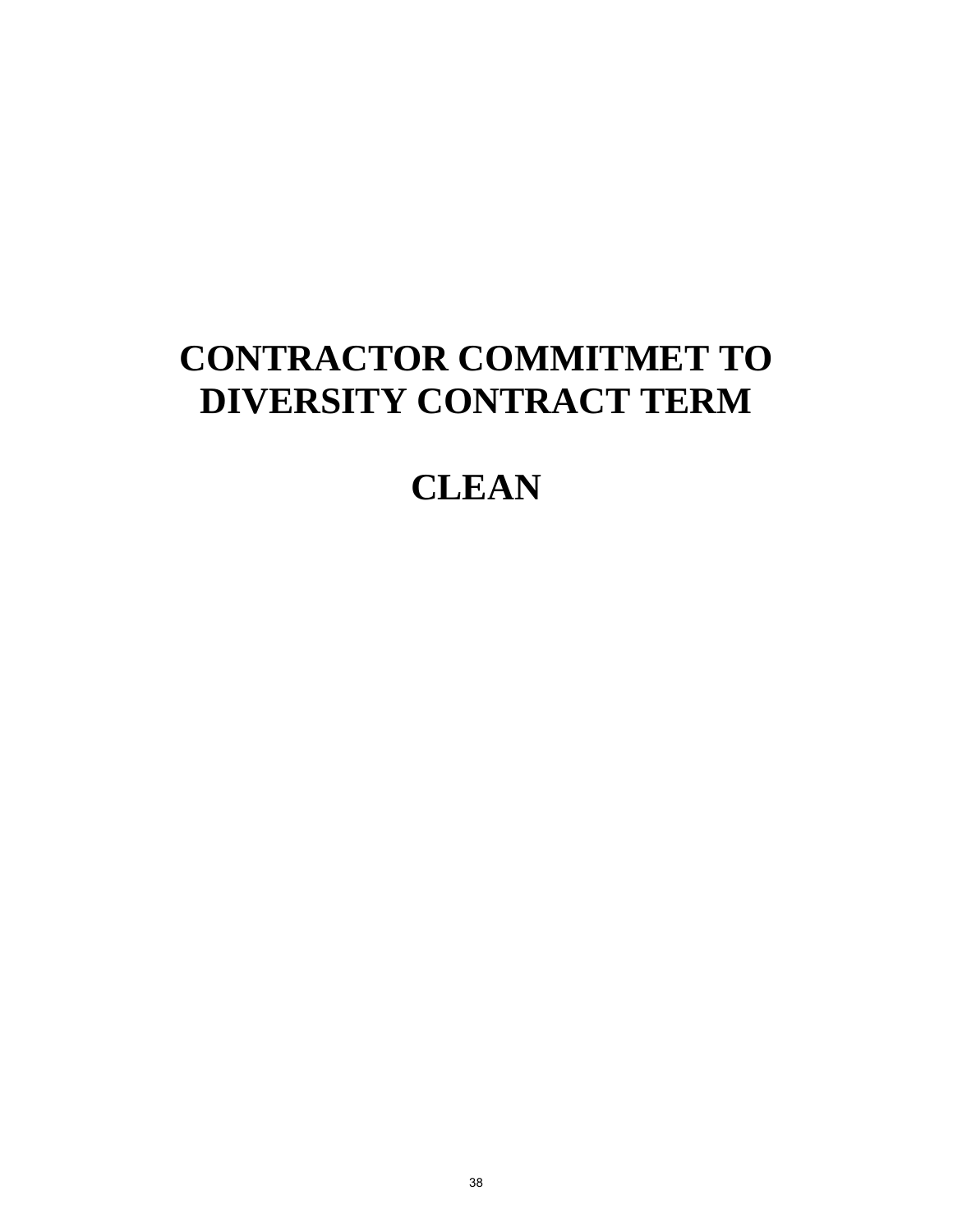### **REQUEST: Move the "Contractor Commitment to Diversity" term from optional to a "Special Term and Condition" and revise the instructions as follows:**

#### **FA Template:**

E.#. Contractor Commitment to Diversity. The Contractor shall comply with and make reasonable business efforts to exceed the commitment to diversity represented by the Contractor's Response to Solicitation Number (Attachment Reference) and resulting in this Contract. The Contractor shall assist the State in monitoring the Contractor's performance of this commitment by providing, as requested, a monthly report of participation in the performance of

this Contract by small business enterprises and businesses owned by minorities, women, service-disabled veterans, and persons with disabilities. Such reports shall be provided to the State of Tennessee Governor's Office of Diversity Business Enterprise in the TN Diversity Software available online at:

[https://tn.diversitysoftware.com/FrontEnd/StartCertification.asp?TN=tn&XID=9810.](https://tn.diversitysoftware.com/FrontEnd/StartCertification.asp?TN=tn&XID=9810)

#### **FA Template Instructions, Considerations, and Options:**

#### **Contractor Commitment to Diversity**

Revise or remove the Contractor Commitment to Diversity section as appropriate.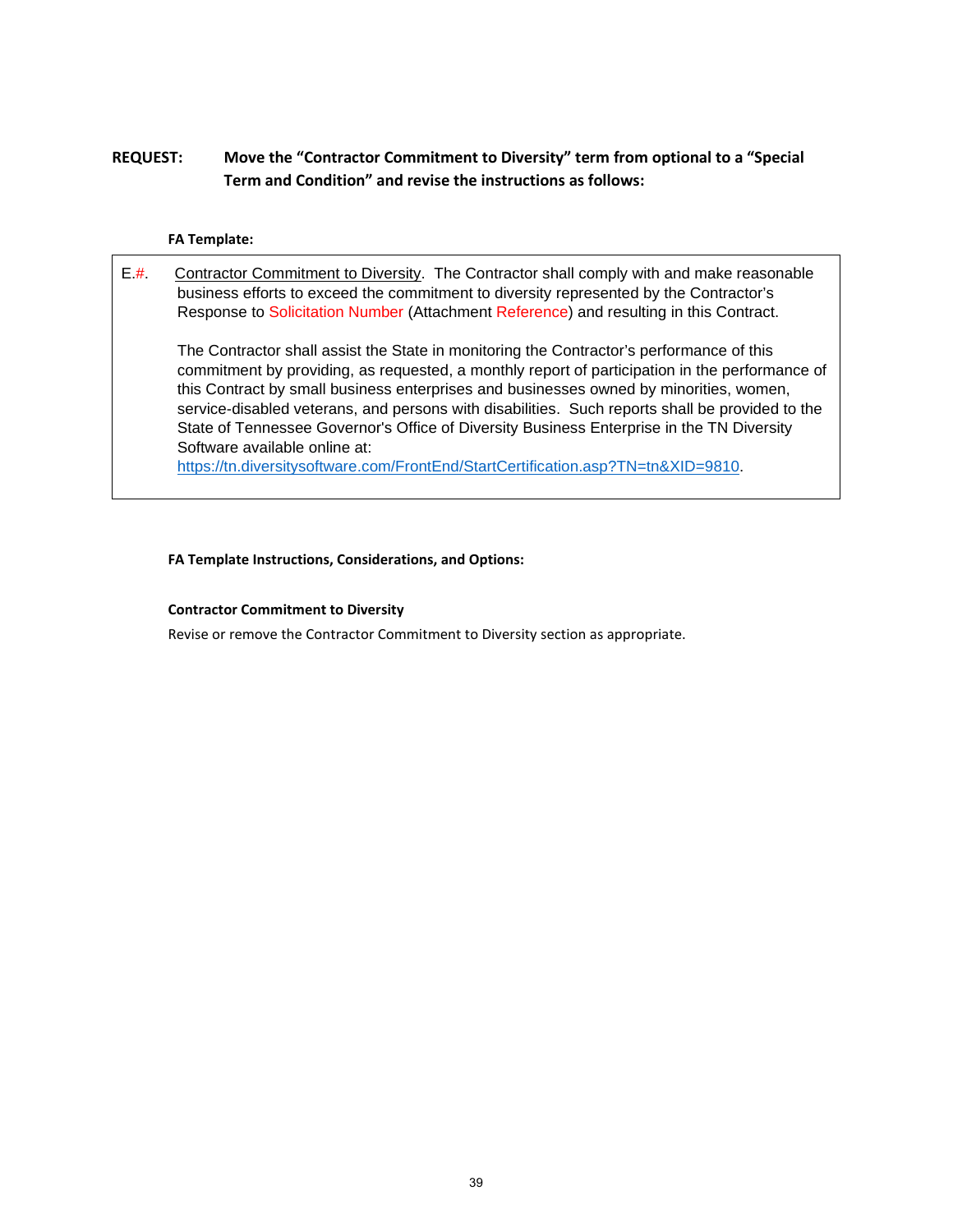## **STATEWIDE CONTRACT REPORTS CONTRACT TERM**

## **NEW**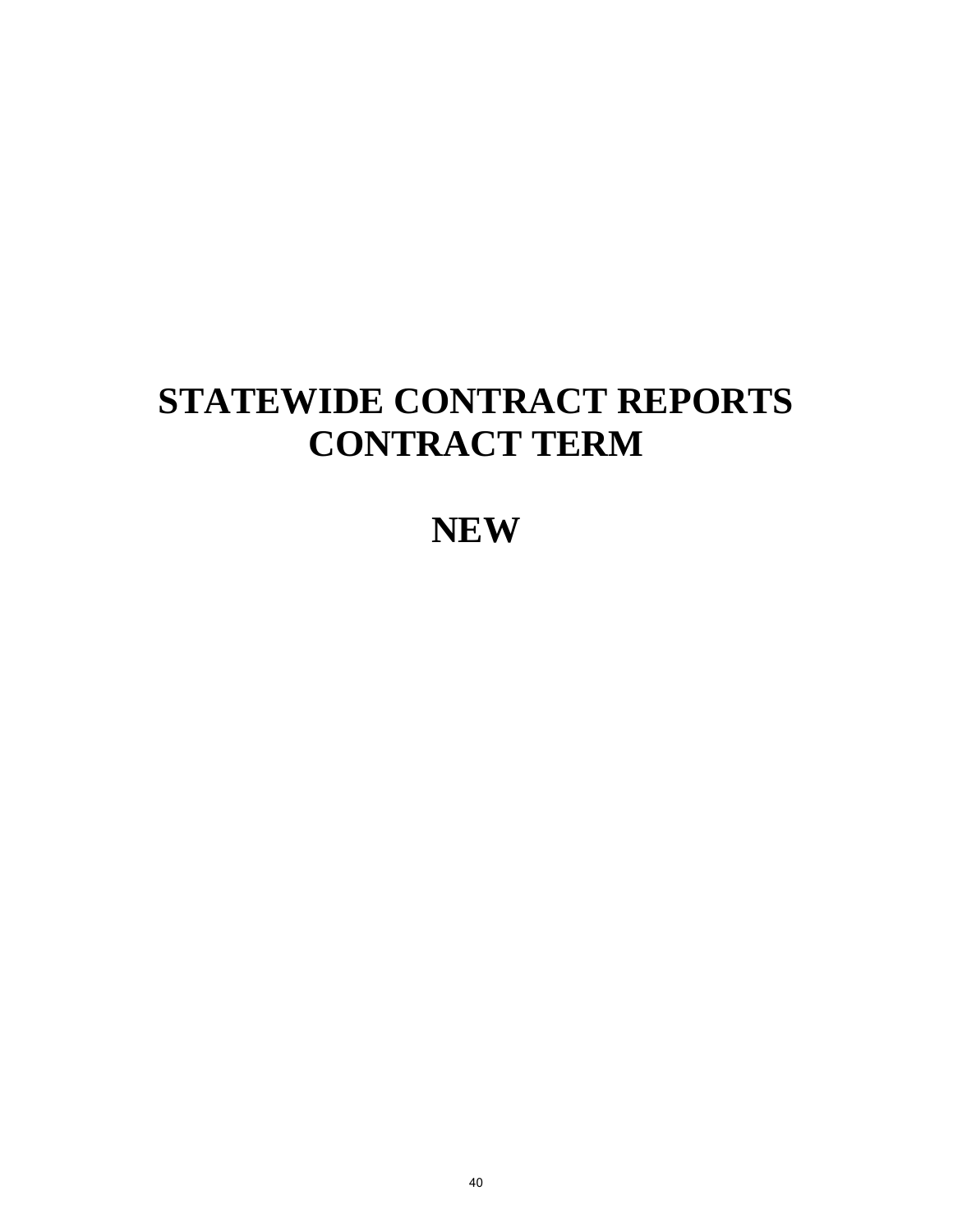#### **REQUEST: Add the following as an optional term to the FA Template.**

#### **Statewide Contract Reports – CPO use Only**

Add the following Section if the contract will establish a Statewide Contract and modify as needed to request reports from the Contractor.

**E.#. Statewide Contract Reports.** All reports shall be submitted electronically in Microsoft Excel format. Reports shall include the ability to sort or summarize data in accordance with the Contract Administrator's specifications. All reports shall be provided at no additional cost to the State.

Quarterly Reports: Contractor(s) will submit quarterly reports to the Contract Administrator no later than ten (10) days after the end of the State's quarter (e.g. a fiscal year quarter 2 report for October - December is due no later than January 10th). At the Contract Administrator's sole discretion, the State may extend the time allowed to complete quarterly reports. Quarterly reports shall provide statistical data on all purchases under this Contract by Tennessee State Agencies and Authorized Users. At minimum, the quarterly report's statistical data shall be detailed and broken down by line item to include:

- 1. Edison contract number
- 2. Contract line item number
- 3. Invoice date
- 4. Invoice number
- 5. Supplier part number
- 6. Item or bundle description
- 7. Quantity purchased
- 8. Unit of measure
- 9. Unit of measure description
- 10. Name of State Agency or Authorized User
- 11. Identity of purchaser: State entity or non-State entity
- 12. State Agency location
- 13. Unit/Contract price per line item
- 14. List price as listed in supplier's catalog if catalog item
- 15. Subtotals for each category above
- 16. Grand totals for each category above

Custom Reports: When requested by the State, the Contractor shall submit custom reports to the Contract Administrator within thirty (30) days of the request.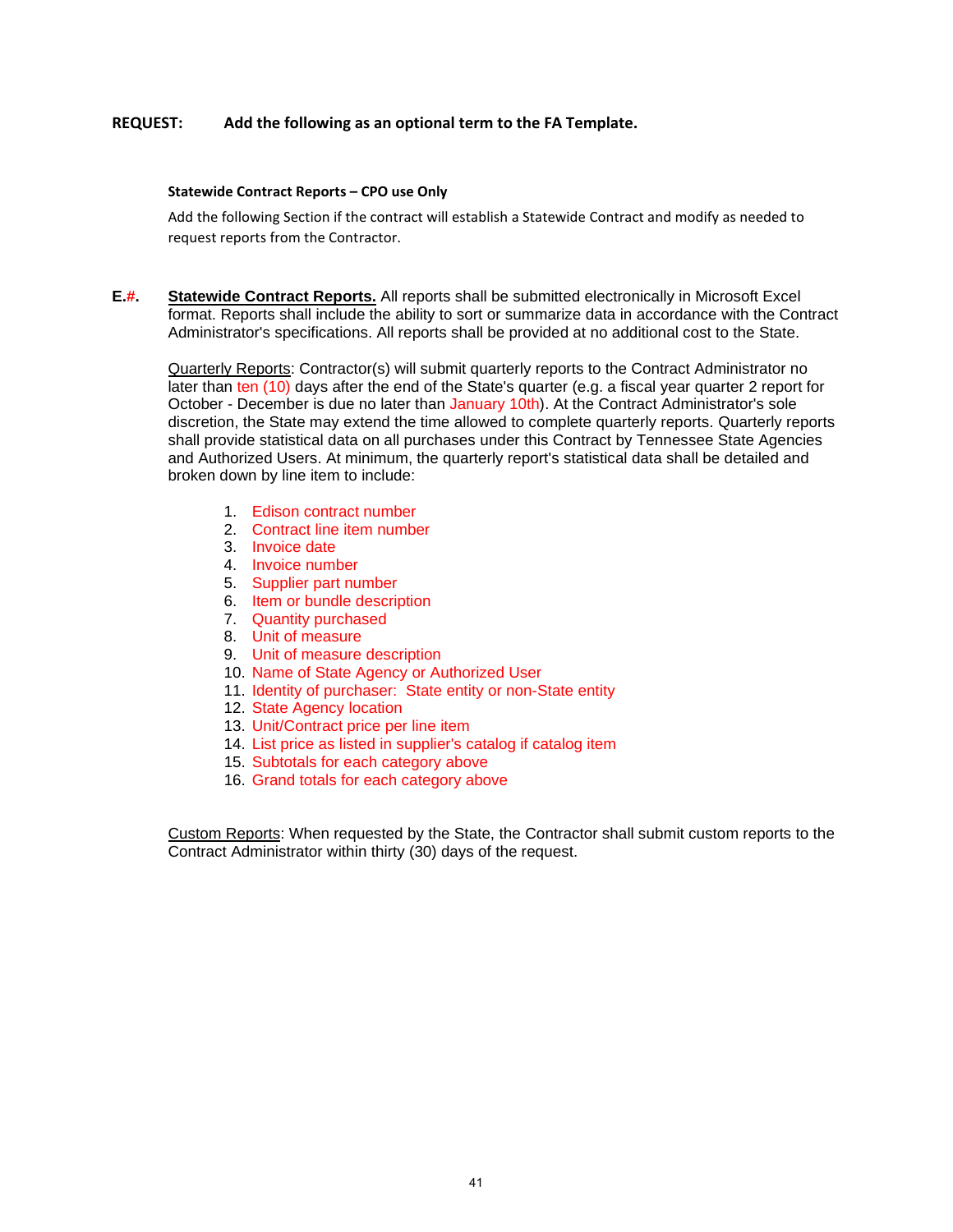## **STATEWIDE PAYMENTCARD POLICY 2015-010**

## **REDLINE**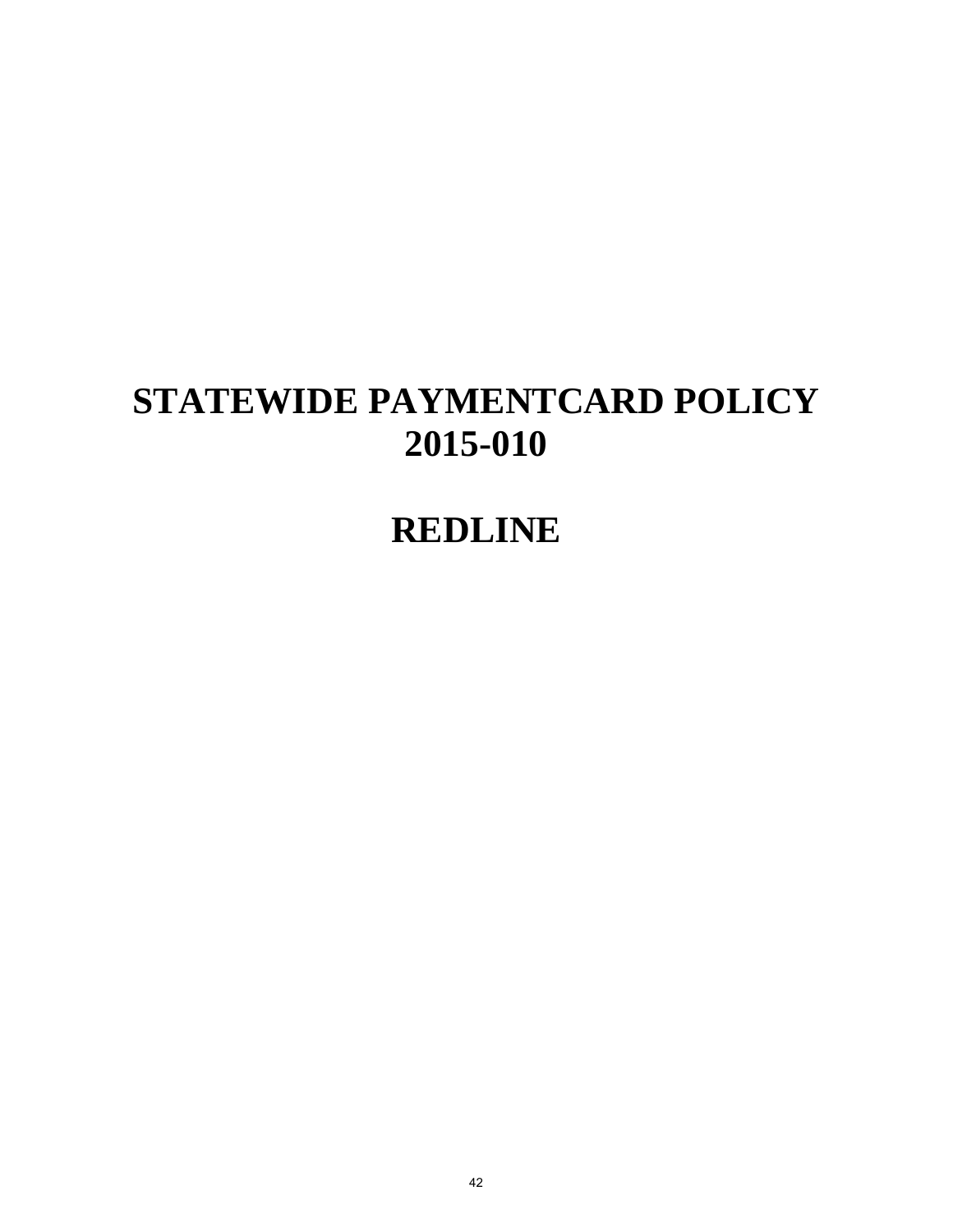#### **Request: Revise Statewide Payment Card Policy 2015-010 at the following excerpts:**

### **4.5 Cardholder Supervisors.**

The Cardholder Supervisor must have a thorough knowledge of the Cardholders' job responsibilities in order to determine if purchases are job-related or otherwise authorized by CPO rules, policies or procedures. The Cardholder Supervisor's role, duties, and responsibilities may include:

- Completing the Cardholder and Agency Coordinator training in Edison;
- Reviewing all documentation and ensuring it is submitted according to this Policy and the State Agency's internal P-Card Procedures, as applicable:
- Approving or rejecting all Transactions as to the appropriateness of the transaction;
- Ensuring that all documentation is submitted according to this Policy and the State Agency's internal P-Card Procedures, as applicable;
- Maintaining knowledge of this Policy and State Agency's internal P-Card Procedures, as applicable; and
- Requesting reasonable spending limits in accordance with this Policy and State Agency's internal P-Card Procedures, as applicable.

### **4.7. Cardholders.**

Cardholders have the following duties and responsibilities as a condition for being issued a P-Card:

- Being a full-time State employee (note: when a part-time employee requires a P-Card to complete their duties, a P-Card Rule Exception Request must be submitted before P-Card issuance);
- Reading and becoming familiar with this Policy;
- Completing the Cardholder training in Edison;
- Being responsible for all purchases made on the P-Card;
- Being responsible for verifying transactions in Edison (confirming or disputing) and attaching appropriate supporting documentation on at least a weekly basis (per Section 9.3); and
- Adhering to this Policy and other applicable rules, policies, and procedures.

### **5.3 Purchasing Rules.**

The P-Card is only a vehicle for making payments. Existing State laws governing procurement, accounts payable, records retention, and other applicable laws must still be followed. All procurement rules of the CPO apply when using the P-Card. All F&A Division of Accounts accounting policies should be followed for P-Card transactions and usage.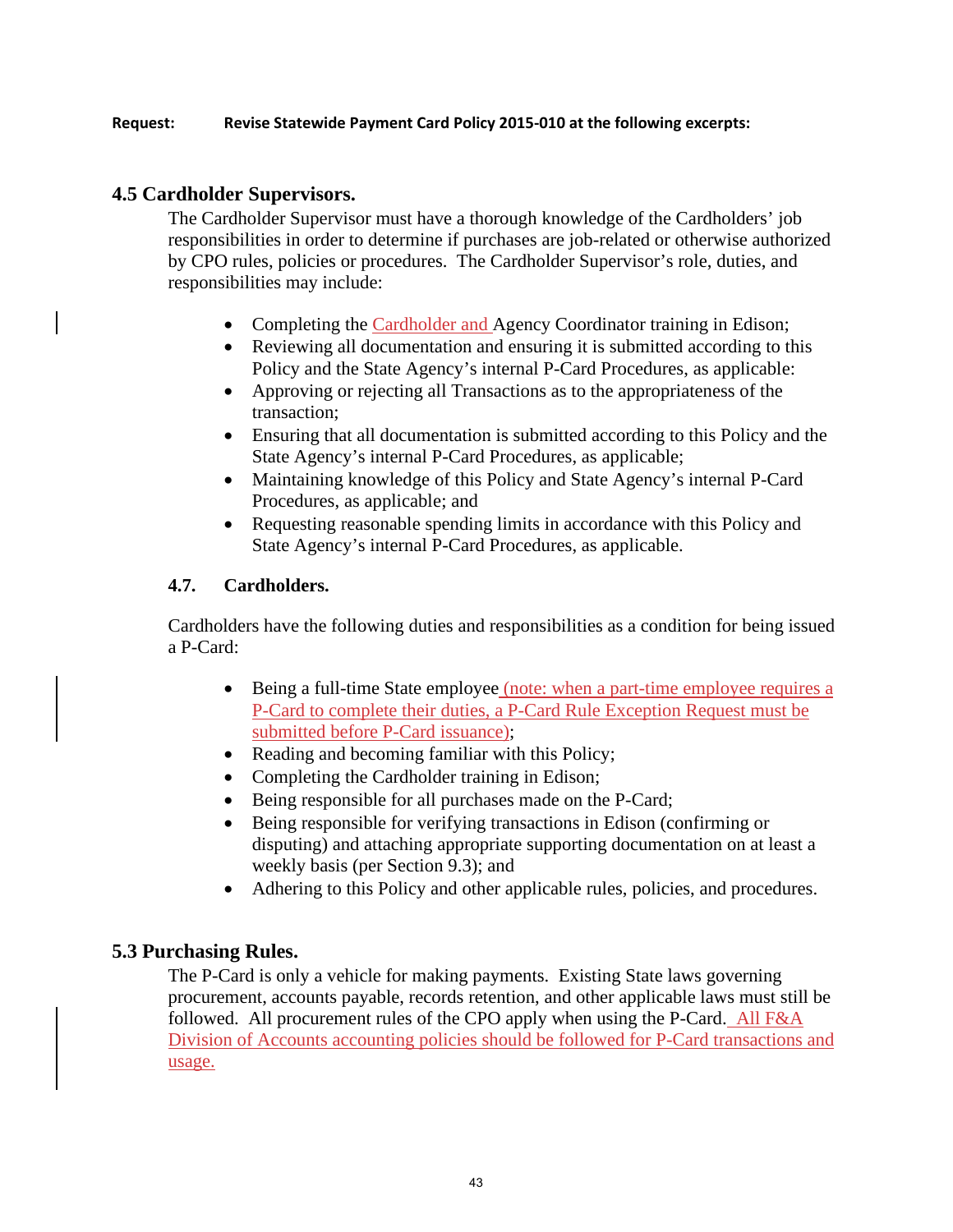### **5.8 Declined Purchase Transactions.**

On occasion, a Cardholder's purchase transaction may be declined. Cardholders should contact the Bank's Customer Service to determine the reason for the decline before contacting their State Agency P-Card Program Coordinator for assistance. Declined transactions are reported to the P-Card Administration Team and subject to review. Common reasons for declined purchases include:

- MCC is restricted from the Payment Card;
- The Cardholders has exceeded the STL or Cycle Limit; or
- Card expiration.

If after learning about the reason for the declined transaction, a Cardholder needs to request a change then State Agencies should contact the Statewide P-Card Program Administration Team or follow the P-Card Rule Exception Request eForm procedure in Edison as applicable.

### **8.4 Merchant Category Code Restrictions.**

Merchant Category Codes are four-digit codes used by commercial credit card brands (e.g., Visa, MasterCard, American Express) to identify a merchant's principal trade, profession, or line of business. MCCs are assigned to a merchant based on the types of goods or services the merchant provides. MCCs blocked on P-Cards restrict State purchases from certain merchants to protect against unauthorized or prohibited purchases.

- The Statewide P-Card Program Administration Team manages the Stateidentified MCC groups that contain codes associated with suppliers that provide goods or services that are prohibited from purchase using the P-Card.
- Unauthorized MCCs are blocked at the point-of-sale.
- State Agencies may request activation of additional MCCs for inclusion in a State-authorized group or creation of a new MCC group to meet specific needs by contacting the Statewide P-Card Program Administration Team. .
- State Agencies should not contact the Bank directly to unblock MCCs.

**Section 10.1. ….** 

| 126 | Any goods or services related to<br>political activity as defined under "The<br>Little Hatch Act," Tenn. Code Ann. §§<br>2-19-201 through 208            | Purchase of political publications are prohibited by<br>Department of Finance and Administration - Policy 10,<br>Organizational Dues, Subscriptions, and Sponsorships.                    |
|-----|----------------------------------------------------------------------------------------------------------------------------------------------------------|-------------------------------------------------------------------------------------------------------------------------------------------------------------------------------------------|
| 187 | Purchases Reserved for the Designated<br><b>State Agency Central Fiscal Office</b><br>Cardholder, unless in accordance with<br>Section 11 of this Policy | Cardholders other than the person designated by the State<br>Agency Fiscal Office Cardholder are prohibited from<br>making certain purchases as outlined in section 11 of this<br>Policy. |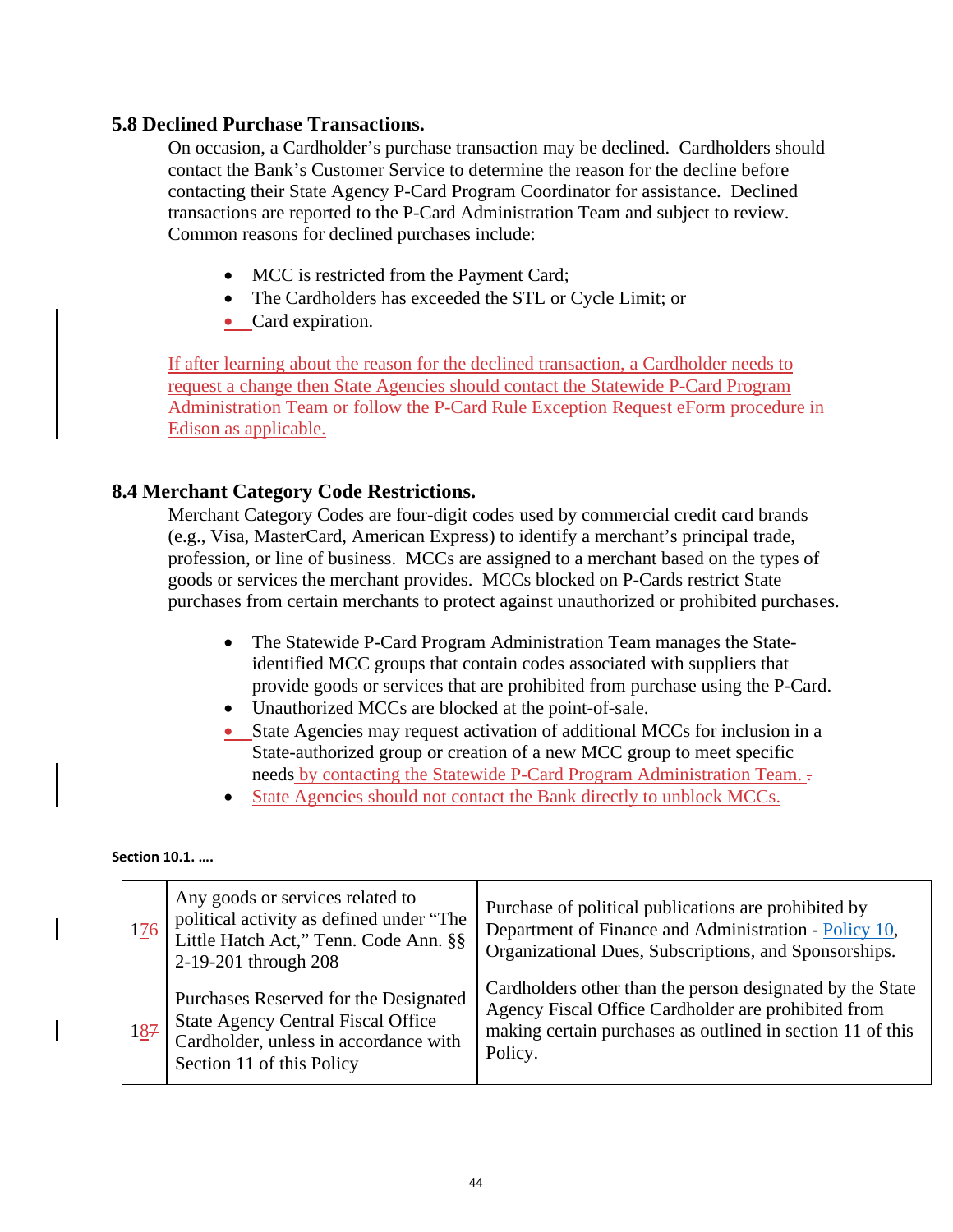### **11. …**

State Agencies may request an exception from this paragraph through the use of a P-Card Rule Exception Request eForm in Edison initiated by the State Agency P-Card Program Coordinator and approved by the State Agency Fiscal Director and the Central Procurement Office. For assistance with submitting the eForm please visit the Central Procurement Office's Learning and Development job aid page on TEAM TN.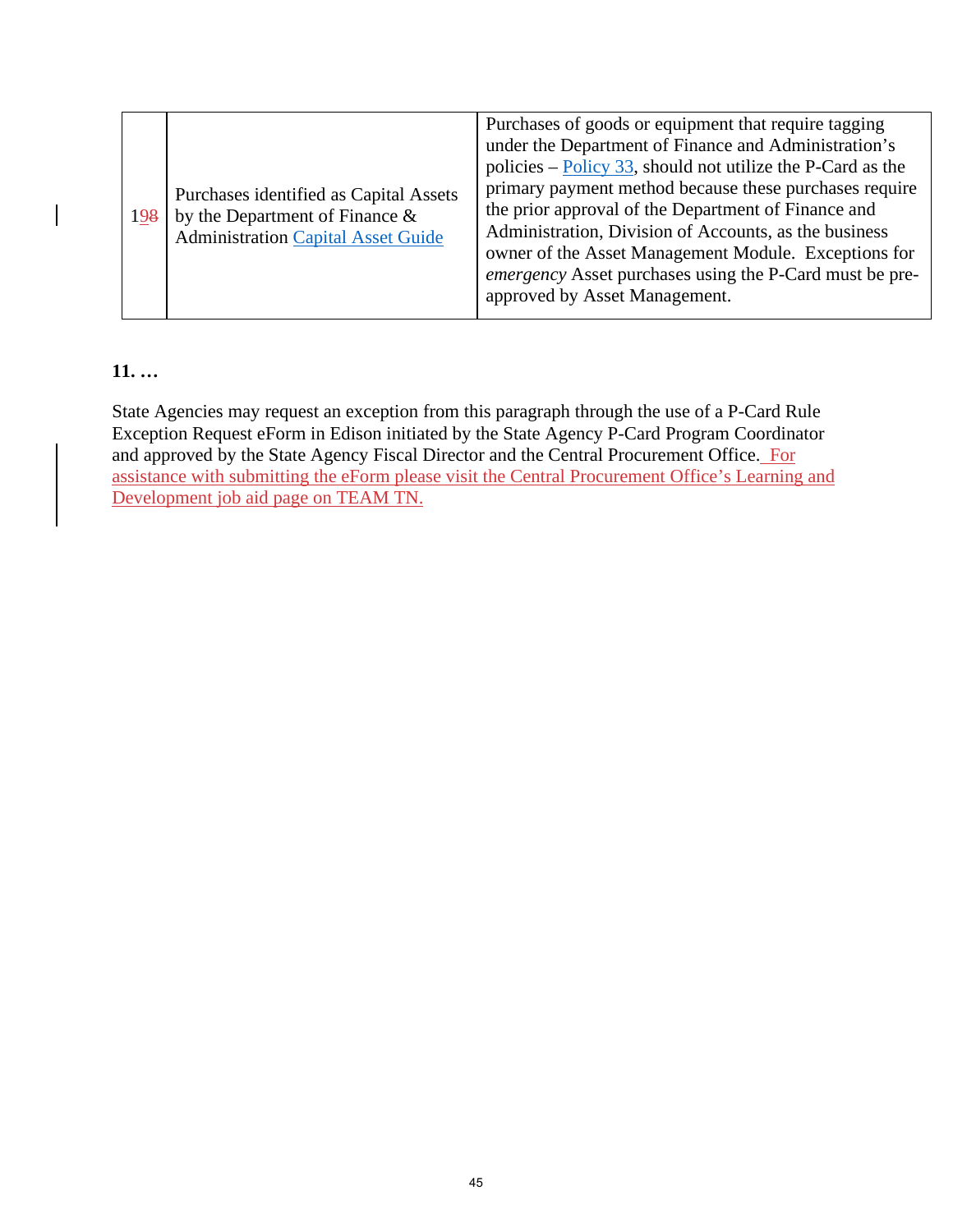## **STATEWIDE PAYMENTCARD POLICY 2015-010**

## **CLEAN**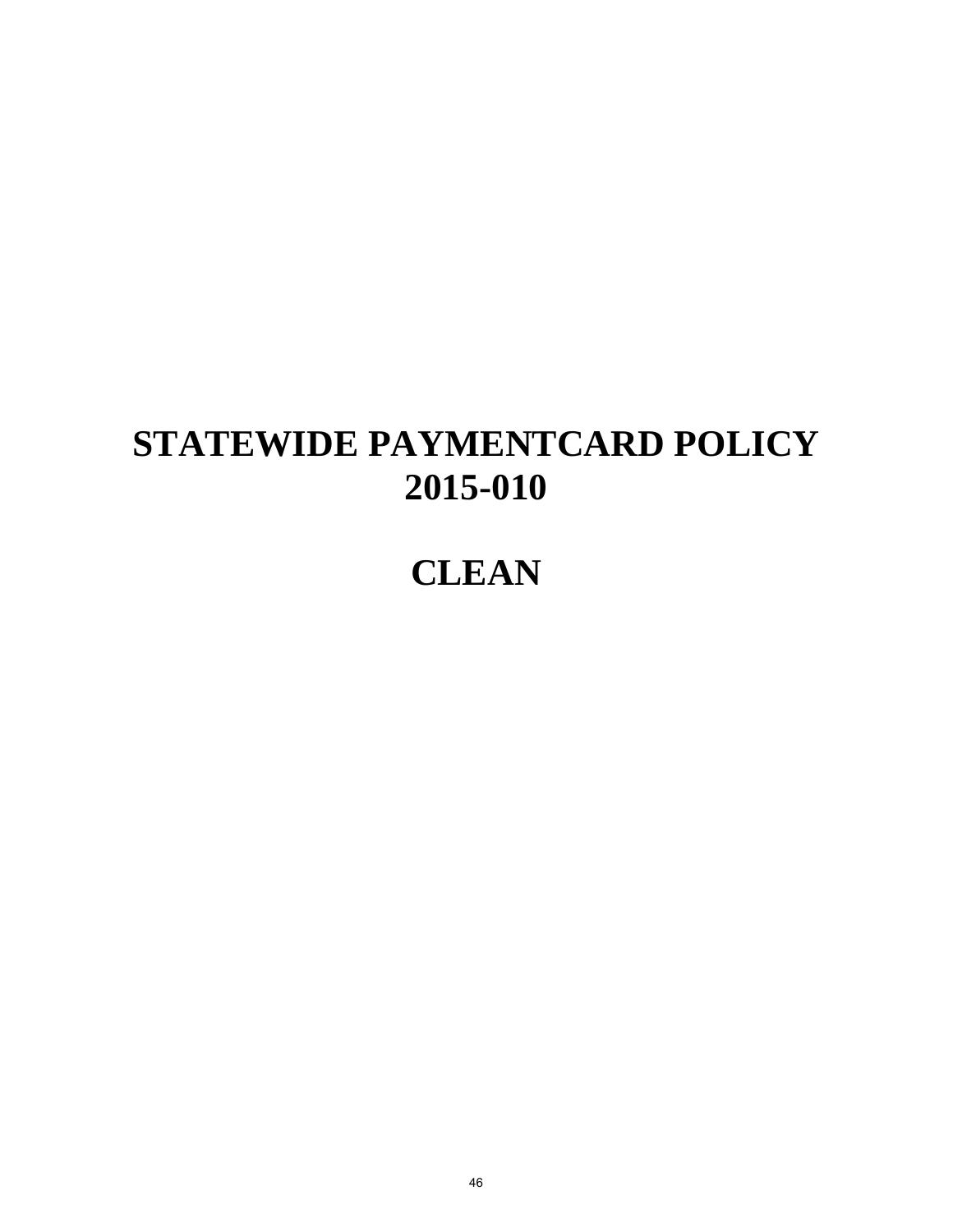#### **Request: Revise Statewide Payment Card Policy 2015-010 at the following excerpts:**

### **4.5 Cardholder Supervisors.**

The Cardholder Supervisor must have a thorough knowledge of the Cardholders' job responsibilities in order to determine if purchases are job-related or otherwise authorized by CPO rules, policies or procedures. The Cardholder Supervisor's role, duties, and responsibilities may include:

- Completing the Cardholder and Agency Coordinator training in Edison;
- Reviewing all documentation and ensuring it is submitted according to this Policy and the State Agency's internal P-Card Procedures, as applicable:
- Approving or rejecting all Transactions as to the appropriateness of the transaction;
- Ensuring that all documentation is submitted according to this Policy and the State Agency's internal P-Card Procedures, as applicable;
- Maintaining knowledge of this Policy and State Agency's internal P-Card Procedures, as applicable; and
- Requesting reasonable spending limits in accordance with this Policy and State Agency's internal P-Card Procedures, as applicable.

### **4.7. Cardholders.**

Cardholders have the following duties and responsibilities as a condition for being issued a P-Card:

- Being a full-time State employee (note: when a part-time employee requires a P-Card to complete their duties, a P-Card Rule Exception Request must be submitted before P-Card issuance);
- Reading and becoming familiar with this Policy;
- Completing the Cardholder training in Edison;
- Being responsible for all purchases made on the P-Card;
- Being responsible for verifying transactions in Edison (confirming or disputing) and attaching appropriate supporting documentation on at least a weekly basis (per Section 9.3); and
- Adhering to this Policy and other applicable rules, policies, and procedures.

### **5.3 Purchasing Rules.**

The P-Card is only a vehicle for making payments. Existing State laws governing procurement, accounts payable, records retention, and other applicable laws must still be followed. All procurement rules of the CPO apply when using the P-Card. All F&A Division of Accounts accounting policies should be followed for P-Card transactions and usage.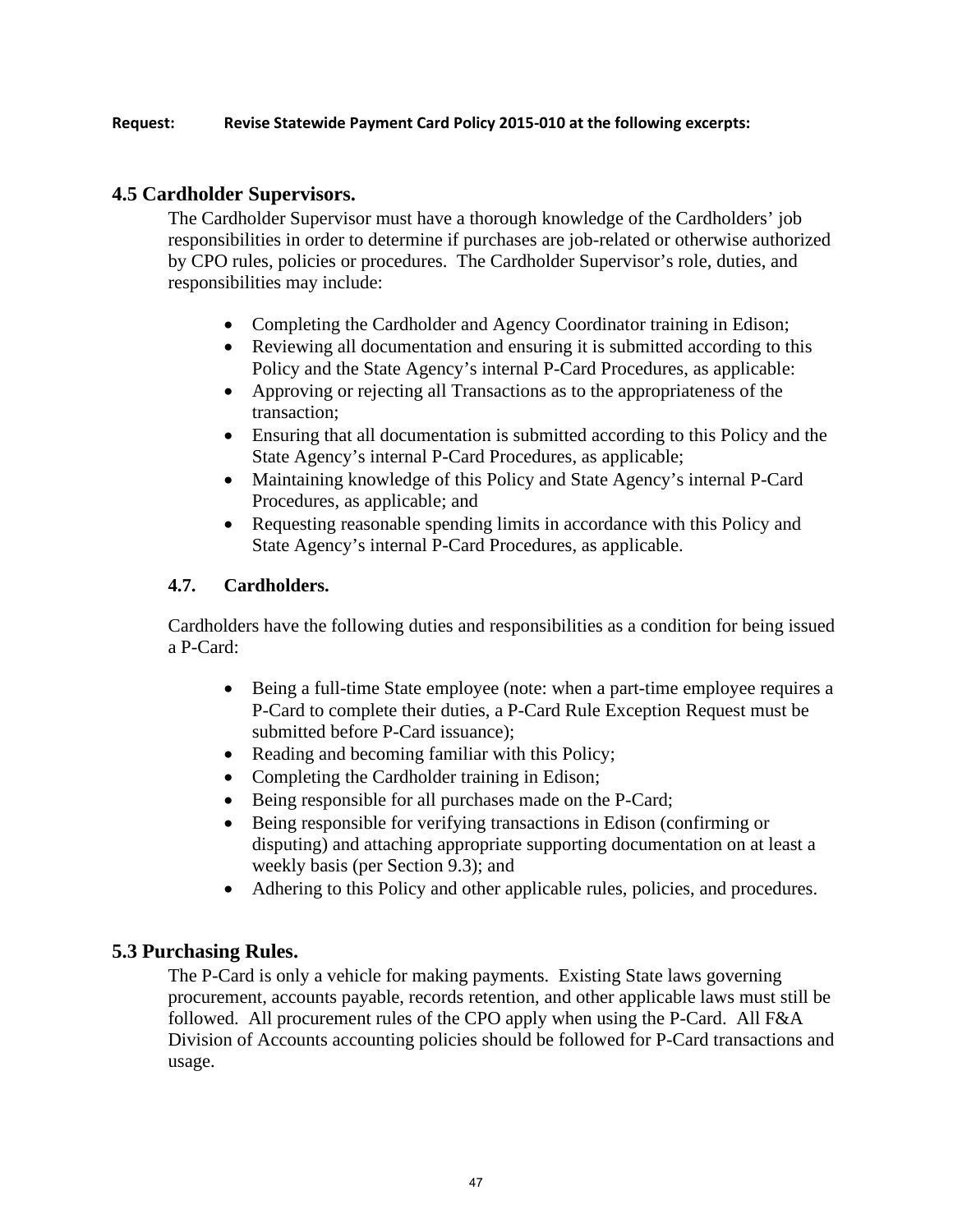### **5.8 Declined Purchase Transactions.**

On occasion, a Cardholder's purchase transaction may be declined. Cardholders should contact the Bank's Customer Service to determine the reason for the decline before contacting their State Agency P-Card Program Coordinator for assistance. Declined transactions are reported to the P-Card Administration Team and subject to review. Common reasons for declined purchases include:

- MCC is restricted from the Payment Card;
- The Cardholders has exceeded the STL or Cycle Limit; or
- Card expiration.

If after learning about the reason for the declined transaction, a Cardholder needs to request a change then State Agencies should contact the Statewide P-Card Program Administration Team or follow the P-Card Rule Exception Request eForm procedure in Edison as applicable.

### **8.4 Merchant Category Code Restrictions.**

Merchant Category Codes are four-digit codes used by commercial credit card brands (e.g., Visa, MasterCard, American Express) to identify a merchant's principal trade, profession, or line of business. MCCs are assigned to a merchant based on the types of goods or services the merchant provides. MCCs blocked on P-Cards restrict State purchases from certain merchants to protect against unauthorized or prohibited purchases.

- The Statewide P-Card Program Administration Team manages the Stateidentified MCC groups that contain codes associated with suppliers that provide goods or services that are prohibited from purchase using the P-Card.
- Unauthorized MCCs are blocked at the point-of-sale.
- State Agencies may request activation of additional MCCs for inclusion in a State-authorized group or creation of a new MCC group to meet specific needs by contacting the Statewide P-Card Program Administration Team.
- State Agencies should not contact the Bank directly to unblock MCCs.

**Section 10.1. ….** 

|    | Any goods or services related to<br>political activity as defined under "The<br>Little Hatch Act," Tenn. Code Ann. §§<br>2-19-201 through 208            | Purchase of political publications are prohibited by<br>Department of Finance and Administration - Policy 10,<br>Organizational Dues, Subscriptions, and Sponsorships.                    |
|----|----------------------------------------------------------------------------------------------------------------------------------------------------------|-------------------------------------------------------------------------------------------------------------------------------------------------------------------------------------------|
| 18 | Purchases Reserved for the Designated<br><b>State Agency Central Fiscal Office</b><br>Cardholder, unless in accordance with<br>Section 11 of this Policy | Cardholders other than the person designated by the State<br>Agency Fiscal Office Cardholder are prohibited from<br>making certain purchases as outlined in section 11 of this<br>Policy. |